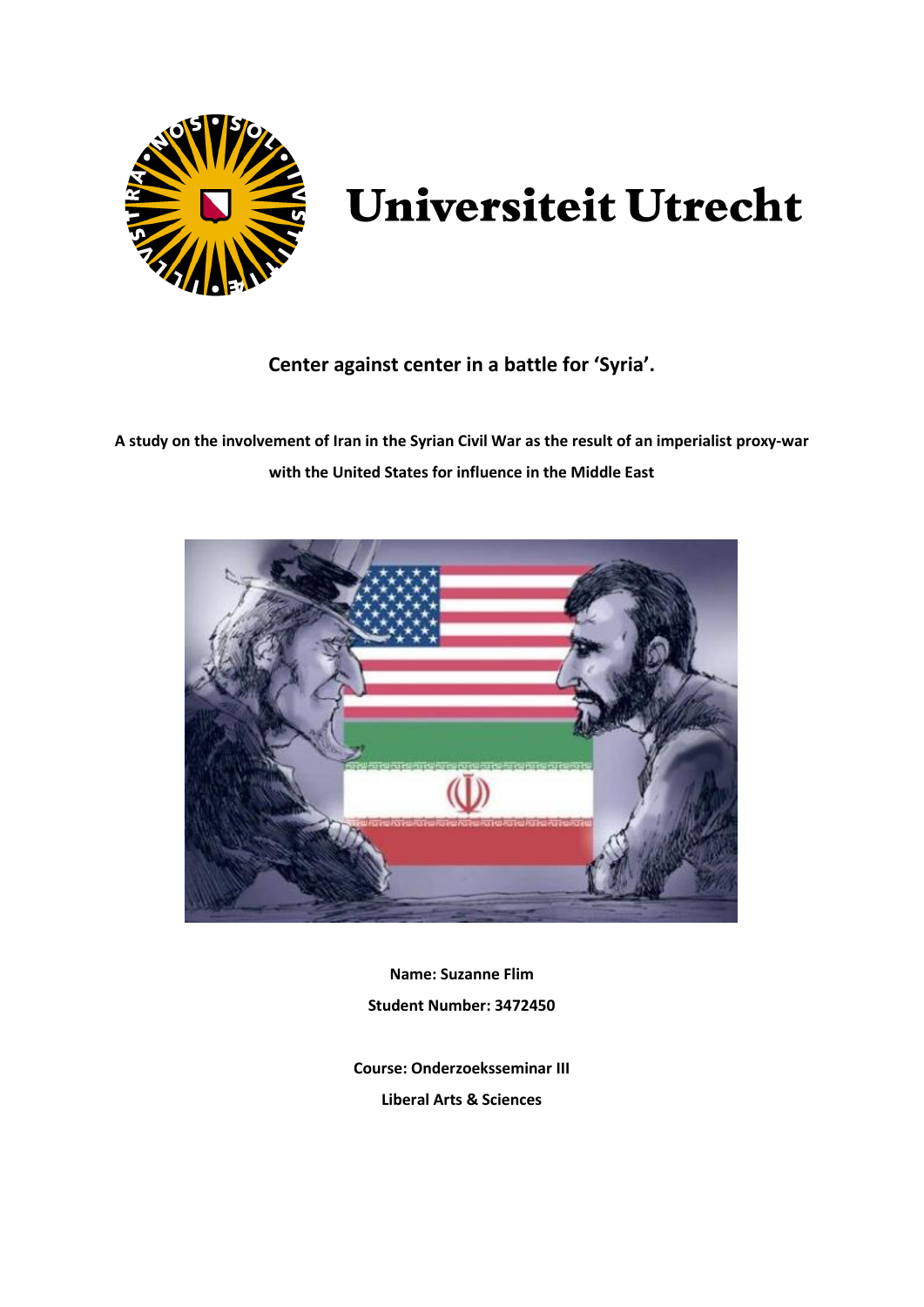# **Table of Content**

| III. To what extent does the Iranian resistance since 1979 against U.S. influence in the Middle East |  |
|------------------------------------------------------------------------------------------------------|--|
|                                                                                                      |  |
|                                                                                                      |  |
|                                                                                                      |  |
| IV. How might the Iranian support for the al-Assad regime be understood as an extension of the       |  |
|                                                                                                      |  |
|                                                                                                      |  |
|                                                                                                      |  |
|                                                                                                      |  |
|                                                                                                      |  |
|                                                                                                      |  |
|                                                                                                      |  |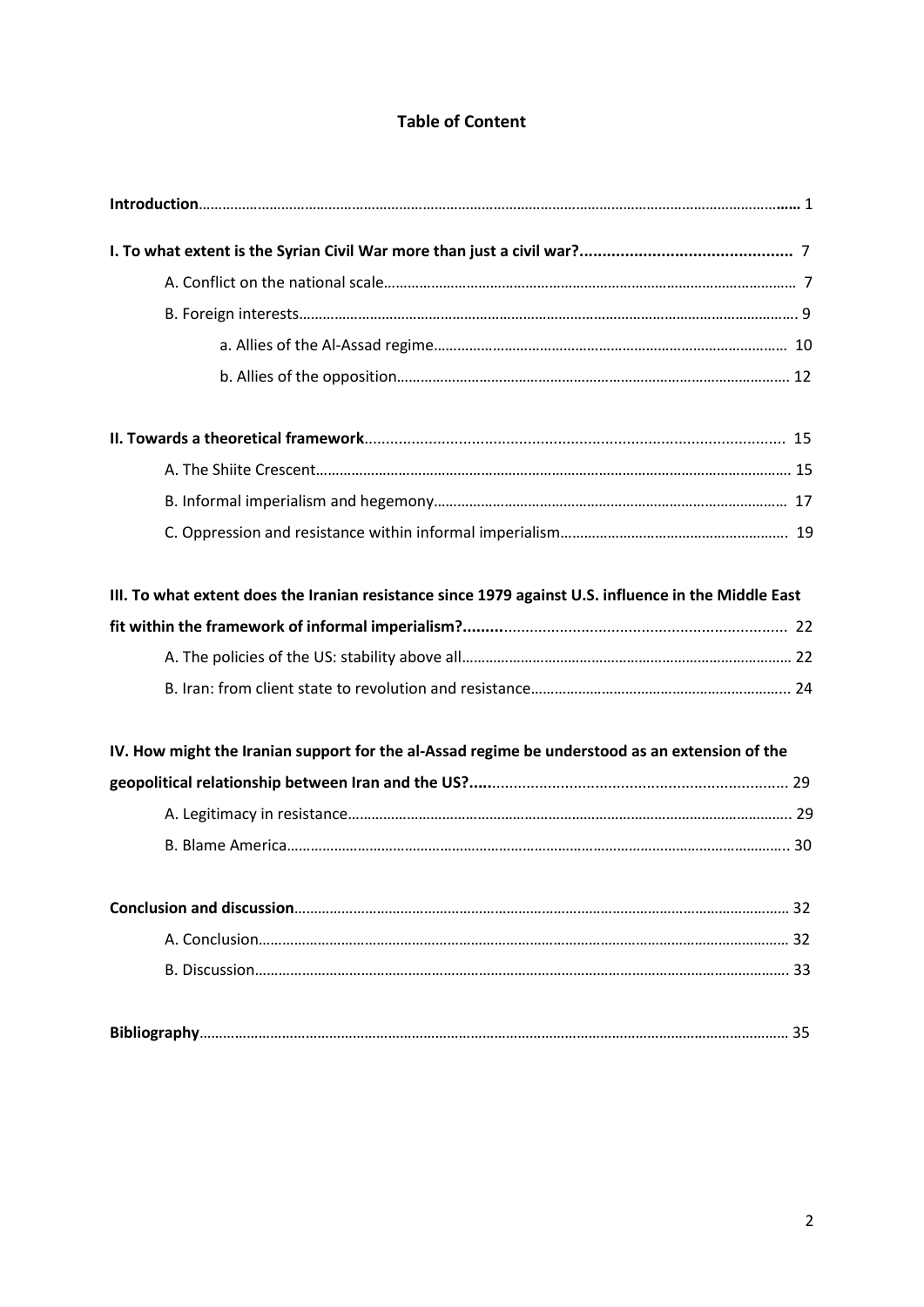#### **Introduction**

In December 2011, the Institute of the Study of War published a report in which the Iranian support for the Syrian regime under leadership of al-Assad was assumed. After Iran's initial voiced disapproval of the violence unleashed upon the protesters by the Syrian regime, the Iranian Qods force was said to help advise and equip the Assad's security forces with electronic eavesdropping, jamming, and crowd control equipment and techniques (Kagan, Majidyar, Pletka and Cochrane Sullivan, 2013). Over the last two-and-a-half years, the involvement of Tehran in Syria has intensified, ultimately culminating in the decision to send 4,000 troops to aid the Syrian government in June 2013. Iran has become fully committed to preserving Assad's regime, according to pro-Iranian sources which have been deeply involved in the Islamic Republic's security, even to the extent of proposing to open up a new 'Syrian' front on the Golan Heights against Israel (Fisk, 2013).

Curiously enough, the Iranian leaders have tried to pin the rebellion in Syria on the United States and other Western countries, and not on the Syrian protesters themselves. Half a year after the Syrian Civil War started on March 11<sup>th</sup> 2011, Supreme Leader Ali Khamenei of Iran characterized this crisis as a ploy of the United States to change the Syrian regime. Khamenei said in an interview on June 30, 2011: "In Syria, the hand of America and Israel is evident". And after these words, Khamenei affirmed his unwavering support for battered Syrian President al-Assad, noting, "Wherever a movement is Islamic, populist, and anti-American, we support it" (Abdo, 2011). The rest of the Iranian regime seemed to agree with Khamenei about the American hand behind the protests. In August of that same year, chairman of the Foreign Policy and National Security Committee Alaeddin Boroujerdi, said: "Having lost Egypt, the U.S. has targeted Syria" (Abdo, 2011). Two years later, the Iranian rhetoric about the Syrian Civil War being a foreign conspiracy, remained largely the same. When the launching of military strikes against Syria had supposedly failed, commander of the Islamic Revolution Guards Corps, Major General Mohammad-Ali Jafari did not hesitate to pin the blame on foreign conspiratorial forces. "So far, the enemies' plot for military intervention in Syria has failed," he said in September 2013. The general further noted that almost all the evil schemes drawn up by the enemies had failed. "Given the fact that enemies cannot overcome the Resistance Front in Syria, they definitely cannot take any action against the Islamic Republic of Iran," the commander underlined (Press TV, 2013: a).

 Given the fact that the United States have of yet not send any troops to Syrian soil in order to support the opposition, naming the U.S. as the culprit behind the Syrian crisis seems somewhat of an exaggeration (Nasr, 2013). Yet the Iranian regime seems determined to underline the fact that their moral and military aid to al-Assad is (partly) an act of resistance against American evil imperialism, despite the fact that even the United States and Iran have never been at war. This research is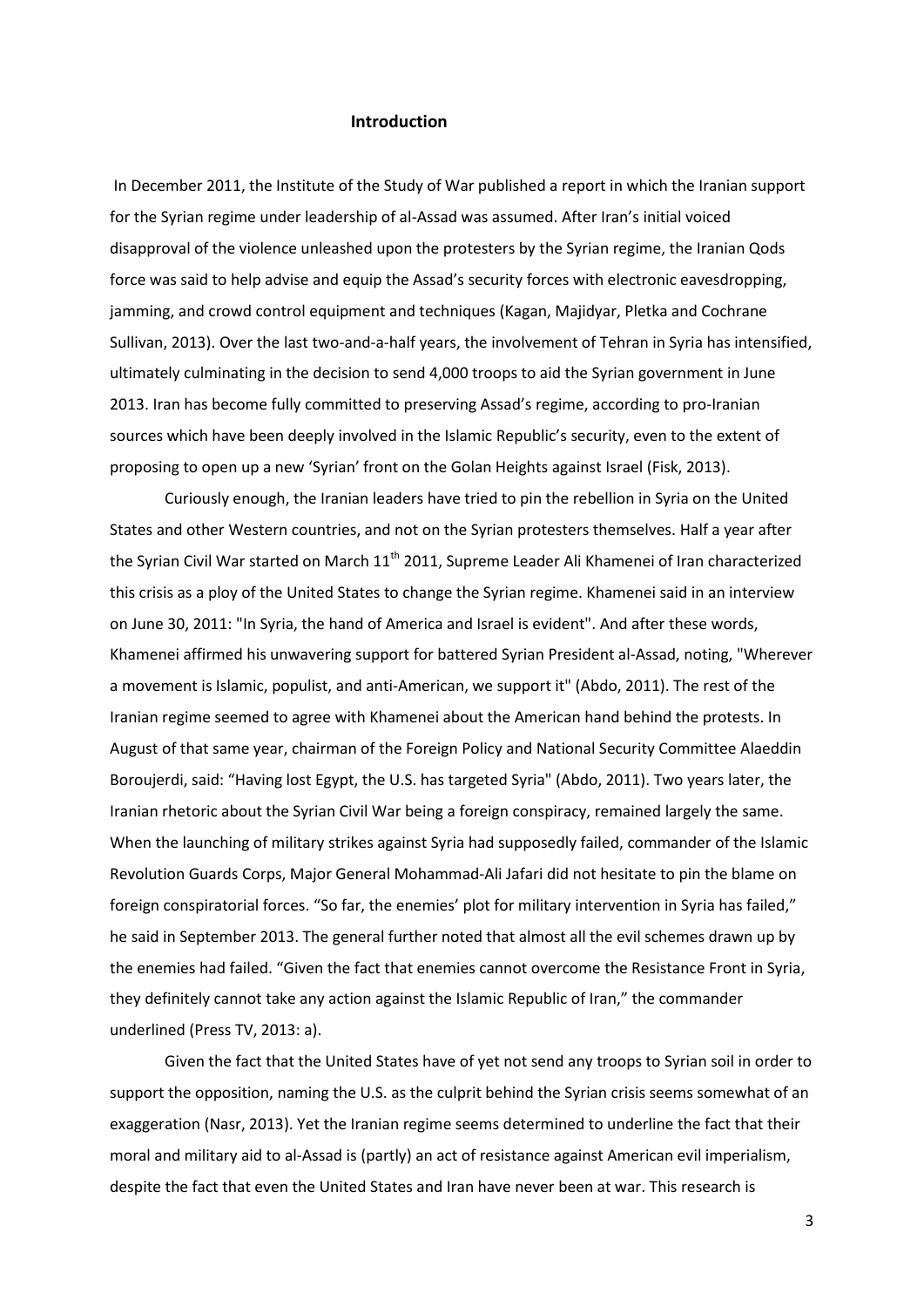therefore directed towards the question as to why Tehran seems so determined to 'resist' against the United States in the proxy-setting of Syria. The central question that guides this research is subsequently as follows:

*Using the framework of informal imperialism, how might Tehran's involvement in the Syrian 'Civil' War from March 2011 until June 2013 be understood as part of a proxy-war between the United States and Iran for influence in the Middle East?*

As Iran has been (secretly) involved in the Syrian Civil War almost from the beginning, March 2011 is chosen as the start of the research time period. The end date, June 2013, needs clarification. This specific time period is chosen because of Tehran's decision to send 4000 troops to aid Assad. This decision made clear that Tehran is out of hiding and has decided to openly support Assad with every means possible. The decision speaks loud and clear: helping Assad stay in power is important enough to give up even the pretense of disapproving the actions of al-Assad.

The main research question is supported by several sub-questions, each answered in a different chapter. The first chapter is directed towards the solving of the complication inherent in the research puzzle. As the conflict in Syria is called a civil war, this label should logically exclude foreign involvement by Iran, the United States or any other state. In chapter one, we shall therefore establish to what extent the Syrian Civil War entails more than just a civil war, thereby identifying the different actors by their geographical scale. The second chapter is directed towards establishing a theoretical framework, and two possible motivations behind the foreign policies of Tehran are studied. First, the importance of the alleged Shiite Crescent is clarified, concluding that religious fault-lines are unlikely the sole motivator of Tehran's foreign affairs, but they are important for the shaping of political discourse. Second, different aspects of the framework of informal imperialism are explained, such as the concepts of hegemony, the different strata within the world-economy and subsequent power relationships. In chapter three, the framework of informal imperialism is then applied to the historical relationship between Iran and the U.S. It is studied to what extent this relationship is grounded in the resistance of Tehran, since the 1979 Iranian Revolution, against the alleged hegemony of the U.S. in the Middle East. The last chapter is directed towards the question as to what extent the Iranian involvement in Syria is the result of the relationship between Iran and the United States. Finally, the main research question is answered in a concluding summary and a discussion is added to propose further research. Important to note this early in the research, is the fact that Iranian policies with regard to Syria are not solely directed towards attacking America. Syria is supporting al-Assad for example also in order to fight the Muslim Brotherhood and other Sunni Islamic groups such as al-Qaeda (Holliday, 2011). But given the time period and scope of this research, the other stakes of Iran in Syria are not identified. This might be a good topic for any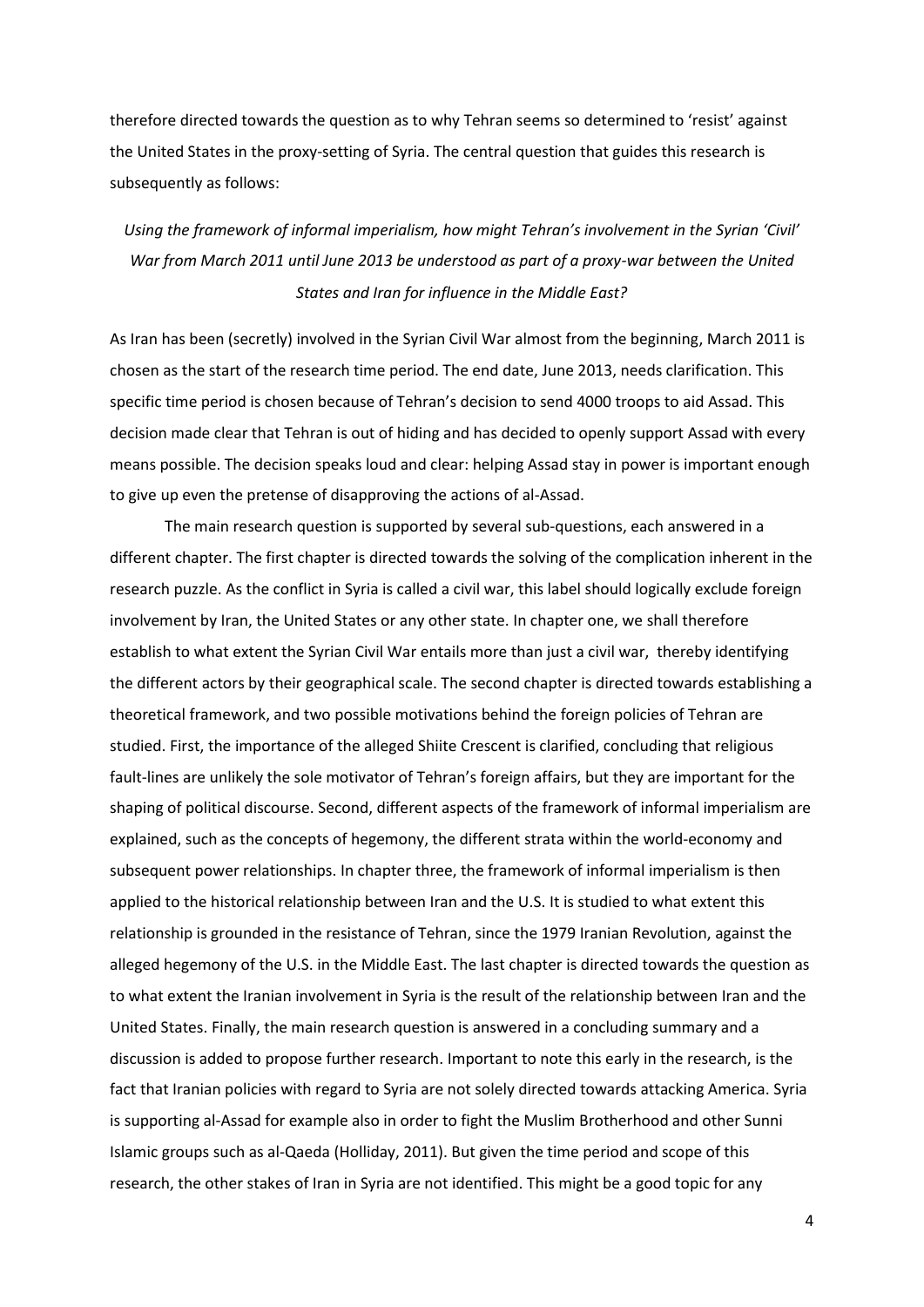further research.

This introduction ends with an account of the research relevance and to what fields it hopefully will contribute. Firstly, the Syrian Civil War and Iran's involvement in it must be studied in order to gain insights in Middle Eastern power politics. Since the Arab Spring, many 'frozen' alliances have been changed or broken. Hamas, former member of the Syria-Iran-Hamas axis, has defected to the enemy camp. Furthermore, Hamas, whose sole ground of existence is said to lie in destroying its host state Israel, is supporting the same side as the Israeli. Iran and Iraq have reconciled in their support for al-Assad, even though they fought each other for eight years during the Iran-Iraq war. New strategic alliances have been established, in what seems to be a revolutionary and a reactionary camp. Iran is leading the revolutionary camp against Saudi Arabia, a client state of the United States and leader of the reactionary camp (Alloul, 2011).

Secondly, the general scholarly opinion has come to assume that the days of the United States as world hegemon are limited. This idea was first coined by Joseph Nye, but was later taken over by political scientists such as Flint and Taylor and Ismael and Perry (Flint and Taylor, 2011; Ismael and Perry, 2014). The argument behind this idea is the fact that the U.S. have come to rely on hard power (coercion) instead of soft power (attraction) to pursue their interests, which Flint and Taylor (2011) call "military overstretch". This research adds to the debate on U.S. hegemony by clarifying to what extent the United States remain the hegemon in the Middle East. As most of the revolutions of the Arab Spring occurred in client states subservient to the U.S. (such as Bahrain and Egypt) and because of the overwhelming American military presence throughout the Middle East, the American hegemony in the Middle East is seemingly also waning (Nasr, 2013).

Thirdly, with this research I hope to shed some light on the importance of religious fault-lines - referred to as the Shiite Crescent - for the shaping of Tehran's foreign policies. Although religious motivations may often resonate within the words of ayatollah Ali Khamenei and President Ahmadinejad of Iran, the notion that Iran is backing al-Assad out of Shiite solidarity proves difficult. Not in the least because al-Assad is leader of the secular Ba'athist Party, and should therefore by definition not be on the receiving end of Iranian support (Holliday, 2011). With this research, I hope to prove that the political processes in the Middle East are more about the pursuing of geopolitical interests by regional and global super powers than about a Sunni-Shia divide, the latter of which serves an ideological tool to promote said interests.

 Lastly, this research relates to two academic fields, *conflict studies* and *international relations.* This research relates to the field of conflict studies because it addresses the civil war in Syria. Classically, conflict studies focuses mainly on internal conflicts, and this research studies to what extent the Syrian Civil War is more than just a civil dispute. Furthermore, this research is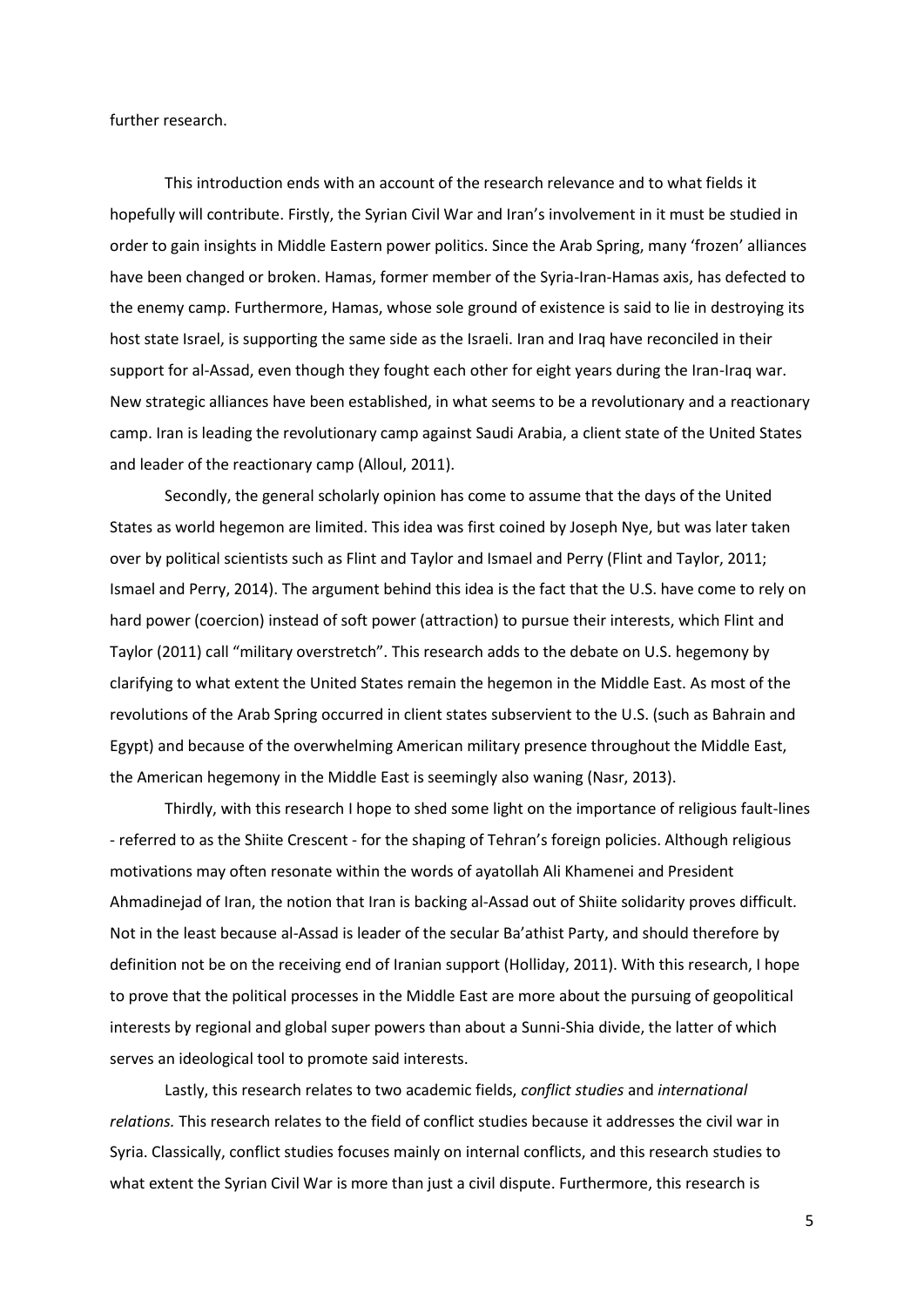conducted in order to assess the development of relations between Iran and other states, especially the United States. Classically, international relations focuses on the relations between countries as well, and therefore this research is also contributing to that academic field (Repko, 2011).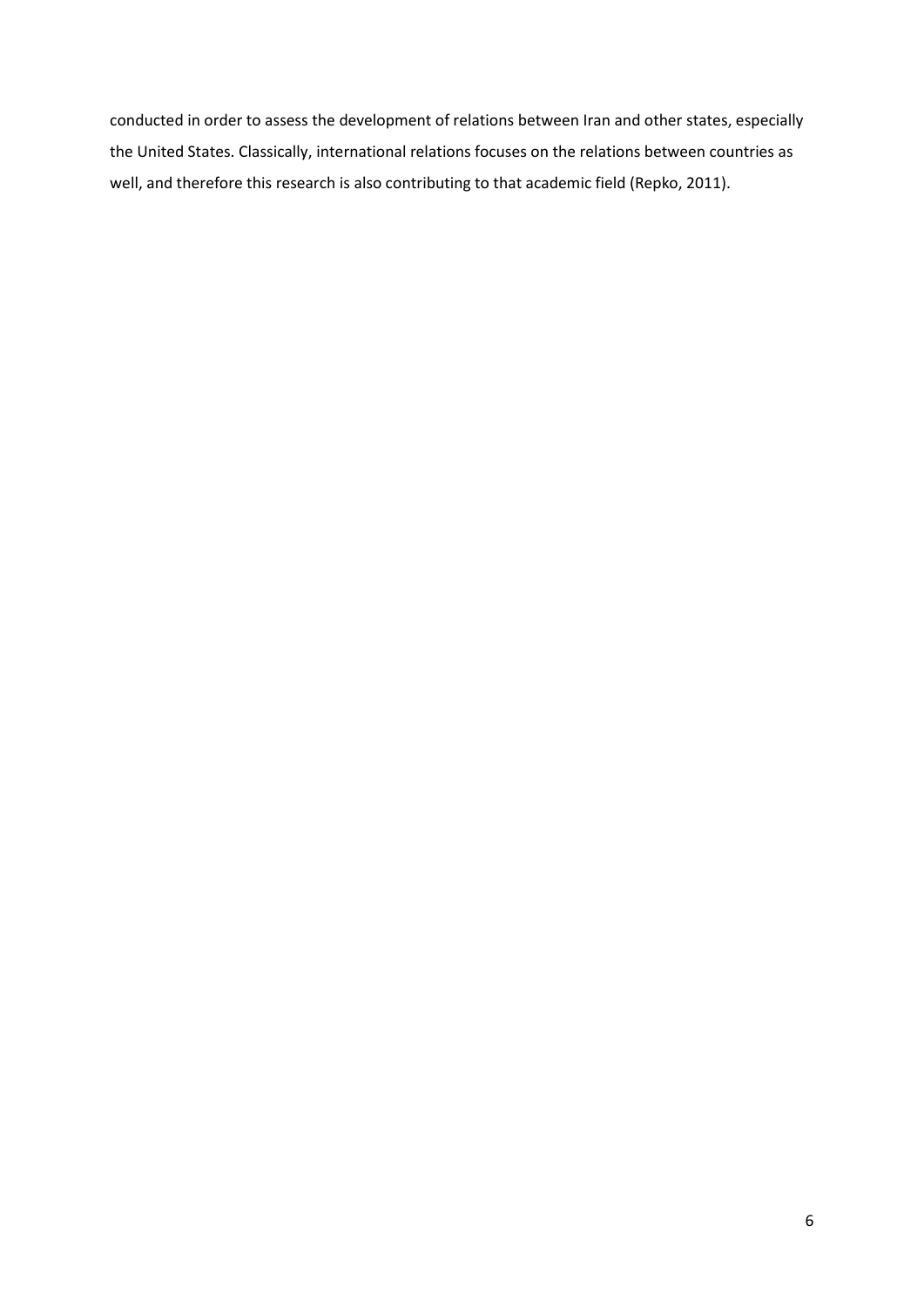# **I.** *To what extent is the Syrian Civil War more than just a civil war?*

In this chapter, we will establish to what extent the Syrian Civil War - also called the Syrian Crisis or the Syrian Uprising - has developed into more than a civil war since the beginning in March 2011. The different actors within this conflict will be studied, as well as the extent of their involvement. First the national players will be identified, and thereafter the several foreign states that support them.

# **A. Conflict on the national scale**

After the start of the Syrian Civil War in March, popular unrest grew nationwide in April 2011. In the cries of the protesters, two demands became clear. Firstly, President Bashar Al-Assad, whose family had held the presidency since 1979, had to resign and step down. And secondly, the fifty-year rule of the Ba'ath Party –the socialist Arab and largest political party - had to come to an end. These demands were interlinked, as Assad is the leader of the Ba'athist Party, which seized power in a coup in 1953 by relying on a base of political power rooted in rural, heterodox Shia groups. Bashar al Assad's father, Hafez al-Assad, consolidated control of the Ba'ath Party through the 1960s and rewarded these Shia groups with increasingly preferential treatment. They came to enjoy increasing enfranchisement in education, military and government positions. Despite Syria's Sunni Arab majority, the Assad family constructed a forty-year dynasty on the foundation of Alawites – a branch within Shi'ism - in the country's military and the Ba'ath Party political establishment. But not only the Alawites and by extent the Shiites profited from the Assad regime, as the Ba'athist ideology is inherently secular in outlook and based on nationalism. Christians have enjoyed a protected status and many of the Sunni urban elite, particularly within the business community, have stayed close to the regime (Holliday, 2011).



## **Table 1: ethno-religious groups in Syria in percentage of populace of 23 million (Holliday, 2011)**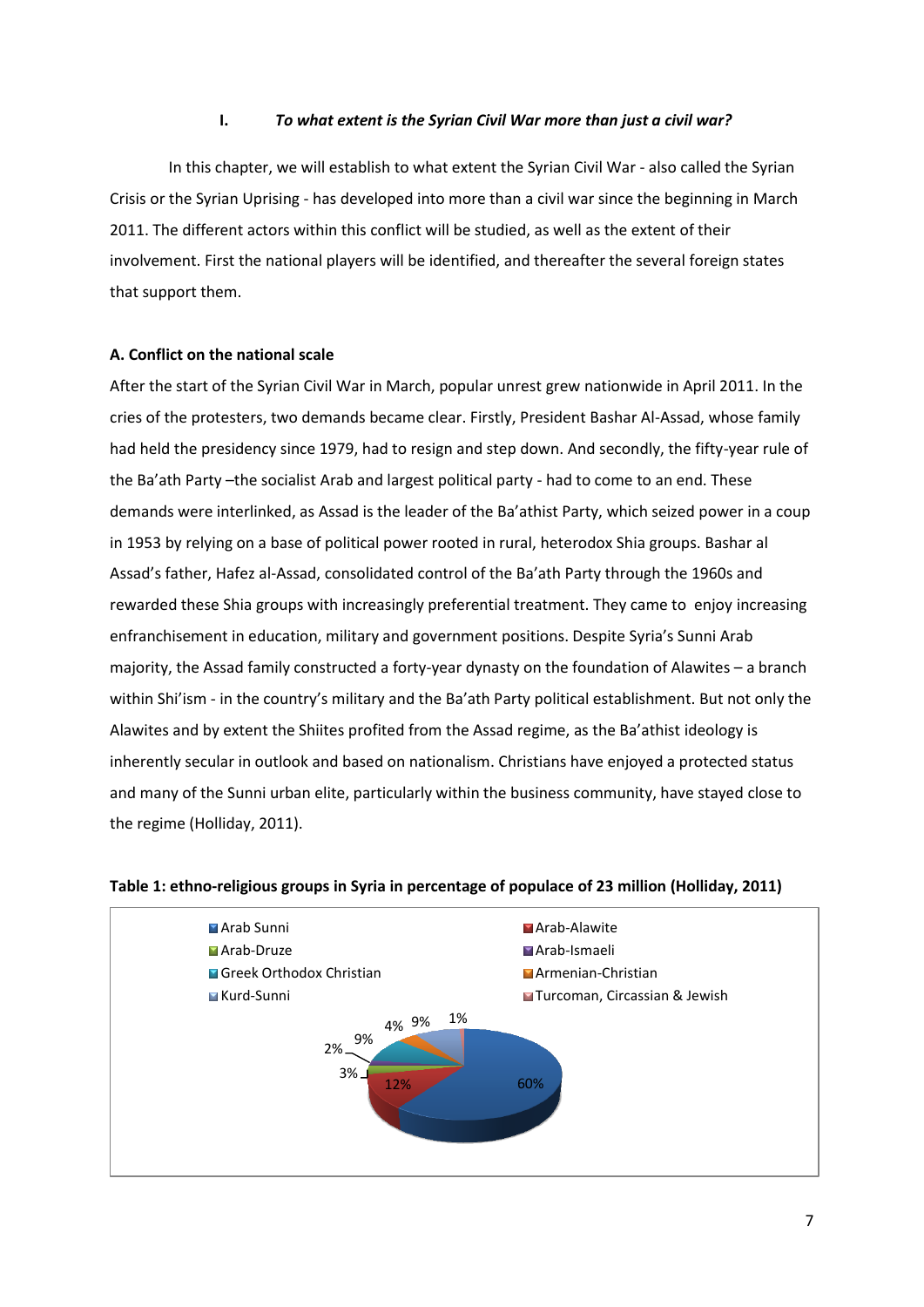Bearing in mind this forty-year old political situation, the fault-lines between the actors in the Syrian conflict come to the fore. On the one hand, so it seems, the only ones that lost out during the Assad dynasty, were the non-elite Sunnis, a group that consists of more than half of the Syrian populace. It is not surprising that the Syrian opposition is therefore overwhelmingly Sunni as well. Yet the opposition is not, as the Assad regime has been eager to portray it, all "Salafis, Jihadists, Muslim Brotherhood supporters, al-Qaeda, and terrorists" (ibid). The rebels consist roughly of the Free Syrian Army (FSA), but are divided into many heterogeneous groups confined largely by region. Examples of the rebel groups are the *Khalid bin Walid* Brigade stationed near Holms and the *Hamza Battalion* near Rastan (ibid). A small but important part of the FSA constitutes defectors from the regime's military security forces. In June 2011, several former officers defected to the insurgents after agents of the secret police and intelligence executed soldiers who refused to shoot civilians. General Harmoush was the first to defect and his video statement started what quickly became known as the Free Officers movement. The manner, tone, and message of his statement have been copied many a time by other officers, and Harmoush's defection was an important marker in the progression of the armed opposition movement. It continues to hold an important place in the opposition's discourse. When Harmoush was arrested by the security forces in late September 2011, Colonel Riad Asaad announced the unification of the Free Officer's Movement and the Free Syrian army (Macleod and Flamand, 2011).

 On the other hand, it is also not surprising that the Assad regime has been forced to brutally suppress the insurgency, as the other option -heed the calls of the protesters and introduce substantial reforms - seemed counterproductive. Firstly, the Ba'ath Party would then lose it supreme position. The support for that regime is first and foremost Shiite (Alawite), with the addition of some minor groups such as Christians, the Druze and the Circassians. As is shown in table 1, the Shiites and these minorities together consist of less than twenty percent of the Syrian populace. Should a new representative government be elected, the Ba'ath party rule would be finished, as that party represents only a narrow faction of the Syrians. The second reason is a direct result of the first one: the downfall of the regime would very likely lead to the prosecution of the former elite and its minority-based allies (Holliday, 2011). The Sunni opposition, now in charge within an elected government and angry about forty years of economic and political neglect (not to say repression, as being member of the Muslim Brotherhood was punishable by death), would not take kindly towards the former leaders. The current regime has only to point to the memory of the 1976-1982 Muslim Brotherhood uprising to steel this notion with reality. For six years, members of the Brotherhood carried out terrorist attacks and paralyzed Syrian cities with strikes and protests. And they had wide popular support: in 1982, the Brotherhood led a major insurrection in Hama, rapidly taking over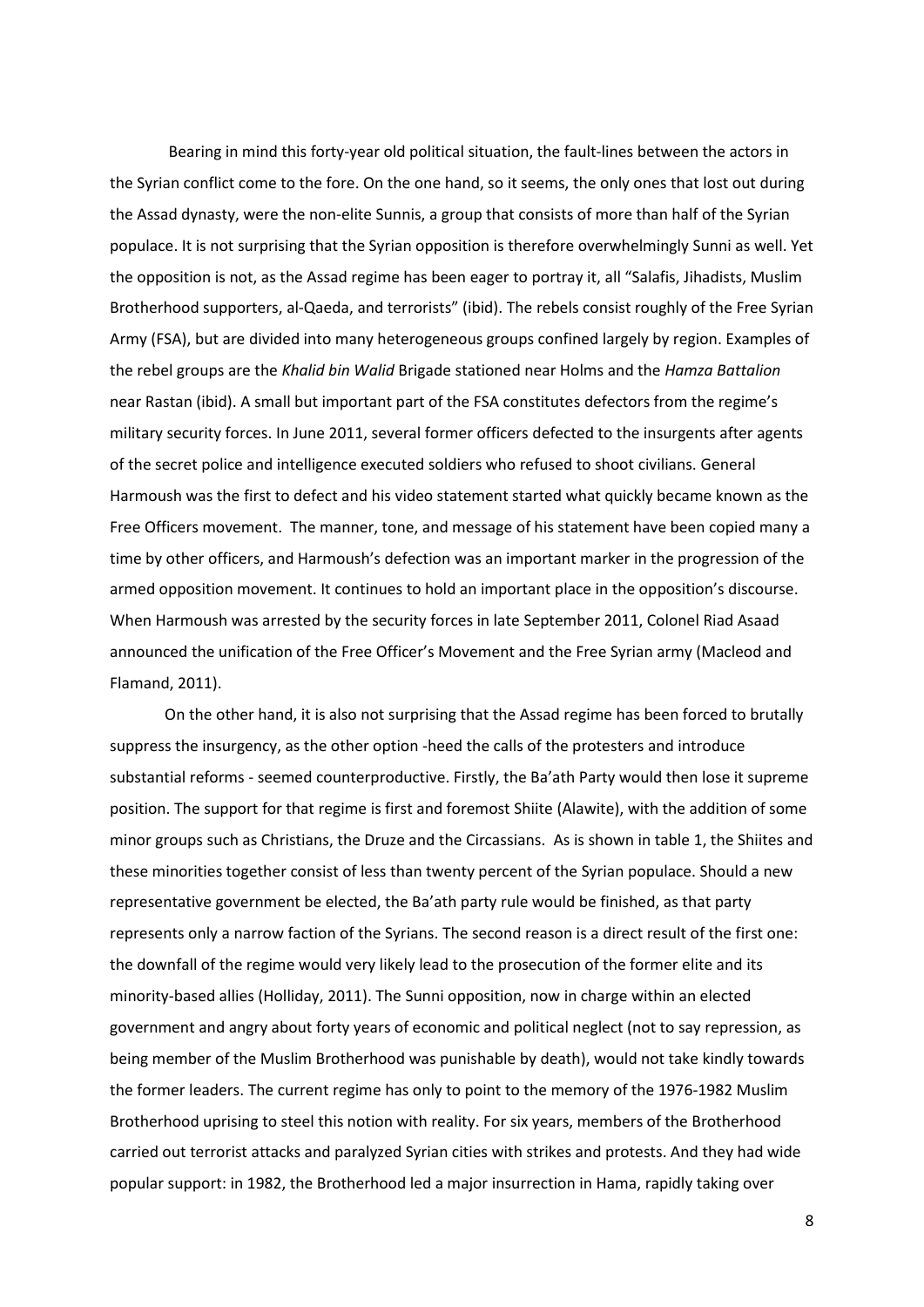control of the city. The regime's military force had to bomb the city in order to crush the insurgency and take back control. In the current conflict, the Muslim Brotherhood is - yet again - the most powerful and most organized force within the Syrian opposition (Carnegie, Middle East Center). The Muslim Brotherhood Uprising has shaped the regime's view of the current conflict, and they see the Brotherhood as a Salafist conspiracy to regain historical Sunni (Umayyad) hegemony over the region. Elements of the Assad regime have therefore treated the current crisis in Syria as an existential struggle for the survival of the Alawite minority and by extension modern Syria. (Holliday, 2011). The minorities likewise prefer the current regime over a new Sunni-led elected government. To them, the secular outlook of the Ba'athist ideology is preferable over a decidedly Sunni Islamist government, which would probably impede on their own (religious) rights. Furthermore, the new Sunni-led government would also probably not look favorably towards the minorities that enjoyed precedence over Sunnis for forty years (ibid).

#### **B. Foreign interests**

Almost three years after the beginning of the Syrian Civil War, the two national camps remain roughly the same. But as the result of regional and international support, the camps have been hugely extended. Syria lies at the heart of the Middle East and perhaps it *is* the heart: concerns about regional involvement prompted al-Assad to emphasize the risk of regional involvement in an interview with London's *Sunday Telegraph*: "Syria is the fault-line. If you play with it, the whole region will erupt." (Gilligan and Sherlock, 2011). In early December 2011, Iraqi Prime Minister Nouri al-Maliki voiced the same warning when he said: "The killing or removal of President Bashar in any way will explode into an internal struggle between two groups, and this will have an impact on the region" (Blomfield, 2011). The words of Assad and al-Maliki proved prophetic: already in the first months of the conflict it became clear that Syria, to many forces, is too important to leave it by itself. Guided by table 2, we shall study the foreign states that have intervened with moral, financial and military aid for either side. Important to note is the fact that in this research, the concept "regional" refers to the states that surround Syria or lie elsewhere within the Middle Eastern region. The concept "international" therefore refers to states that are not geographically part of the Middle East. Furthermore, table 2 does not include *all* of the foreign states and groups involved in the Syrian conflict: for example Venezuela and Argentina are excluded. This is done because not all of the involved forces are relevant for a better understanding of the situation towards which this research is directed. That does not mean that the excluded forces play an unimportant role in the Syrian conflict, but they are irrelevant to the motivations that shape Iranian foreign policies.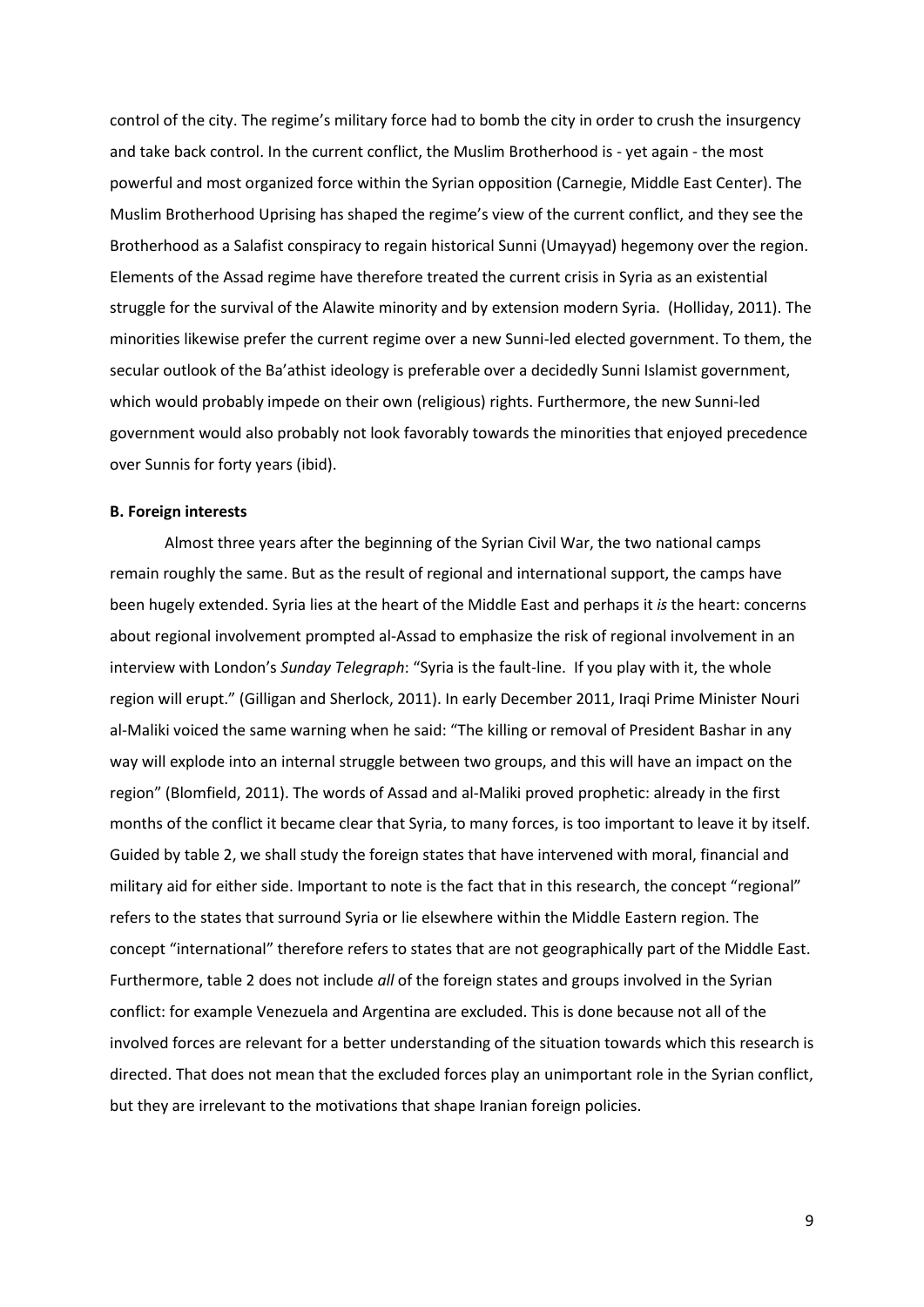| <b>Geopolitical Scale</b> | <b>Government</b>                   | <b>Opposition</b>               |
|---------------------------|-------------------------------------|---------------------------------|
| National                  | <b>Shiites (including Alawites)</b> | <b>Sunnis</b>                   |
| <b>National</b>           | Non-Shiite minorities               | <b>Free Syrian Army</b>         |
| Regional                  | Iran                                | <b>Turkey</b>                   |
| Regional                  | Lebanese Hezbollah                  | <b>Israel</b>                   |
| Regional                  | Iraq                                | <b>Hamas in the Palestine</b>   |
| Regional                  |                                     | <b>Conservative Gulf States</b> |
| International             | <b>North Korea</b>                  | <b>United States</b>            |
| International             | China                               | <b>Great Britain</b>            |
| International             | <b>Russia</b>                       | France                          |

# **Table 2. Scale of involved parties sorted by geopolitical scale (source: own)**

# **a. Allies of the al-Assad regime.**

In the course of the civil unrest, the Assad regime has come to rely on allies for the crackdown of the opposition. Of these allies, Iran and Lebanese Hezbollah are the most important and ardent regime supporters and both allies often work together. For fear of losing popular support amongst the Arab masses, President Ahmadinejad of Iran originally tempered his support for the Assad-regime. But after several defeats of the Syrian security forces against the opposition in August and September 2011, Iran became privately committed to ensuring the survival of the regime. Members of the Iranian Qods Force were spotted within Syrian borders and helped to advise and equip the Assad's security forces with electronic eavesdropping, jamming, and crowd control equipment and techniques (MacFarquhar, 2011). Furthermore, *The Economist* mentioned in February 2012 that Iran had aided Assad with already more than \$9 billion in order to alleviate the sanctions posed on Syria by Western countries (*The Economist*, 2012). In May that same year, a deputy head of the Qods Force admitted in an interview that the Force was actively providing the Syrian government with combat troops (Dehghan, 2012). Iranian aid to the Syrian regime has been substantial: due to the aid sent by Hezbollah and Iran under the leadership of Qassem Suleimani, leader of the Qods Force, the al-Assad government has been able to win back strategic territory from the rebels in 2013 (Filkins, 2013). Hezbollah has affirmed its support for the Assad regime since the beginning of the Syrian unrest. In 2011, the rebel opposition already reported that Hezbollah fighters were participating directly in the regime's security operations (MacFarquhar, 2011). In January and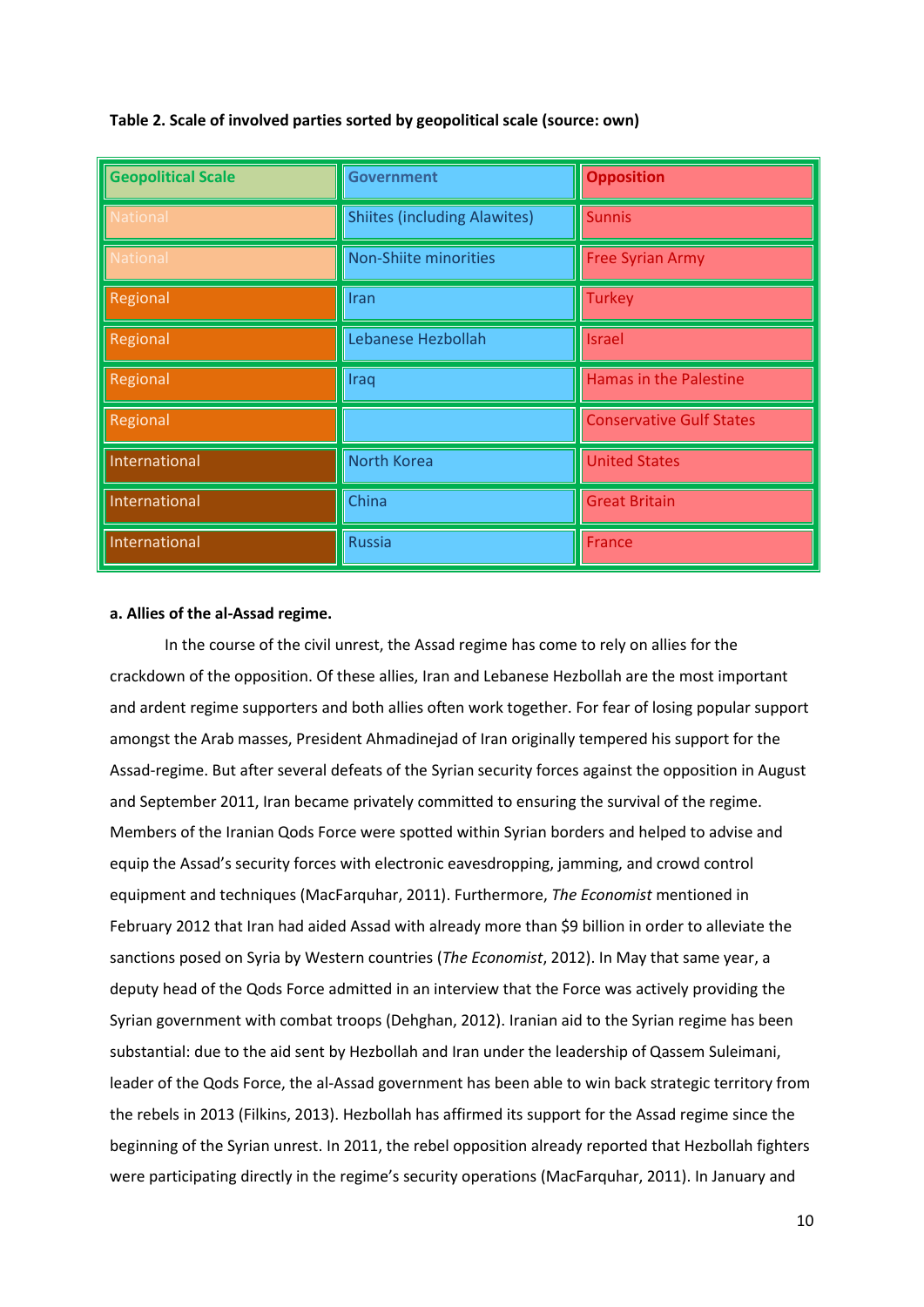February 2012, Hezbollah fighters were spotted alongside the Syrian regime forces during the Battle of Zabadani in Damascus . Later that year, Hezbollah forces took over eight villages inhabited by Shiites in the district of Al-Qusayr. In February 2013, the same district again became the focus for invasion, when three FSA-controlled Sunni villages were attacked by Hezbollah forces backed by Syrian security forces (al-Arabiya, 2013). Also, according to Israeli intelligence sources, Hezbollah has been working to forge loyalist regime militias into a 100,000-strong irregular army to fight alongside the Syrian security forces (Kagan, Majidyar, Pletka and Cochrane Sullivan, 2013).

Apart from Iran and Hezbollah, Iraq has also become increasingly involved in the Syrian Civil War, because Iraq's Shia-led government became concerned that the downfall of Assad would embolden the Sunni tribes of neighboring Anbar province to resist the central Iraqi government – and that concern proved true (Holliday, 2011). In the first few months of the Syrian conflict, Iraq seemed to take a somewhat neutral stance, intercepting foreign planes that were headed for Syria through Iraqi airspace. But in October 2011, the *Washington Post* stated that Iraq had sent financial support to the Assad-regime since the first months of the conflict. The *Post* also warned that, while other Arab states had downgraded ties with Assad, Iraq had moved in the opposite direction, hosting official visits by Syrians, signing pacts to expand business ties and offering political support. According to the *Post*, Iraqi Prime Minister Nouri al-Maliki spoke firmly against regime change in Syria in an interview broadcast on Iraqi television September 30. "We believe that Syria will be able to overcome its crisis through reforms," Maliki said, rejecting U.S. calls for the Syrian leader to step down. (Warrick, 2011). In September 2012, it was mentioned in the *New York Times* that al-Maliki had allowed Iran to resume shipping military equipment to Syria over Iraqi airspace (Gordon, 2012). When President al-Assad met with a delegation of party leaders and politicians from Arab countries in November 2013, he praised Iraq with the words: "Today, there is a brave man making a stand in Iraq who is Prime Minister Nouri al-Maliki. He has important stances, even though his country is torn and many seek to destroy it" (Al Akhbar, 2013).

As we see in table 2, North Korea has also been supporting Assad. On 21 September 2012, Ali al-Mossawi, media advisor to the prime minister of Iraq, told in an interview with *Reuters* that the Iraqi authorities prevented a North Korean plane from going to Syria, after the Iraqi authorities suspected that the plane was shipping weapons (Al-Salhy, 2012). Earlier that year a UN probe confirmed that North-Korea continued to supply Syria with arms, despite the sanctions imposed on Syria in 2006 and 2009 (*Telegraph*, 2012). In February 2013, the *Jerusalem Post* mentioned the presence of North-Korean military personnel in Syria. The article notes that fifteen helicopter pilots of North-Korean descent operated there on behalf of President Assad's regime. The *Jerusalem Post* also mentioned an October 3 interview with Radio Free Asia, in which Defense Intelligence Agency analyst Bruce Bechtol stated that "in the past few months, there's been an uptick in the number of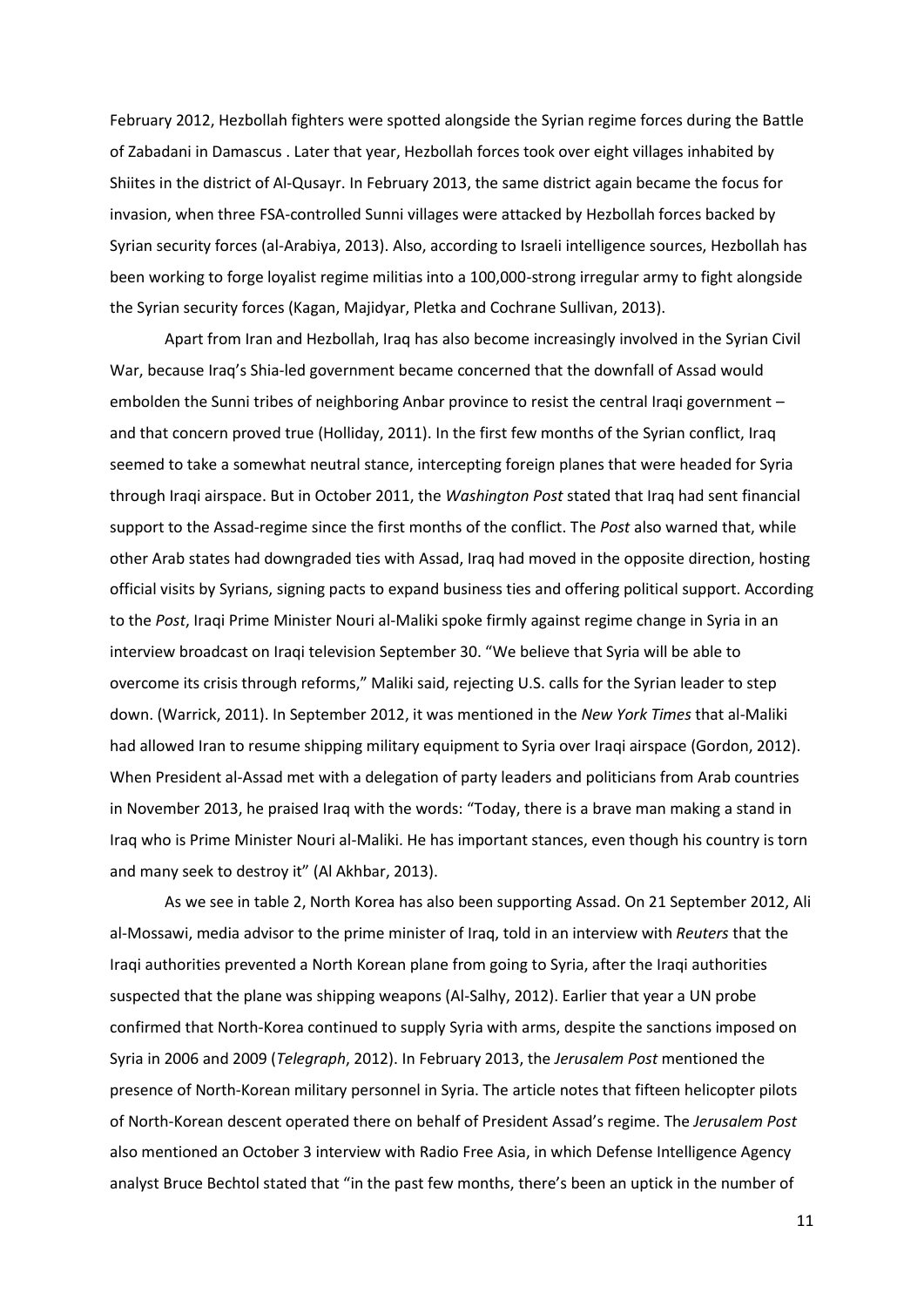North Korean advisers and logistics personnel on the ground that are helping Syrians resupply themselves" (Spyer, 2013). In July 2013, the South-Korean newspaper *Chosun Ilbo* mentioned that dozens of Arabic-speaking Korean People's Army officers had aided in the planning of military operations and had supervised artillery bombardments in the Aleppo area (*Chosun Ilbo*, 2013).

China and Russia have officially claimed neutrality and a non-interventionist stance with regard to Syria, but both states have significant economic and military relations with the Syrian government. Their support was clarified when the two states vetoed three UN Security Council resolutions to isolate the Assad regime (Laub, 2013). The Syrian regime continues to purchase Russian arms and abide by the existing agreements regarding petroleum exploration and naval basing, earning Moscow's allegiance. In late November 2011, Russia took steps that demonstrated willingness to block the possibility of NATO military options by sending its flagship carrier group to Tartus and selling anti-ship cruise missiles to Syria (Holliday, 2011). In September 2012, the *Guardian*  mentioned that Russia had supplied the Syrian government with arms as part of a business contract that had been signed before the Uprising had started. According to the newspaper, Russia had also sent advisors to Syria in order to train Syrian soldiers and help repair and maintain weaponry (Hinnant, 2012).

#### **Allies of the opposition**

As is clear from the paragraph above, the Assad regime enjoys substantial financial and military support from regional as well as international states. On the other hand, the rebel camp is also not alone. Turkey has aligned against Assad shortly after the conflict started, even after years of deepening relations with the regime. Turkey has assumed a leading role against the regime by allowing both the diplomatic and military arms of the opposition to organize in the country (Holliday, 2011). Ankara also imposed an effective arms embargo in September 2011 and announced a broad sanctions package in early December of the same year (Champion, 2011).

Israeli intervention in the Syrian conflict originally has seemed somewhat elusive, as many of the alleged Israeli actions were denied by either the Syrian or the Israeli government. But late 2012, early 2013, there was a dramatic increase in Israeli presence within and around Syrian borders. In November 2012, three Syrian tanks entered the Gholan Heights, and subsequently twelve crossborder shootings occurred between forces of the Syrian regime and the Israeli military (Times of Israel, 2013). In May 2013, the Syrian state media reported that Israeli airstrikes targeted military positions of the Syrian regime forces in Damascus. On July  $5<sup>th</sup>$  the same year, US officials said that Israel was also carrying out strikes against missile supplies in Latakia, Syria (Aljazeera, 2013).

Perhaps the most surprising support for the opposition has stemmed from Hamas, situated in the Palestine in Israel. Hamas, a Sunni operation, used to be part of the 'unbreakable' Syria-Iran-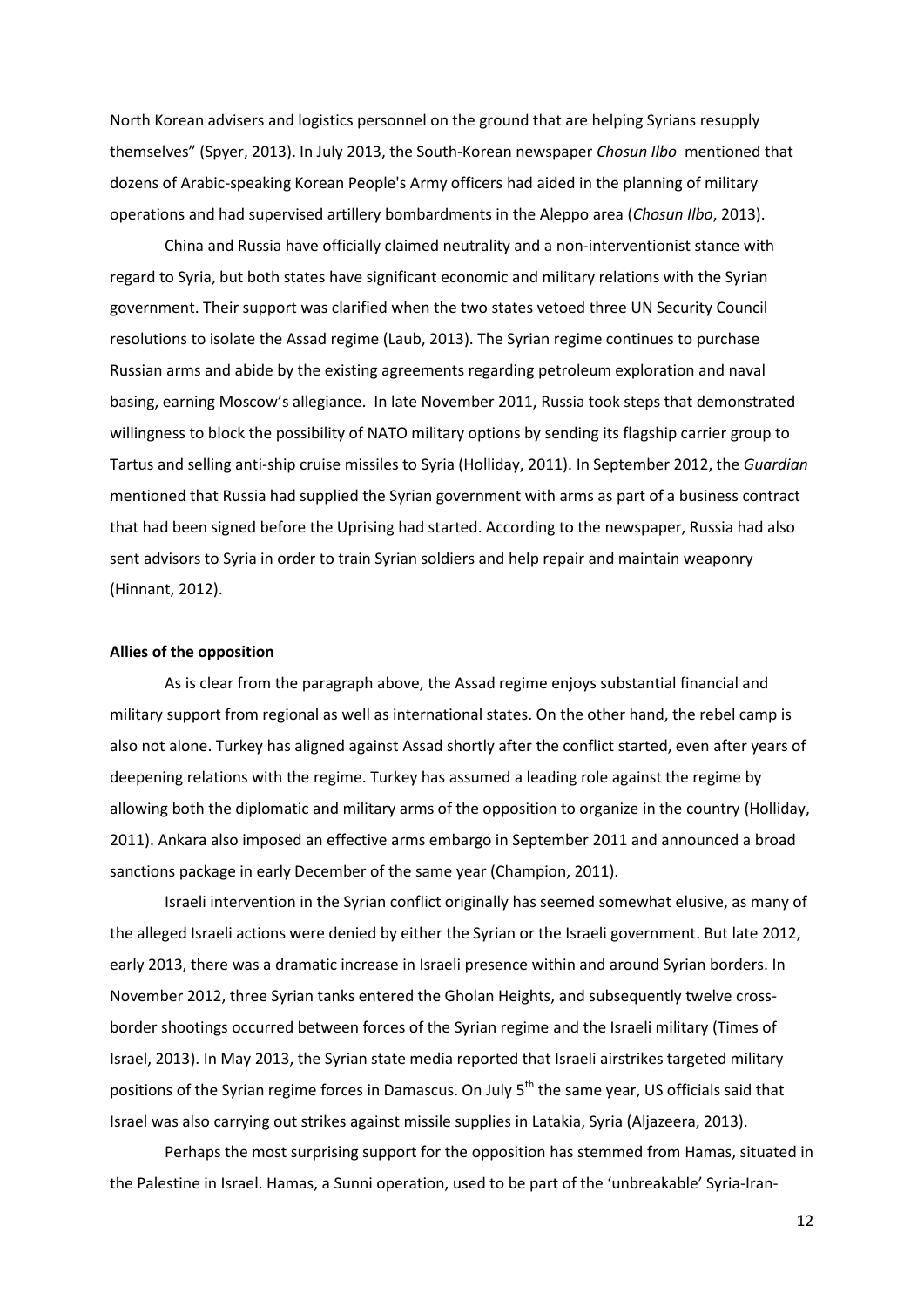Hamas alliance, but now has defected to the enemy camp, also mostly Sunnis (Kagan, Majidyar, Pletka and Cochrane Sullivan, 2013). By late 2011, many Hamas officials had already decamped from Damascus, making their way to the Gaza Strip, Lebanon, Egypt, Sudan, and Qatar (Akram, 2012). According to news reports, more than one hundred veteran *al-Qassam* Brigade officers are currently in Damascus, training Syrian rebels in the best tactics to use against Assad's powerful Syrian Army. (Jewish News One, 2013).

Furthermore, the Gulf States have openly supported the rebels as early as 2011. The Gulf States backing the opposition comprise Bahrain, Qatar, Kuwait, Saudi Arabia, Oman and the UAE (Ismael and Perry, 2014). Originally these states were hesitant to condemn another authoritarian regime, as they themselves are ruled by autocratic monarchies. But in the course of the Syrian conflict, the Gulf states have tried to use their dominance within the Arab League to curtail the growing influence of Iran throughout the Middle East. In early November 2011, when Assad proved unwilling or unable to enact the Arab League's plan to end unrest in Syria by renewing offensive operations in Homs, the League moved forward with measures of isolation (Holliday, 2011). Saudi Arabia and Qatar have proved to be the most ardent supporters of the Syrian opposition. The *Financial Times* reported that in the first two years of the insurgency, Qatar had sent financial support estimating \$3 billion and that Saudi Arabia had become a huge provider of armaments to the rebels (Khalaf and Fielding Smith, 2013). President al-Assad even accused Saudi Arabia of being the major supporter of terrorists and "leading the most extensive operation of direct sabotage against all the Arab world" (Al Akhbar, 2013). He added: "Saudi Arabia led the countries of the Gulf Cooperation Council in the battle against all nations and parties that stand in the face of Israel" (ibid).

With regard to the international scale, the United Kingdom, France and the United States constitute the major states that back up the Syrian opposition. All three states have of yet not send military troops to Syria, but have provided the Syrian opposition with moral, financial and non-lethal aid. Within the United Nations Security Council, France and the U.K. have been most in favor of military intervention (Ismael and Perry, 2014). In June 2012, *Reuters* mentioned that British SAS Commandos were conducting covert operations within Syria and that British presence in Syria was growing (Apps, 2012). A year later, Syrian commercial pilots and local residents reported to have seen increased numbers of British military aircraft (Chulov, Mahmood and Borhger, 2013). Paris has so far provided non-lethal aid to Syrian rebels, ranging from bullet-proof vests to communications equipment. Frances main focus has been helping to structure the Free Syrian Army's leadership, providing training to rebels in Jordan, and sharing intelligence. In a September 2013 press conference, French President François Hollande stated that France was ready to supply lethal aid to the FSA (France 24, 2013).

Support from the United States has also been substantial. After having already pumped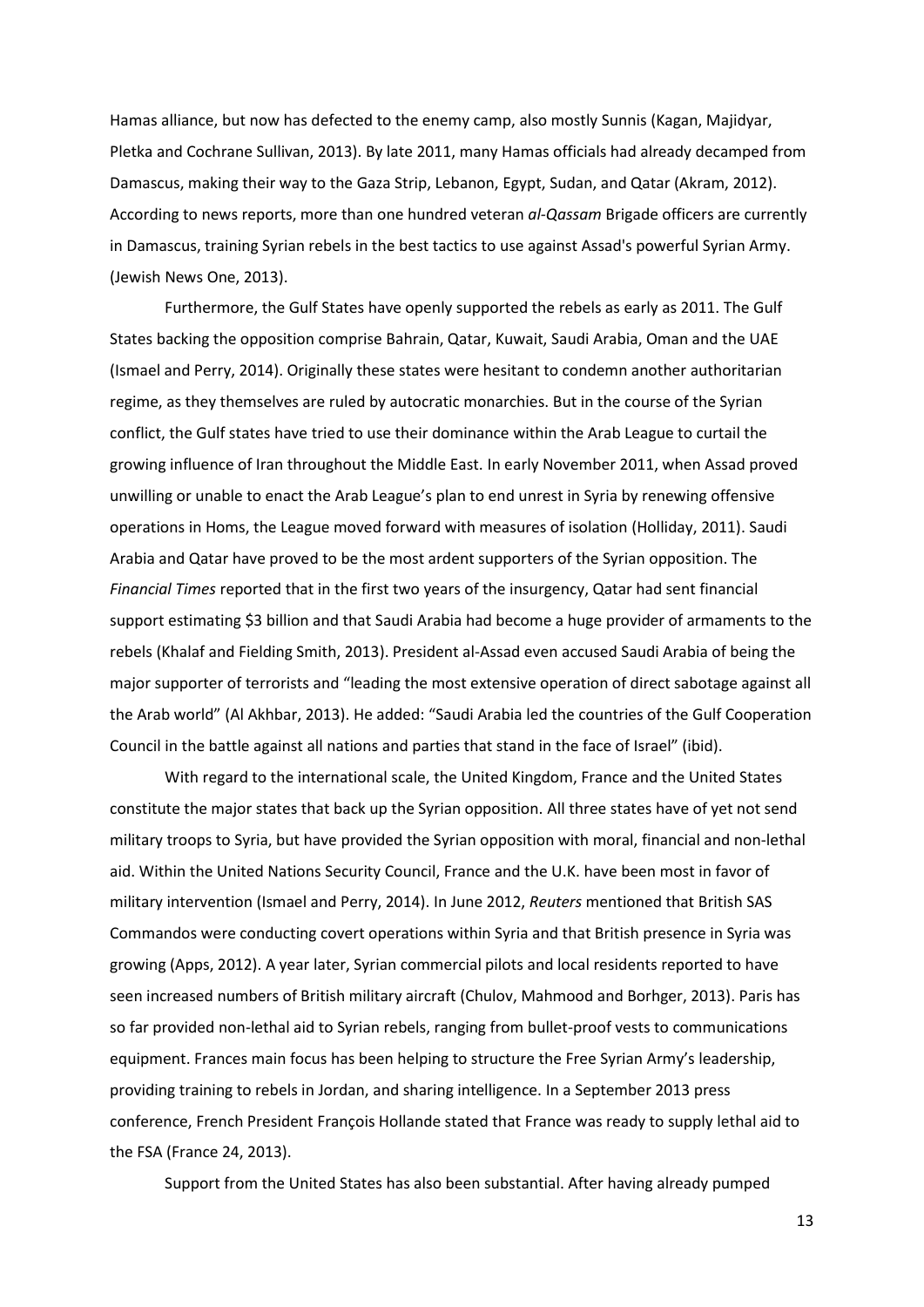millions into the Syrian opposition, the Obama administration promised to double non-lethal aid to rebels in April 2013, specifically to \$250 million (DeYoung, 2013). America's aid has of yet mostly constituted covert operations and training. In June 2012, *The Guardian* reported that the CIA was involved in covert operations along the Turkish-Syrian border, where agents investigated rebel groups. Agents also helped opposition forces develop supply routes, and provided them with communications training (Solomon and Malas, 2012). On 13 June 2013, government officials stated that the Obama administration had approved providing lethal arms to the Supreme Military Council, a Syrian rebel command structure that includes representatives from most major rebel groups, but excludes the Islamic extremist elements (Madhami, Michaels and Vanden Brook, 2013). The decision was made shortly after the administration concluded that the Assad government had used chemical weapons on opposition forces, thereby crossing the "red line" drawn by Obama earlier in 2012 (Richter and Parsons, 2012).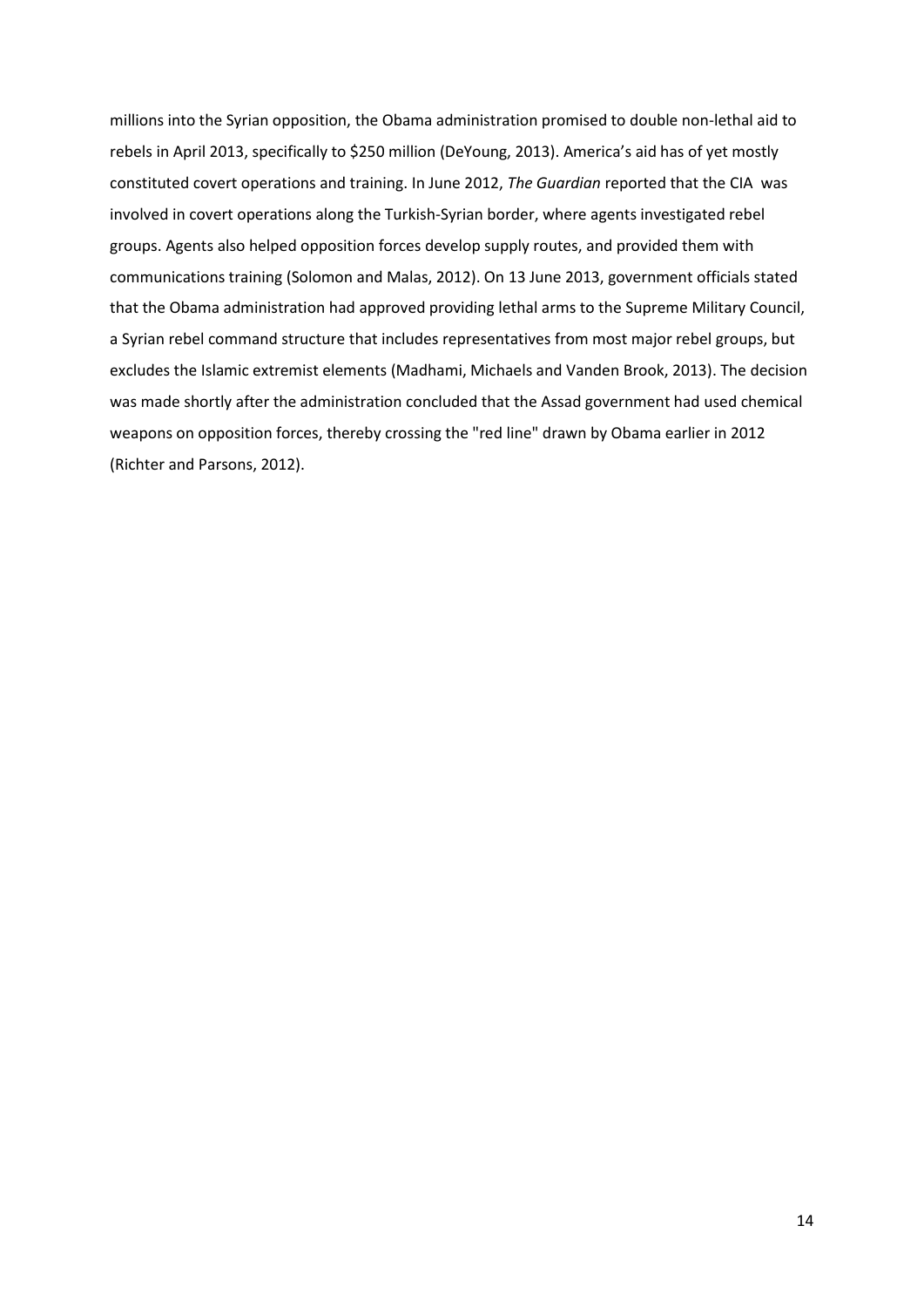# **II. Towards a theoretical framework.**

Before we study the reasons behind the national, regional and international divisions over Syria and the involvement of Iran, a theoretical framework must be established. This enables us to view Tehran's foreign policies within a broader context and organize the different aspects into a comprehensible whole. The theory applied to this research is the framework of informal imperialism, a model that has often been used to describe the power relationships between Tehran, the Middle East and the United States. However, informal imperialism is not the most obvious explanation for the policies of Tehran, as the discourse used by Arab States and Iran as well often refers to religious fault-lines. Supreme Leader Ali Khamenei of Iran has for example framed the Arab Spring as the "Islamic Awakening", warning the West that it should not think the Awakening was over yet (press TV, 2013:b). In return, leaders of conservative Arab States have pointed to Iranian policy as a Shia-oriented drive for regional supremacy (Ismael and Perry, 2014). In order to give credence to the framework of informal imperialism, we must first establish to what extent this religious discourse concurs with the real motivations behind Iranian policy.

## **A. The Shiite Crescent.**

As stated above, there is much evidence that may be interpreted as proof that Tehran's foreign policies are shaped by religious motivations. This is also the case with regard to the Iranian involvement in Syria. The Alawite Assad family are Shiites, as is the government of Iran (Holliday, 2011). Furthermore, Iran and Iraq were former enemies during the war of 1980-1988 (Takeyh, 2009), but they are both Shia-led states and have reconciled in their support for Al-Assad (Ismael and Perry, 2014). Sunni-led Hamas, part of the not-so-unbreakable Iran-Syria-Hamas axis, has distanced itself from Tehran and is now supporting the Syrian opposition (Sherwood, 2012).

The idea that Tehran's foreign affairs are shaped through religious fault-lines, is based upon the notion of the so-called 'Shiite Crescent' (Ismael and Perry, 2014). This term was first coined by King Abdullah of Jordan in 2004. King Abdullah of Saudi Arabia reinforced this notion, and former President Mubarak of Egypt even uttered the famous words that Shiite communities are more loyal to Iran than to their own countries, implying that Iran plays a leading role in this group of states (ibid). The Shiite Crescent today comprises Iran, Iraq, Syria, Hezbollah in Lebanon and Hamas in the Gaza Strip, all of whom challenged the status quo made up of the US, Israel and the Arab regimes. There is however much evidence that this Crescent does not exist. The clearest proof would probably be the membership of Hamas, which is a Sunni operation and should therefore by definition be excluded from the Shiite Crescent (ibid). But it is possible that Tehran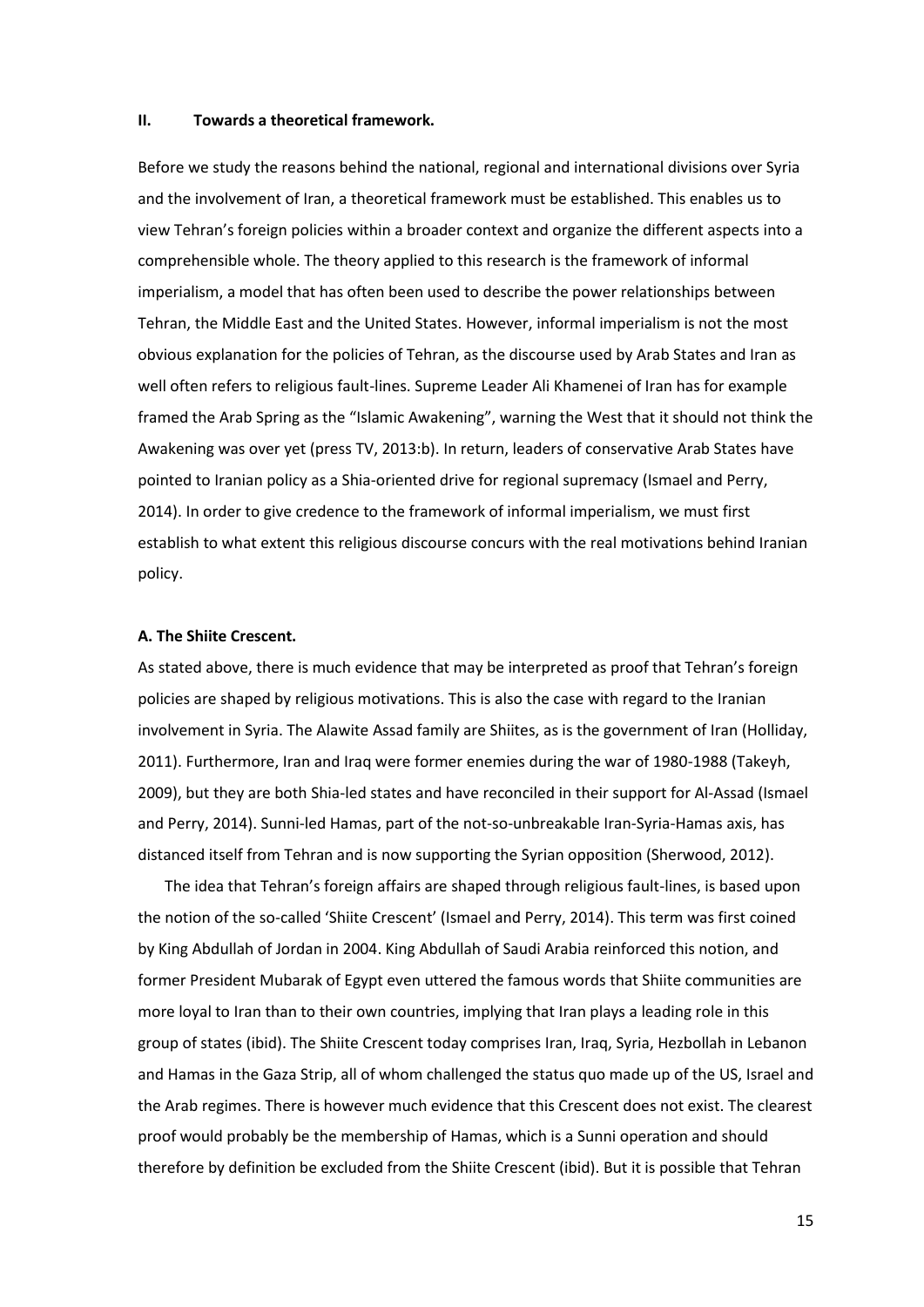shapes its policies around the Crescent anyhow, regardless of whether it exists. There are countless examples of such misguided policies, the most famous probably being the genocide of millions of Jews in World War II as panacea for the "*Die jüdische Gefahr*", stated in Hitler's *Mein* 



*Kampf*. And in an ironic turn towards the topic of this research, President Ahmadinejad of Iran has proclaimed himself to be a holocaust-denier (Youtube, 2006).

But looking at Tehran's foreign politics in the past, several problems arise with

regard to the Shiite Crescent as prime motivator for political

policy. Firstly, the members of the Assad regime are Alawites, but this sect has only recently been admitted into Shi'ism. With influences of Christianity and various other beliefs incorporated within the Alawite doctrine, the Alawites represent such an unorthodox type of Shi'ism that only since the 1970s have they been accepted by mainline Shiite scholars. Moreover, the Assad family are also members of the Ba'athist Party, which promotes secularism, socialism and the idea of one Arab nation without sectarian distinction (Holliday, 2011). If anything, the Ba'athist ideology should clash with the Islamist radicalism within the neoconservative discourse used by President Ahmadinejad of Iran.

Apart from the problems that arise from the view that Tehran supports Assad because both regimes are Shiite, there is other evidence against a religious motivator. For example, Iran and Iraq fought each other for eight years from 1980-1988, and these states are the states with the greatest Shiite majority in the Middle East (Ismael and Perry, 2014). They are now both supporters of the Assad regime, but they do not support each other unconditionally by extent. In October 2012 for example, the Iraqi government ordered two Iranian cargo planes heading for Syria to land in Bagdad to ensure that they were not carrying weapons (Fox News, 2012).

Furthermore, Tehran does not support every Shiite group in the Middle East. Bahrain and Saudi Arabia are both reigned by Sunni regimes, who -sometimes brutally- oppress their large Shiite minority, which does not enjoy full religious, cultural or socio-political rights. In the past years, both Bahrain and Saudi Arabia have been harshly criticized by the Human Rights Watch for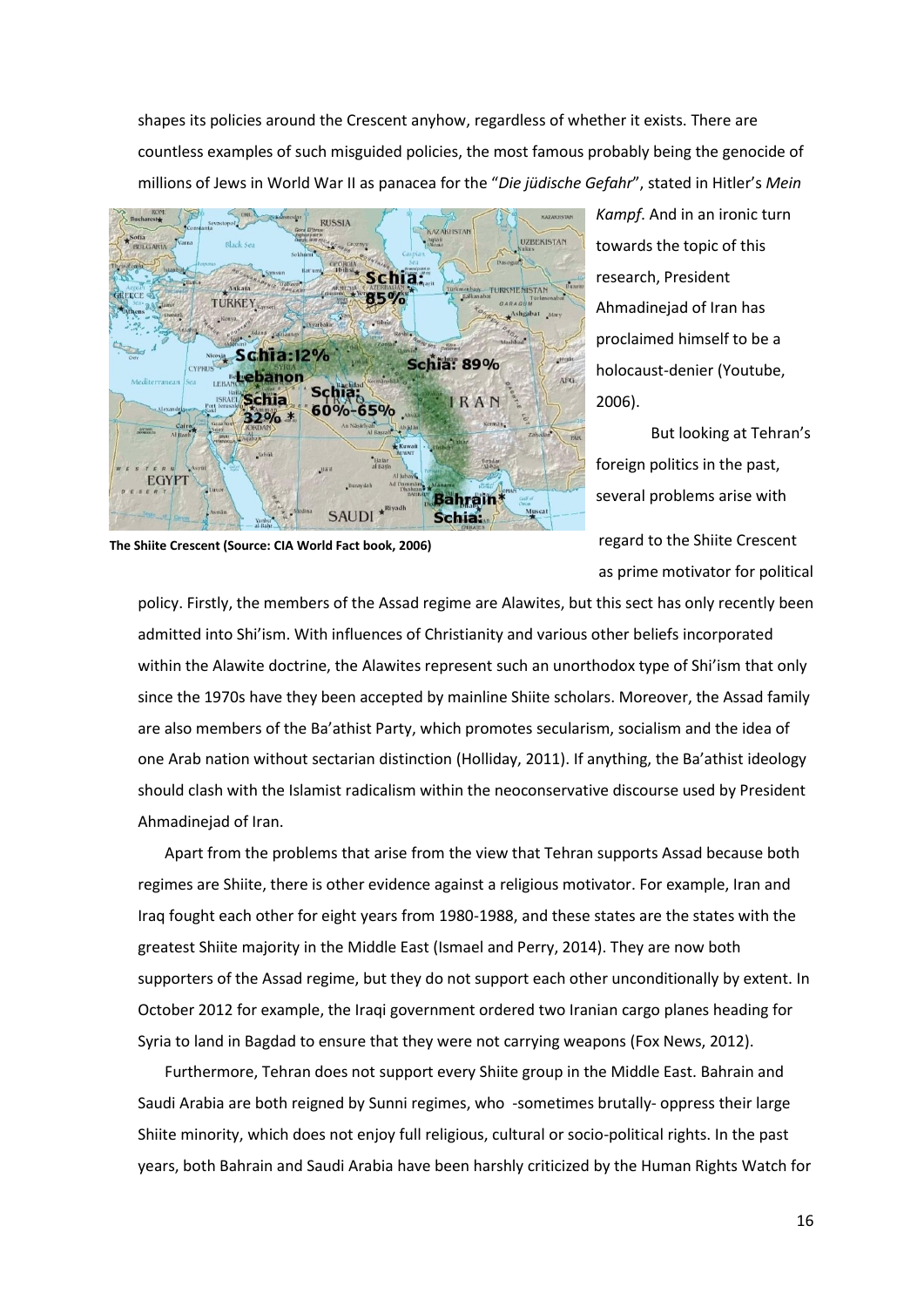discrimination and torture of their Shiite citizens. But as yet, Tehran has done nothing to improve the treatment of the substantial Shiite minorities (Human Rights Watch, 2009; Human Rights Watch, 2012). Also, Iran has never challenged Russia over the violation of basic rights of the Chechen Muslims, nor did it defend the rights of Muslims in East China (Takeyh, 2009). In the territorial dispute between Armenia and Azerbaijan over Nagorno-Karabakh in the 1990s, Iran sided with the Armenians and not with the Shiites in Azerbaijan (ibid). Lastly, the Shiite regime in Iran thought it prudent to imprison, kill and suppress their own Shiites during the election protests in 2009 (Ismael and Perry, 2014).

Regarding these examples, it can be argued that to state that Tehran shapes its foreign policy around Shi'ism is an oversimplification of Tehran's political direction. Undoubtedly religious faultlines form some part of Tehran's policies - if only through politicizing Shi'ism -, but it unlikely is the sole motivator. Jafaar Alloul, employed by Gent University, stated in his work *The Shi'a Crescent Theory* (2011) that the Sunni-Shia divide is used as a 'soft power' mechanism through the fabrication of sectarian identity. Alloul states that the discourse on the Shiite Crescent both suits Iran and the Arab states with Sunni regimes (especially Saudi Arabia), because the discourse serves their current geopolitical interests. The Arab regimes may use the overstated threat of Iran to silence legitimate opposition. They use the discourse on the Crescent as an excuse to ignore the legitimate socio-political rights of the Shiites in the conservative Arab states, also called the "forgotten Muslims" (Fuller and Francke, 2000). If they can spread Shia phobia by claiming that Iran and the Crescent are a threat, they do not need to attend to domestic problems of human rights violations. The conservative Arab States view any move towards more democracy at home—at least on anyone's terms but their own—as a threat to their regimes, and therefore use the Crescent to move away from discussion about reforms. This situation of overshadowing reforms by discourse on the threat of Shiites, was voiced by Jasim Husain, senior member of the Wefaq opposition party in Bahrain. "The problem [about reforms] is a political one", he said, "but sectarianism is a winning card for them [autocratic regimes]" (Spindle and Coker, 2011). Likewise the Crescent proves a tool of political recognition for Iran, because of its alleged leading role within the Crescent (Alloul, 2011). Through de discourse on the Shiite Crescent, Iran is able to deploy a soft-power mechanism in order to win the support of the Arab Shias (Turner, 2012). The fact that supporting al-Assad would impinge on the image of Iran being the voice of the downtrodden Shiites, was the reason behind Tehran's initial condemning of the repression by the Syrian regime in the early days of the uprising (MacFarquhar, 2011).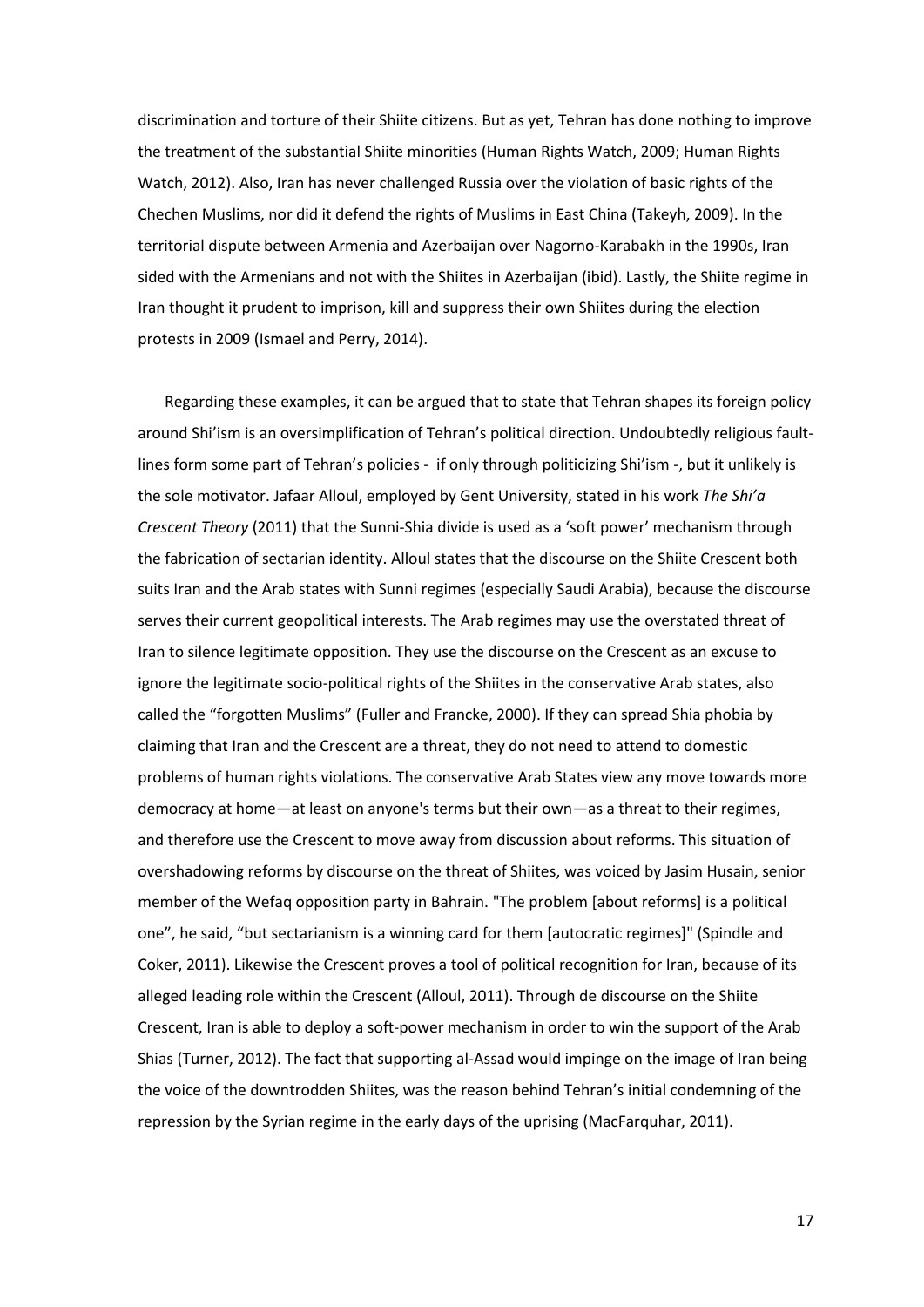#### **B. Informal imperialism and hegemony**

Now that we have established that religious fault-lines are used as a soft power tool and are therefore not the major motivator behind Iranian foreign policies, we can turn towards the explanation provided by informal imperialism. According to Flint and Taylor (2011), informal imperialism was first coined by Keith Buchanan in 1972 and is defined as "dominance of a territory outside a state's borders but without political control" (ibid). Should political control be part of the domination, imperialism becomes formal, also called colonialism. Lack of political control does not mean that informal imperialism is not political. Informal imperialism is still a strategy of dominance, though without legal power over 'foreign' territory. Through informal imperialism, states are able to dominate other countries culturally, technically and economically.

Before we apply informal imperialism to the foreign policy of Tehran, certain aspects of said framework must be clarified. The concept of Center -also called the Core- refers to the developed countries of the world. The Center consists of the states that are in lead of the others technically and therefore economically. Because the Center is more developed, other states will try to follow its example in order to 'catch up'. The underdeveloped countries together are called the Periphery, which is dependent on and subservient to the Center because of the economic processes within the capitalist world-economy. The Middle East used to be in the forefront of progress during much of history, but fell into the role of the Periphery with the rise of the modern world system, in which a fundamental gap in power and wealth divided a group of Center states in Europe and their colonies from the rest of the world (Nasr, 2013).

But informal imperialism also has manifestations *within* countries, not just *between* them. Within the model of informal imperialism, two classes are included. These two classes are also called 'center' and 'periphery', respectively the dominant and dominated class. The dominant class, or the elite, is in charge of the production and therefore has the economic and political power to suppress or buy off the dominated class, which constitutes the labor force. Within informal imperialism, thus four different groups exist. The first constitutes the center of the Center (cC), the dominant class of the developed countries. Secondly there is the periphery of the Center (pC), which is dominated by cC and consists of the 'masses' of the developed countries. Thirdly, the center of the Periphery (cP) is dominated by cC but in turn dominates the periphery of the Periphery (pP). The periphery of the Periphery constitutes the masses in the underdeveloped countries and holds no economic or political power.

Closely linked to the model of informal imperialism is the concept of hegemon, which I would call the "Über Center". Flint and Taylor describe hegemony as a "position held by a state when it so dominates its sphere of operation that other states are forced to comply with its wishes voluntarily" (Flint & Taylor, 2011). In other words, the hegemon does not need military force in order to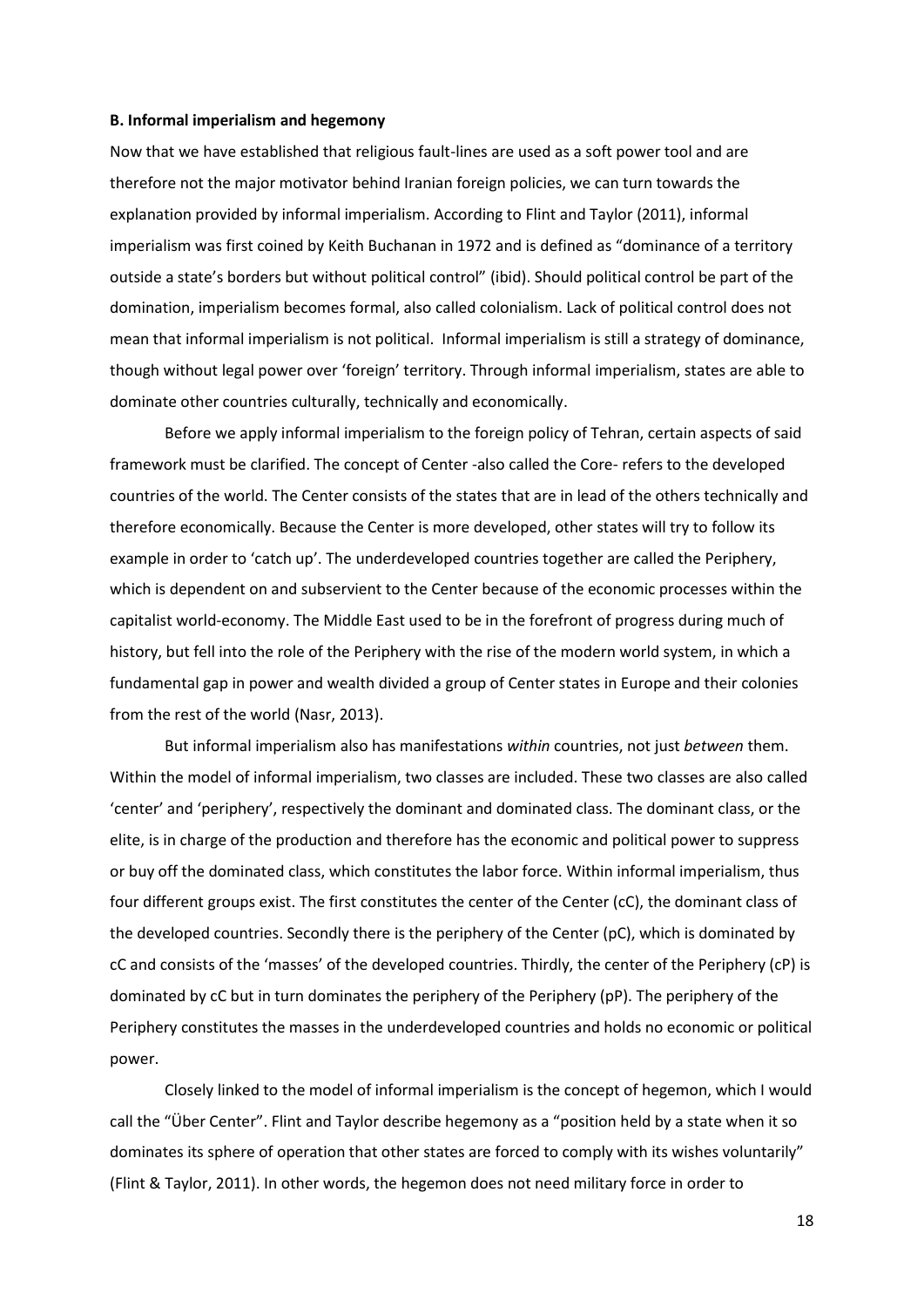dominate its hemisphere. After World War II the position of hegemon was taken from the British Empire by the United States, the current world hegemon. America has never owned colonies, but with its mode of production based on mass production, it so dominates the world that U.S. presence is found everywhere. One only has to point to McDonalds and Coca Cola, both American brands, which are found all over the world. The contemporary scholarly consensus however, is that the days of the US as world hegemon are limited. Already in 2004, political scientist Joseph Nye lamented that the use of 'hard' power –coercion – had increased dramatically within American policies and actions, resulting in anti-Americanism and a decline in the appreciation of American cultural products, i.e. 'soft power' or attraction. Nye steeled his argument with examples of reality, referring to America's "War on Terror" (Nasr, 2013) and the invasion of Afghanistan and Iraq (Nye, 2004). Nye's arguments fit well within Flint and Taylor's idea that the most significant marker of a declining hegemon is "military overstretch", which means that a hegemon tries to maintain super power status through militaristic means when 'soft power' resources fail (Flint and Taylor, 2011).

The power politics of the United States with regard to the Middle East tend to support this idea of the U.S. as a hegemon in decline. The U.S. military aid to Middle Eastern countries exceeds its economic aid by a ratio of six to one and the U.S. are the only state with military bases within the Middle East, with the exception of Russia, which has the meager amount of one base in Tartus (Ismael and Perry, 2014). By comparison, American military bases are found throughout the Middle East, especially in the Persian Gulf. With bases in Bahrain, the UAE, Kuwait and Oman, the United States are the most significant foreign military power in the region. Furthermore, arms sales are America's primary commercial export to the Middle East, mounting up to billions of dollars annually. Apart from military overstretch, there is another sign of declining US influence in the Middle East: by all accounts, the Americans are by far the most hated people throughout the region, which is an indication of the decline of soft power resources such as culture or political persuasion through attraction (Turner, 2012).

## **C. Oppression and resistance within informal imperialism.**

Throughout history, states (or regions, such as the West or the Middle East) have tried to dominate each other through various means, also called power relationships. In this research, not all these relations are included, as they are relatively unimportant to Iranian or American policies with regard to the Middle East or Syria. There are however three types of domination and one type of resistance that *do* contribute to this research. We base these power policies upon the four classes and the two states (or regions) described in the paragraph above, whereby the Center (C ) and the Periphery (P) both constitute two classes, a dominant (A) and a dominated (B). When we combine these four classes, several power relationships arise.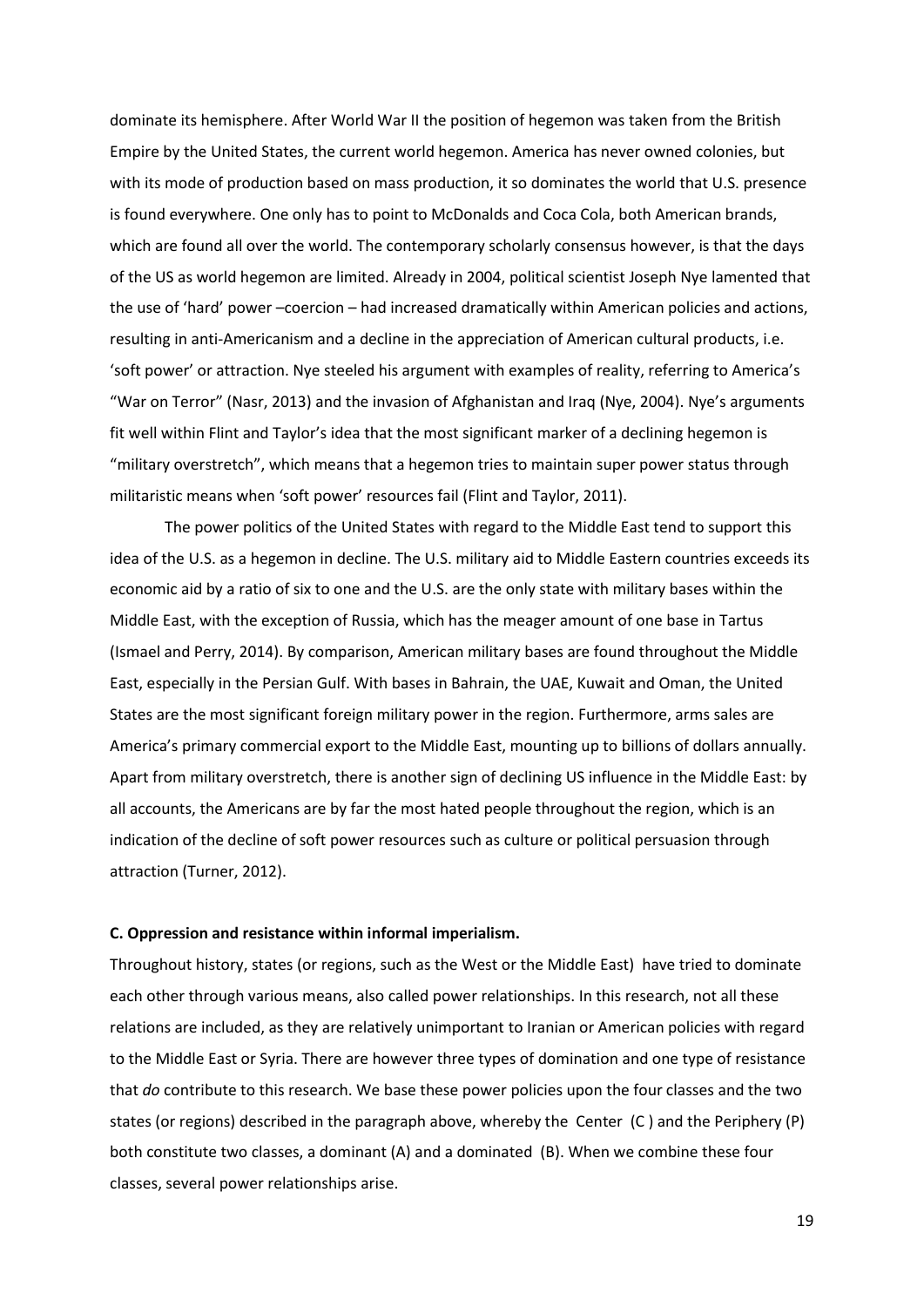Firstly, there is the combination CA-PA, referred to as *collaboration*. Within this relationship, the Center of the center and the center in the Periphery combine their forces to organize their joint domination of the periphery in the Periphery. The center of the Periphery constitutes a bridgehead for the center in the Center and serves their common interests. The center of the Periphery (PA) however does not always – or even usually – act as a mere puppet of the center of the Center (CA) and has a considerable amount of bargaining power due to its direct control over the periphery of the Periphery (PB).

Secondly, there is the combination of PA-BA, or *repression*. As the Periphery is not able to accumulate enough wealth, the elites there are unable to buy off the powerless classes through social services. It is therefore likely that the periphery is unsatisfied and therefore prone to rebellion. In order to stay in power and keep exploiting the periphery (PB), the center (PA) has to use coercion.

Thirdly, there is the combination CB-PB, which comprises *division*. In this relationship, both centers use the tactic of 'divide and conquer' to separate the interests of the peripheries. In this way, the peripheries will not combine their forces in a joint rebellion against the elites. The Shiite Crescent may be viewed within this type of dominance, as it divides the Arab masses between Sunnis and Shiites.

The world, however, is not made up of solely compliant people. Against these three types of domination, rebellion is possible. With regard to the topic of these research, there are two ways to rebel against a dominator. Firstly, the combination PB-PA, whereby the periphery resists the center, is referred to as a *social movement.* Social movements are best defined as efforts by people in the periphery to resist penetration by the center within one country. Social movements in the Periphery may become violent as the populace is not appeased by the welfare state. In such cases, discontent often leads to a violent attack on the oppressing regime. Social movements primarily have a civil character, which means they occur within the borders of one country. However a very often used strategy is the changing of scale from national to international through media attention, when the social movement is losing against the regime and tries to get support outside the state's borders. The Arab Spring truly is a social movement, because it is an insurgency made up of the Arab peoples that are resisting oppression by their autocratic regimes. The powerless masses attempt to seize control over the political and socioeconomic direction of their countries.

Secondly there is the combination PA-CA, which I have dubbed *center clash*. Within this type of resistance, the center of the Periphery defies the center of the Center, challenging its supremacy. Center penetration, by definition, infringes upon the authority of local elites. Clashes between centers often arise when the center of the Periphery wishes more influence over the periphery of the Periphery, at the cost of the Centers influence over the periphery of the Periphery (Flint and Taylor, 2011). The Iranian foreign policies in the Middle East fit best within this type of resistance. Iran used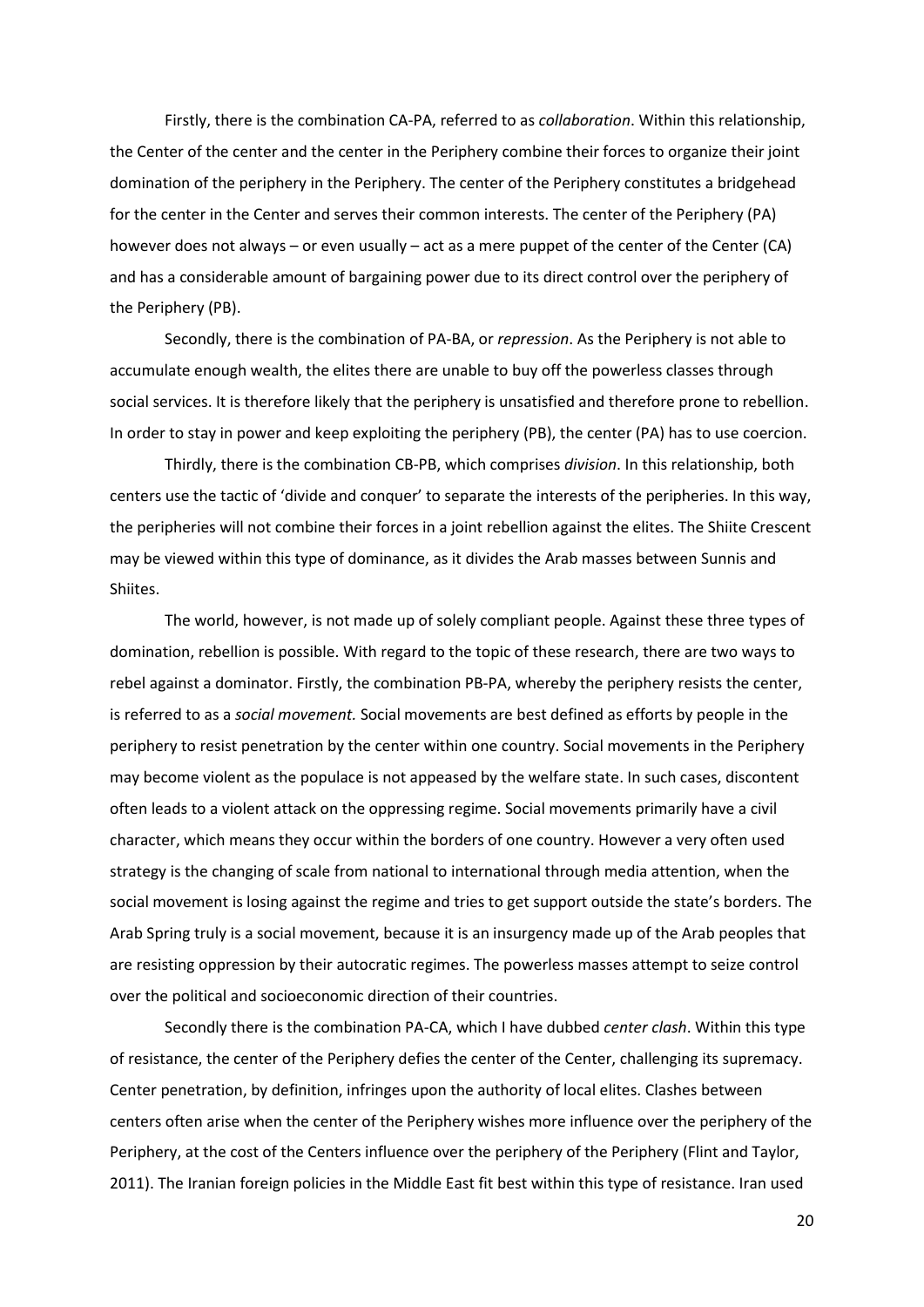to be the seat of several of the most powerful empires, starting with that of the Achaemenids, and later sporadically resuming its imperial role under the Parthians, Sassassanians and Safavids. These empires could rival with the Empires of Rome, Byzantium and the Ottoman Empire. But when the whole of the Middle East fell into the Periphery after World War II, Iran did so as well. But with regard to its grand history, it is not surprising that Iran rose to resist its oppressor as early as 1979 (Ismael and Perry, 2014). It is to that particular time period we shall turn in the next chapter.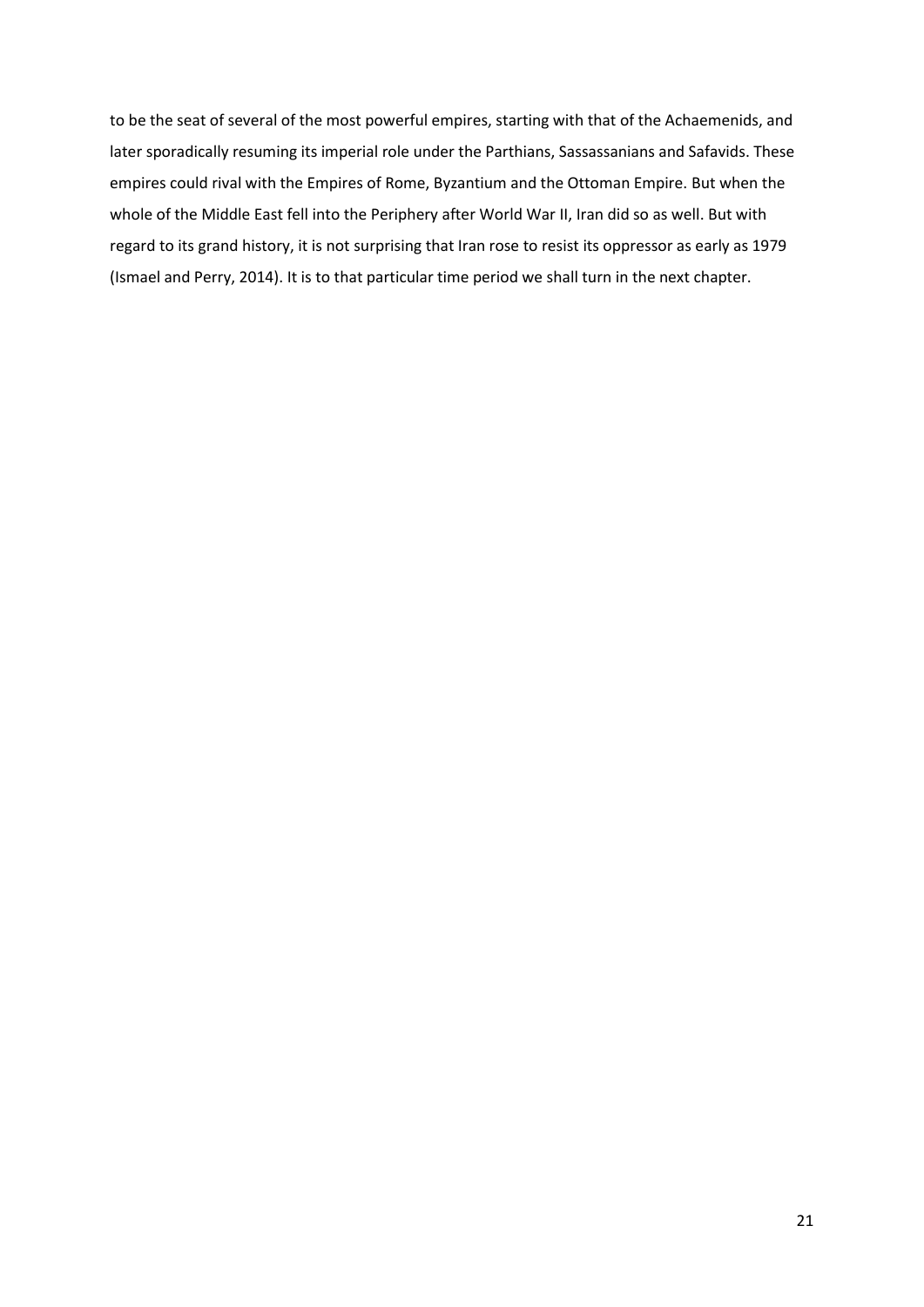# III. **To what extent does the Iranian resistance since 1979 against U.S. influence in the Middle East fit within the framework of informal imperialism?**

As was stated in the last chapter, Iranian policies fall within the category of resisting powers, and within the category of *center clash* especially. In this chapter, it is studied why and how Iran has been resisting its geopolitical position as part of the Periphery since 1979. But before we can conclude that Iran falls within the resisting forces, there must of course first be someone to resist. In this chapter, it is therefore first explained how America wields power in the Middle East through client states( cP). Thereafter, the key events in the shaping of Iranian resistance are studied. In the next chapter, we shall then study how the case of the Syrian Crisis fits within the U.S.-Iran relationship of *center clash* in the form of a proxy-war.

#### **A. The policies of the US: dominance through client states**

The policies of the U.S. with regard the Middle East are best described as the blatant abuse of power and the maintaining of double standards in order to protect and sustain the relationships with client regimes. These policies are motivated by the desire for regional stability and the enhancing of super power status. Ever since America took over the position of world hegemon from the British Empire after World War II, it has tried to dominate the Middle East through aligning themselves with local autocratic regimes (Ismael and Perry, 2014). These regimes used to comprise the Gulf States Qatar, Saudi Arabia and Bahrain, though *not* Iraq. Other client states were Egypt, Jordan, Tunisia, Yemen and Libya. But unfortunately for the U.S., the Arab Spring occurred in many of these client states, which resulted in a smaller range now constituting the aforementioned Gulf States, Jordan and Yemen. The U.S. has other allies in the Middle East, but these states cannot be defined as client states as they are not (financially) dependent on and therefore not subservient to the U.S. These allies comprise Turkey, Morocco and Israel, the latter being a regional super power in its own right due to its nuclear monopoly in the region (Turner, 2012).

The policies of the US with regard to the Middle East have been guided by *realpolitik* in order to maintain the status quo in the Middle East. This balance of power must remain, as that balance enables the U.S. to dominate the Middle East. The U.S. were challenged by the Soviet Union during the Cold War, but when that war ended and in 1991 the Gulf Wars also, it was widely acknowledged that America remained the ultimate foreign power in the Middle East. But although the threat of the Soviet Union had disappeared, America has still been concerned with threats of indigenous movements that challenge U.S. interests in the region. The governments of the America have been led by the perception of a continuing threat from radical forces - be they Islamic or secular - towards the stability in the Middle East, which would disrupt when the rule of pro-Western regimes are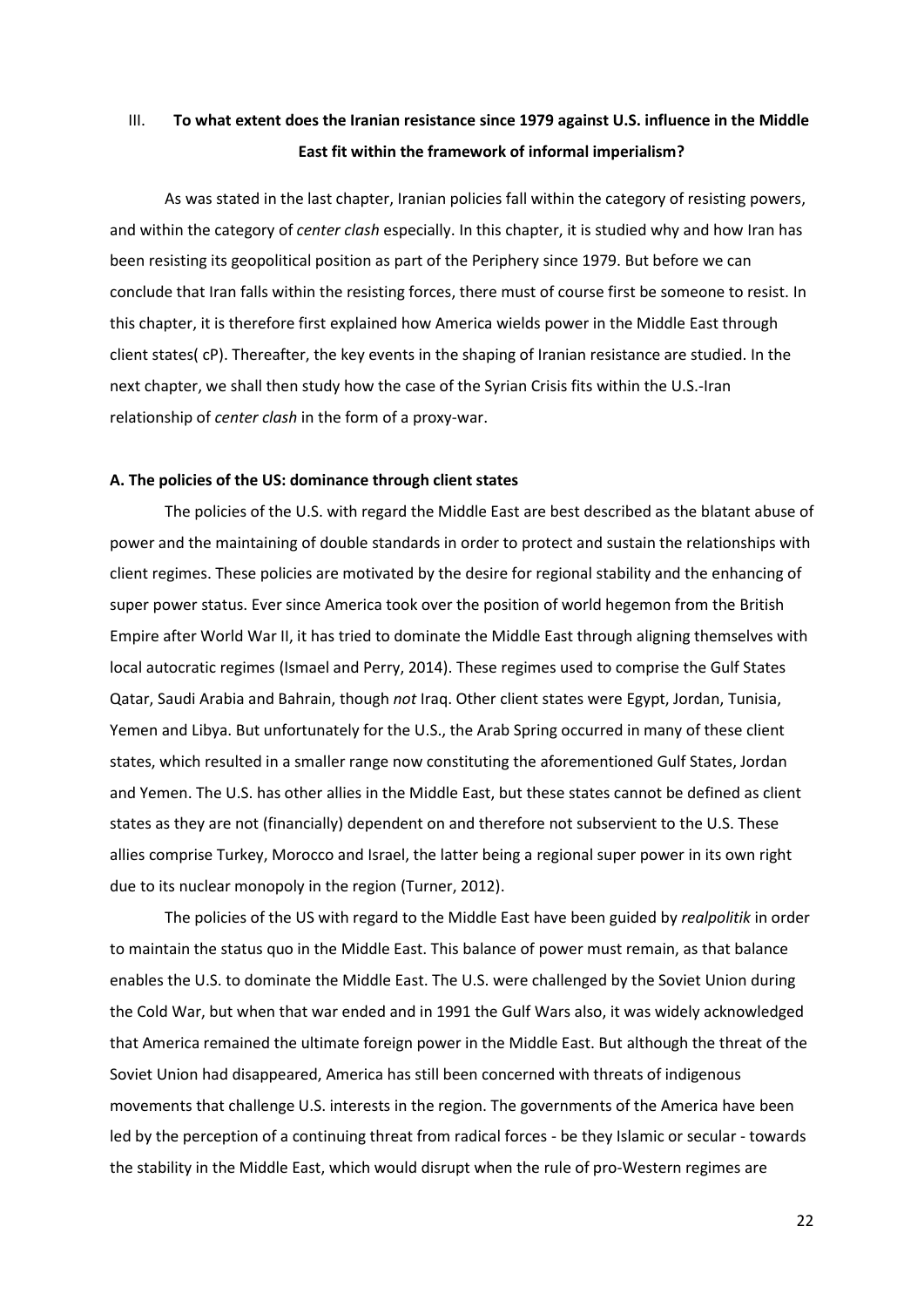challenged. Even democratic and peaceful movements were thought to have a destabilizing effect in the region, should they gain enough support. This fear of instability has resulted in absolute support for the status quo regardless of a regime's given level of commitment to democracy and human rights - as long as it remains aligned with Washington (Nasr, 2013). Notwithstanding the Bush administration hailing democracy, American support for autocratic regimes in the region -including security assistance for internal repression- actually increased during that period and has since remained high (Ismael and Perry, 2014). And with the loss of several client regimes due to the Arab Spring, the U.S. are all the more determined to try and support those that remain (Nasr, 2013).

Perhaps the most shocking example of this rigid support for client regimes at the expense of democratization and human rights, is Bahrain. The Arab Spring also threatened the regime of that island nation in early 2012, although the autocratic monarchy brutally suppressed the largely nonviolent pro-democracy movement (Ismael and Perry, 2014). At the height of the protests, U.S. admiral Mike Mullen flew to Bahrain to assure King Hamad of the strong commitment of the U.S. to the military relationship with the Bahraini defense forces (American Forces Press Service, 2012). When the Bahraini defense forces unleashed violence on the protesters, Obama publicly condemned the actions of the Bahraini government, but did not use the considerable economic and political leverage of the US over Bahrain to stop the violence (Nasr, 2013). Rather than advocating sanctions, as President Obama had done when hell broke loose in Syria in 2011, the U.S. Defense Department announced a proposed sale of \$53 million of weapons to Bahrain's military. In order to defend the arms sale, the Pentagon claimed that the autocratic regime of Bahrain was too important a force for political stability and economic progress in the Middle East (Defense Security Cooperation Agency, 2011). Likewise, Washington spoke warmly about the dictatorial regimes of Tunisia and Egypt (both client regimes) when protests broke out in these countries. Not until both regimes were forced to resign did Obama speak eloquent words about the pro-democracy demonstrators (Ismael and Perry, 2014).

Another sign of the US trying to protect its client regimes, constitutes the imposition of (financial) sanctions. While leading the efforts in recent years to impose debilitating sanctions against Iraq, Iran, Libya and Sudan for their violations of human rights, America has used its power of veto to block otherwise unanimous support in the Security Council for imposing the same sanctions on U.S. allies such as Israel, Turkey and Morocco. Another sign that America is protecting its client regimes, is the fact that it uses double standards with regard to nuclear programs. While threatening war at the mere possibility of an Iranian nuclear program, the U.S. have nurtured close ties with states that already possess nuclear arsenals such as India, Pakistan and of course Israel. Failing to heed the call of virtually every Arab nation to establish a nuclear free-zone in the Middle East, the US has added insult to injury by bringing its own nuclear arsenal into the Middle East in the 1950s (ibid.)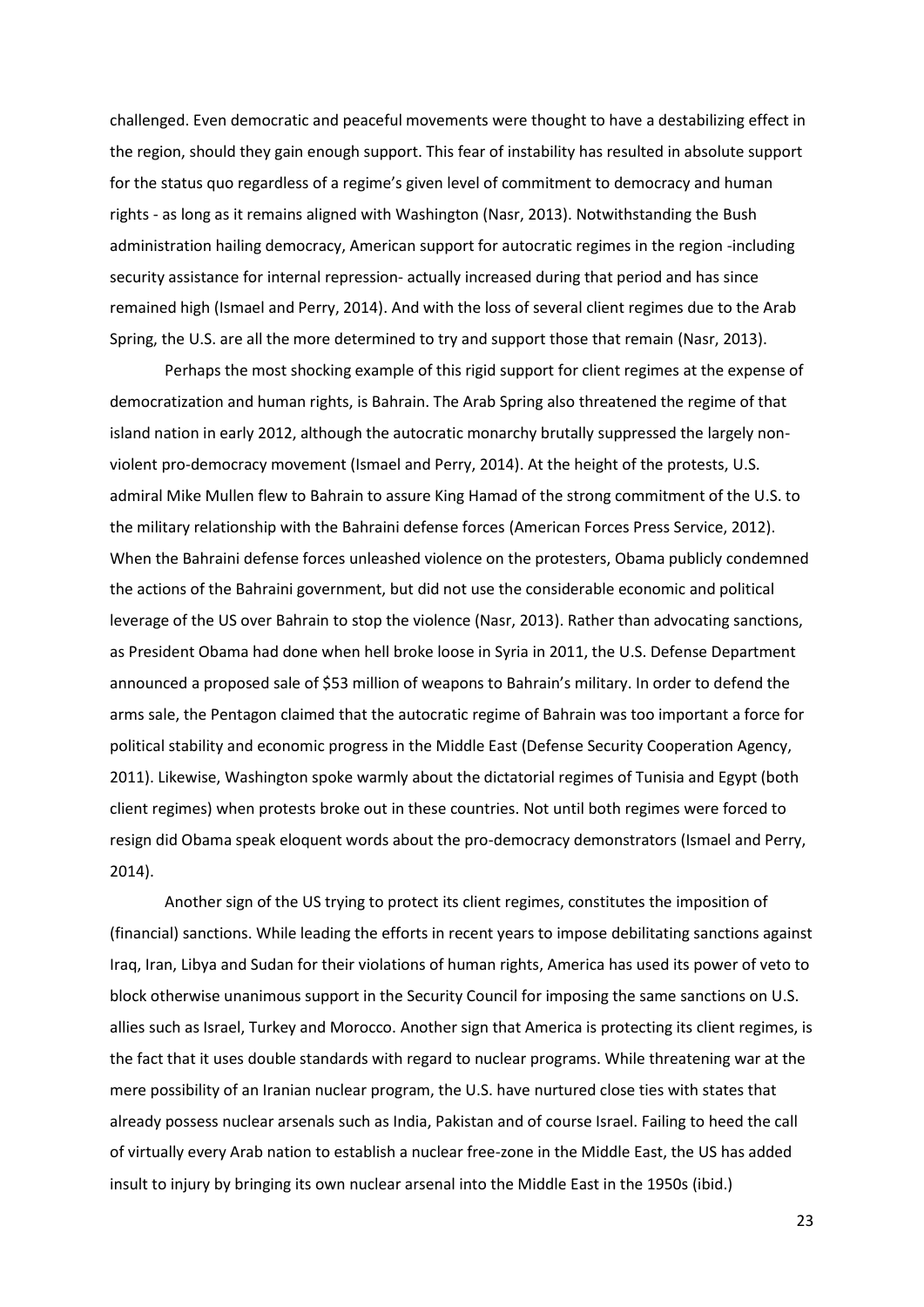#### **B. Iran: from client state to revolution and resistance**

Now that we have established that American influence in the Middle East is substantial through its client states, we can determine why Iran has been resisting this dominating force. In this research, it is argued that two key developments have fueled the Iranian resentment and rebellion against the U.S. The first being the aftermath of the Iranian Revolution of 1979 and the second being the policies of the US with regard to the Middle East after 9/11. These events are interlinked, as the current Iranian regime draws from the policies and discourse used by ayatollah Khomeini in the aftermath of the Revolution (Nasr, 2013).

Until World War II, Iran was occupied by many states such as France and Great Britain for its strategic location and oil reserves. Iran became an independent state after the War and a new government was elected democratically. But already in the first years of the democratic state, nationalist forces clashed with the supporters of the pro-western Pahlavi Shah in parliament, to the dismay of the U.S. America feared that the nationalists would form an alliance with the leftist forces and it subsequently organized a coup against the constitutional regime in 1953, thereby supporting the Shah as an increasingly oppressive and autocratic client ruler (Ismael and Perry, 2014). The Shah, who owed his position to the US, proved to be a useful and thankful puppet ruler. Throughout the seventies, the U.S. sold him over \$20 billion in advanced weaponry and 8000 advisors were sent to Iranian soil in order to drill the Iranian army into a sophisticated, well-armed military force. Under the regime of the Shah, Iran acted as the major regional policeman for the US in the Persian Gulf. Together with Saudi-Arabia, Iran stood as one of the twin pillars of American influence in the region and was on good terms with Israel. Iran was an active member of the Western security alliance in the region (CENTO) and carried out a proxy intervention in Oman on behalf of the West. For more than twenty years, Iran was one of the most faithful client states. In 1979 however, the American policy of aligning with the center of the Periphery crashed down due to the Islamic Revolution. The compliant Shah was replaced by a regime ardently rejecting the status of client state, and the genius behind these reversed policies was ayatollah Khomeini (Nasr, 2013).

Ayatollah Khomeini ruled from 1979 – year of the Revolution – until 1989 and he transformed Iran into the Islamic Republic. The new regime he founded was a mixture of Islamic clericalism and secular republicanism. This hybrid regime consisted of totalitarian, authoritarian and democratic aspects and has often been defined by the concepts of idealism and revolutionary ideology. The ideological discourse that shaped Tehran's foreign policy under Khomeini was named after him – "Khomeini's Way" or *khathe-imam*, at that time represented by the slogan "exporting the revolution". Khomeini's way was ideologically grounded in the view that foreign relations should be based on Islamic values and principles. Khomeini also accused the most dominant states and the U.S. in particular of being the cause of the major problems in the world. Khomeini portrayed the West as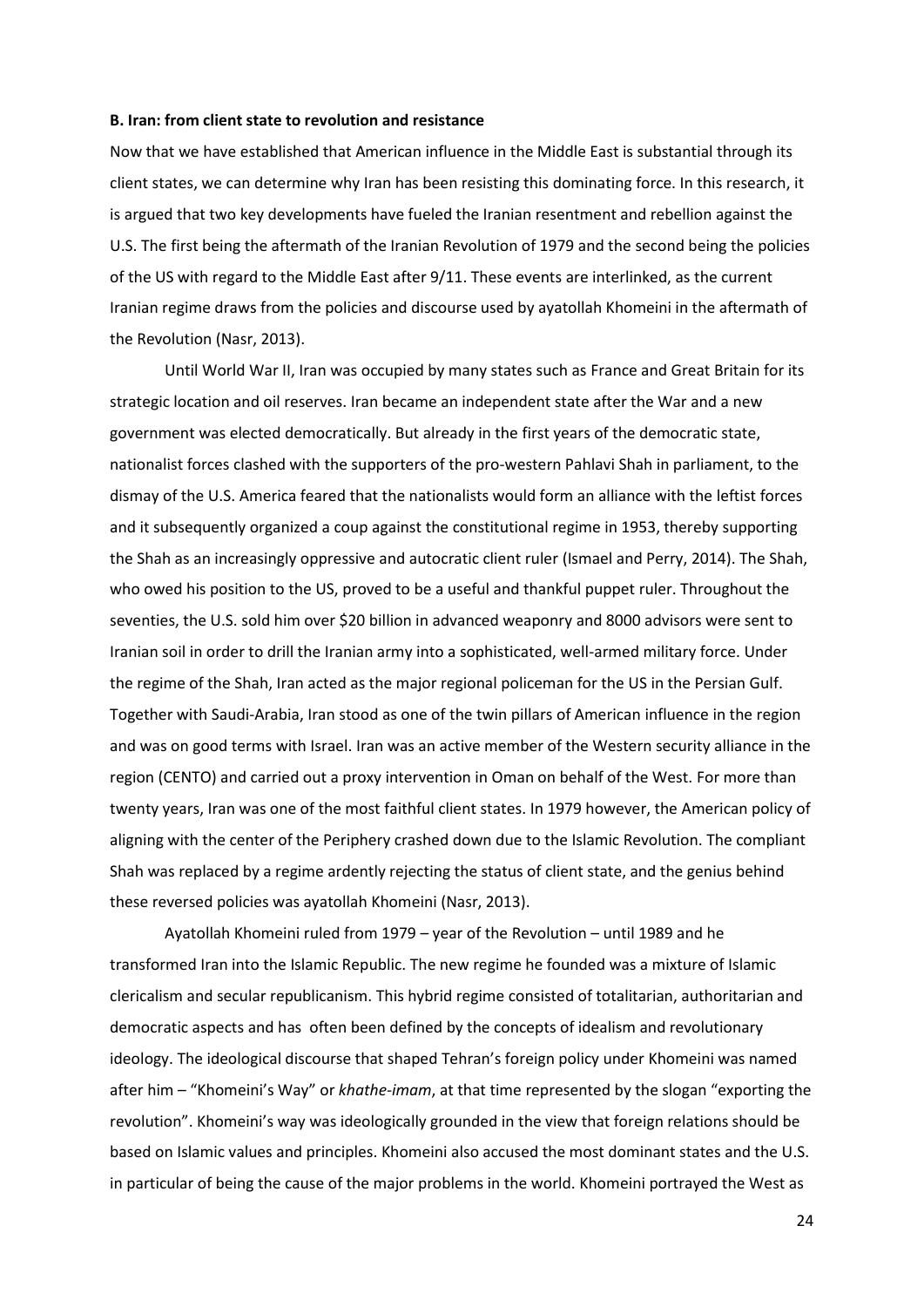arrogant and imperial, a source of corruption, political chaos and instability throughout the globe (Ismael and Perry, 2014).

According to Khomeini, Islamism was the remedy for the evils of the West and therefore Islamism had to be promoted throughout the world. A striking example is the letter Khomeini wrote to Gorbachev – leader of the Soviet Union - in 1989, in which he urged him to adhere to Islamic principles in order to 'save his nation' (Trita, 2007). Khomeini wrote: "Islam is not particular to a country, to several countries, to a group of people or countries, or even the Muslims. Islam has come from humanity… Islam wishes to bring all of humanity under the umbrella of justice." (ibid). Such statements demonstrated the revolutionary ideology that shaped Iranian policy under Khomeini, which did not sit well with Iran's neighbors and provoked general paranoia under the conservative Arab regimes (i.e. the client regimes of the U.S.). Irans policy towards these neighboring states was hostile and aggressive, and as a result the Arab monarchies of the Gulf State retaliated by taking defensive measures to impede Iran's ambitions to "export the revolution". They came to rely on American aid (and used the Shiite Crescent to emphasize the Iranian threat to American policymakers), and relations between Iran and the U.S. deteriorated even more. (Ismael and Perry, 2014).

In short, Iran under Khomeini tried to alter the balance of power in the Middle East in favor of Islamist and radical revolutionary forces. An example of this regional revisionist policy was the increased presence of Iranian forces on the Israeli borders with both Syria and Lebanon, where Shiites made up most of the population. Iran supported the Shiites in these countries military, economically and politically, out of which (partly) grew Lebanese Hezbollah in 1985. For Iran, Hezbollah has been its crown jewel, the ideal locus for realizing the supranational aspirations of the Iranian Revolution. Through the creation of Hezbollah, Iran became the leader of the struggle against Zionism and furthered its plan to empower Shiite communities throughout the Middle East (Takeyh, 2009). But by trying to gain more influence in the Middle East, Iran has made enemies of its regional neighbors and therefore of America, who has been determined to protect its client states in order to protect U.S interests in the Middle East.

Fifteen years after the rule of Supreme Leader Khomeini, we see a recurrence of his ideals and policies, starting in 2003. We argue that that this return to Khomeinism is caused by the fact that Ahmadinejad, current President of Iran since 2005, rose to power during a time of insecurity. This insecurity was caused by the discourse of U.S. President George W. Bush and the U.S. interventions in the Middle East after 9/11. Between 1989 and 2005, Tehran's policies towards the U.S. were conciliatory and directed towards a détente (ibid). President Rafsanjani and President Khatami after him both strived to improve the relationship between Iran and the US, forced by domestic problems.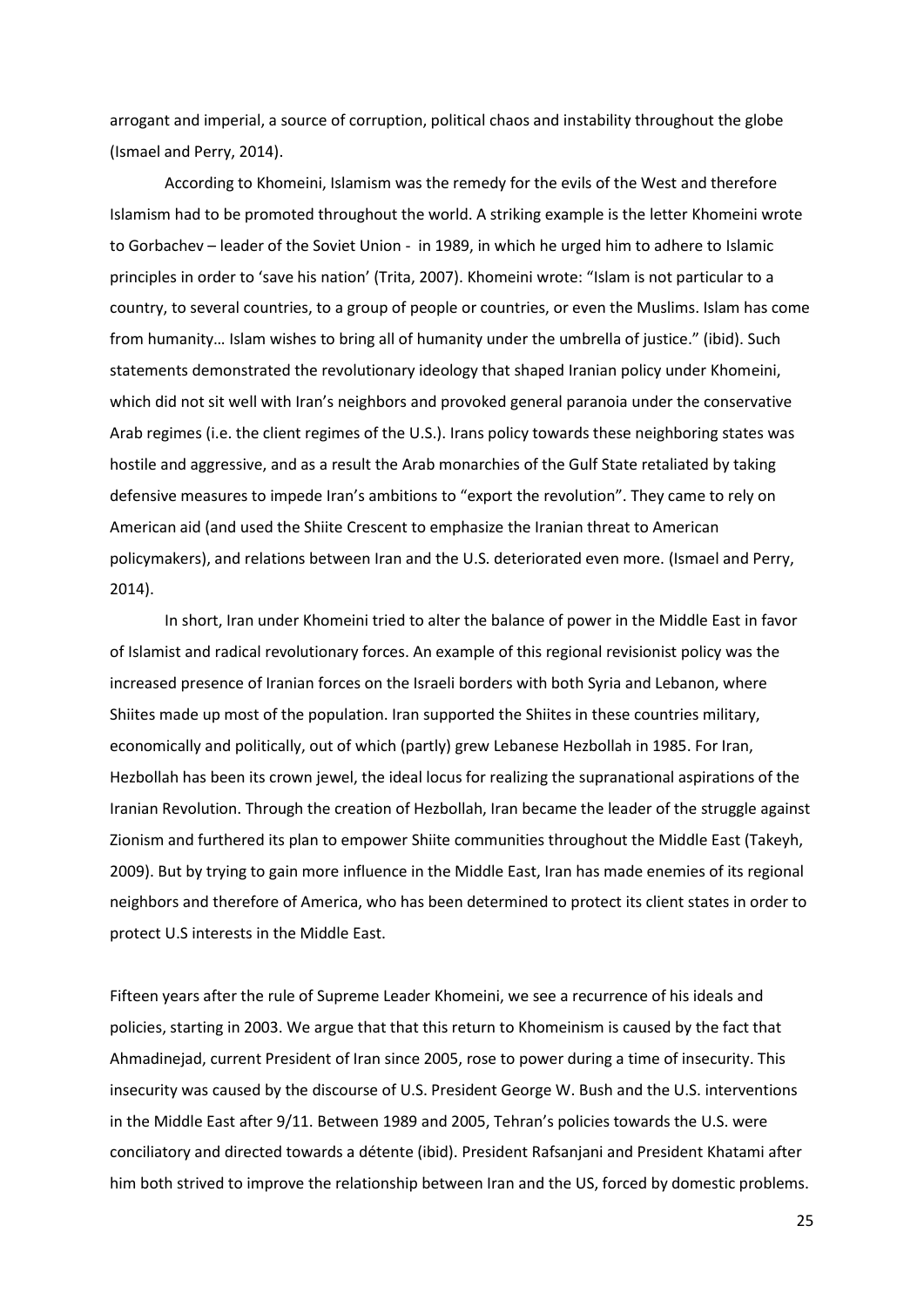President Rafsanjani had to deal with a socio-economic crisis in the aftermath of the Iran-Iraq war, and with the end of the Cold War, which showed the U.S. as the supreme power in the Middle East. President Khatami largely followed the line of Rafsanjani, as the foreign relations of Iran were still very unstable and the domestic economic crises were not over. An example of this conciliatory approach is Khatami's expression of regret for the hostage crises in 1979, when American diplomats where held captive for months in Tehran (Ismael and Perry, 2014).

However Irans approach to foreign policy severely changed in the aftermath of 9/11, when President George W. Bush applied the term "axis of evil" to Iran, Iraq and North Korea in 2002 (You Tube, 2013). Bush's speech and the invasion of Afghanistan and Iraq raised much fear in Iran for a U.S. plan to change the regime in Iran – yet again, as they had done in 1953 (Takeyh, 2009). Iranian hardliners exploited Bush's discourse and the occupation of Afghanistan and Iraq by claiming that Khatami's discourse of "dialogue among civilizations" (CNN, 1998) and his foreign policies could not provide Iran with the necessary security and stability. What followed was the rise of a security state, in which most of the members of the regime took on a hardline stance to frame former president Khatami's policy measures as weak and ill-suited to serve Iran's foreign interests (Ismael and Perry, 2014). The reality seemed to support this claim: in 2004 (and ever since), Iran was geographically surrounded by American troops. They occupied Afghanistan and Iraq and there was American military presence in the Arab monarchies south of Iran, and in former Soviet republics in the north of Iran (Gedalyahu, 2010). As a result, Iran's 2005 presidential election was won by President Ahmadinejad and his support of hardline conservatives. The subsequent policies advocated by Ahmadinejad had a strong anti-American stance, taunting Washington openly in speeches as well as military actions (Takeyh, 2009). In retaliation against the US, Iran began to support Shiite communities in US occupied areas. In the aftermath of the occupation of Iraq, the Shiites there received moral, economic and military support of Iran. Admiral Mike Mullen warned in a 2011 interview: "Iran is very directly supporting extremist Shia groups [in Iraq], which are killing our troops" (*The Telegraph*, 2011). President Ahmadinejad also tried to strengthen the ties between Iran and the European Union in order to avoid a U.S.-EU front. The EU responded to this quite favorably, condemning Iranian nuclear ambitions but welcoming the countering of U.S. hegemony in the Middle East as a staunch critic of US interventionism (Posch, 2010).

Another result from the policies of the Bush administration, was the fact that Iran sought to reinforce its partnership with Syria to advance their shared effort to undermine US presence in the Middle East. Iran gave full support to Syria when the US pressed Syria to assume accountability for its alleged involvement in the assassination of Lebanese Prime Minister Rafiq Hariri. Al-Ahram Weekly reported that the investments of Iran in Syria reached an estimated \$3 billion by the end of 2008. Iran also tried to strengthen its ties with Hezbollah, helping it to successfully rebuff the Israelis in the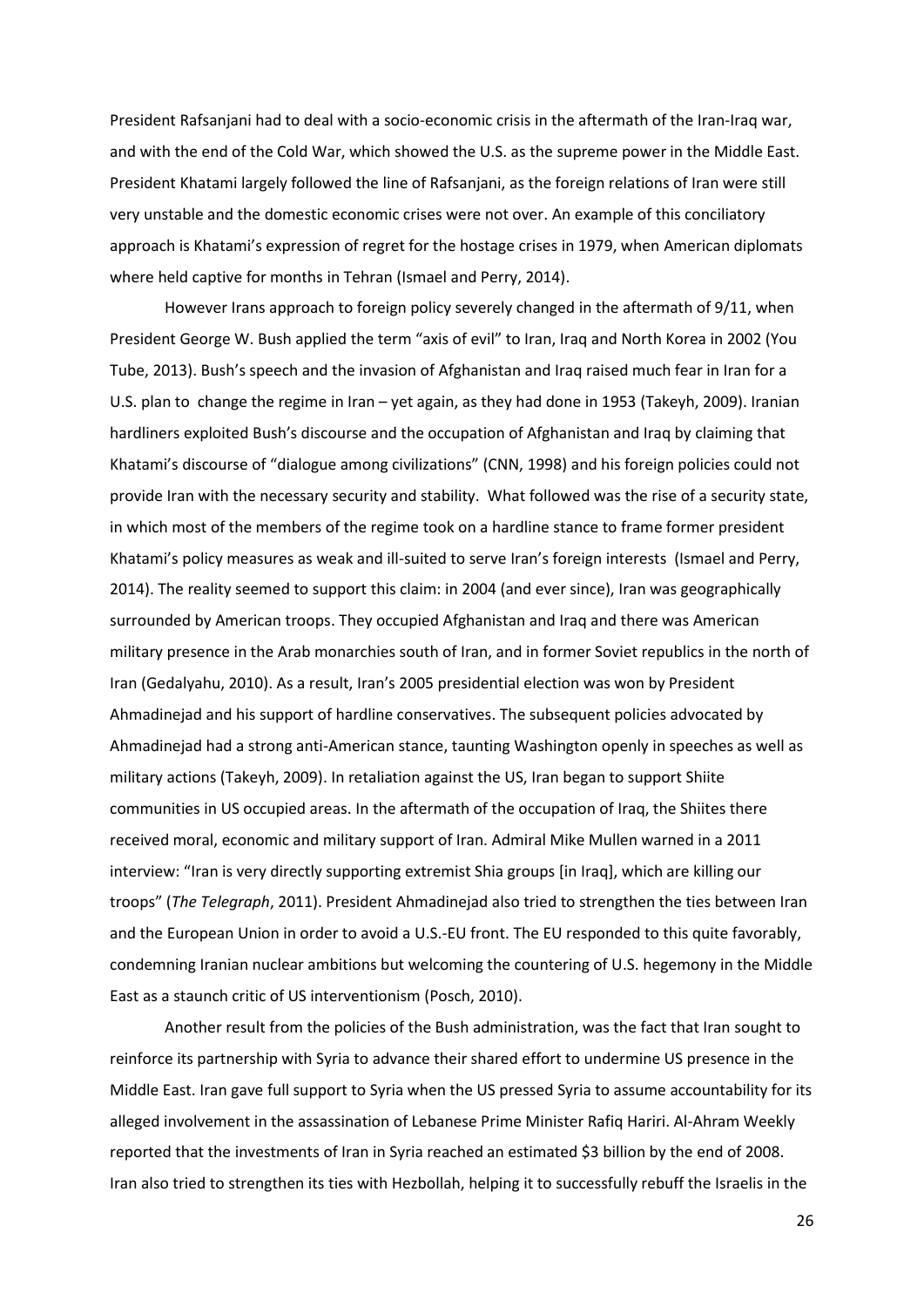war of 2006. Because if its support for Shiite communities in US occupied territory, the (partial) rapprochement with the EU and the renewed ties with allies Syria and Hezbollah, Iranian regional influence increased. Consequently, the US Arab client states grew increasingly aggravated and sought to reinforce their ties with the United States. These states interpreted Iran's meddling in regional developments and its sympathy with (Shiite) liberation movements as part of its persistent drive to achieve supremacy. When President Obama met with King Abdullah in Riyadh in June 2009, most of the hour-long meeting was taken up with a royal lecture on the Iranian threat, which the Saudi king wanted for America to fix (Nasr, 2013). At the meeting, the Saudi ambassador to the United States, Adel al-Jubeir recalled King Abdullah's frequent exhortations to the U.S. to attack Iran and so put an end to its nuclear weapons program. "He [King Abudllah] told you to cut off the head of the snake," was Jubeirs reported message to President Obama (Colvin, 2010).

John Turner, employed by the University of Surrey, described the power politics in the Middle East as a battle between revolutionary and reactionary blocs. He wrote in his essay in the *Middle East Policy Council* journal: "Iran and its affiliates are transformational actors seeking to limit Western influence and undermine Israel. The status quo actors seek greater regional stability and are willing to tolerate U.S. military presence (on their territory), as it serves as a security guarantor" (Turner, 2012). To me, this is a sharp analysis of the situation. On the one hand, America and its client states wish the political situation in the Middle East to remain the same, as they are then the ones who profit. The client states enjoy American protection, and the U.S. is able to wield influence in the region through its allies. On the other hand, there are those who suffer under the American presence and the rule of autocratic client regimes. These forces seek to challenge the disadvantageous status quo, which is the reason why Iran and the other resisting forces are often referred to as the "Resistance Front" (Press TV, 2013: a), or the "Axis of resistance" (Von Maltzahn, 2013). Iran is the strongest and most stable of these resisting states, with crown jewel Hezbollah at its side, its population of 80 million people and the love of the Arab (Shiite) masses.

Iranian discourse on the Arab Spring is perhaps the most striking example of Iran trying to fight against American influence. As said before, U.S. influence in the Middle East has had a blow from the Arab Spring, as the protests mostly happened in its client states. For Iran however, the Arab Spring brought new opportunities to enhance its influence. Tehran made use of these opportunities by portraying the Arab Spring as inspired and influenced by its own revolution in 1979. From the beginning of the protests, Iran's regime launched an aggressive propaganda campaign to claim ownership of the Arab Spring, using state media and regional Arab-language satellite channels (Kagan, Majidya, Pletka and Cochrane Sullivan, 2013). Ayatollah Khamenei for example commented on the Arab Spring: "Today the events in the North of Africa, Egypt, Tunisia and certain other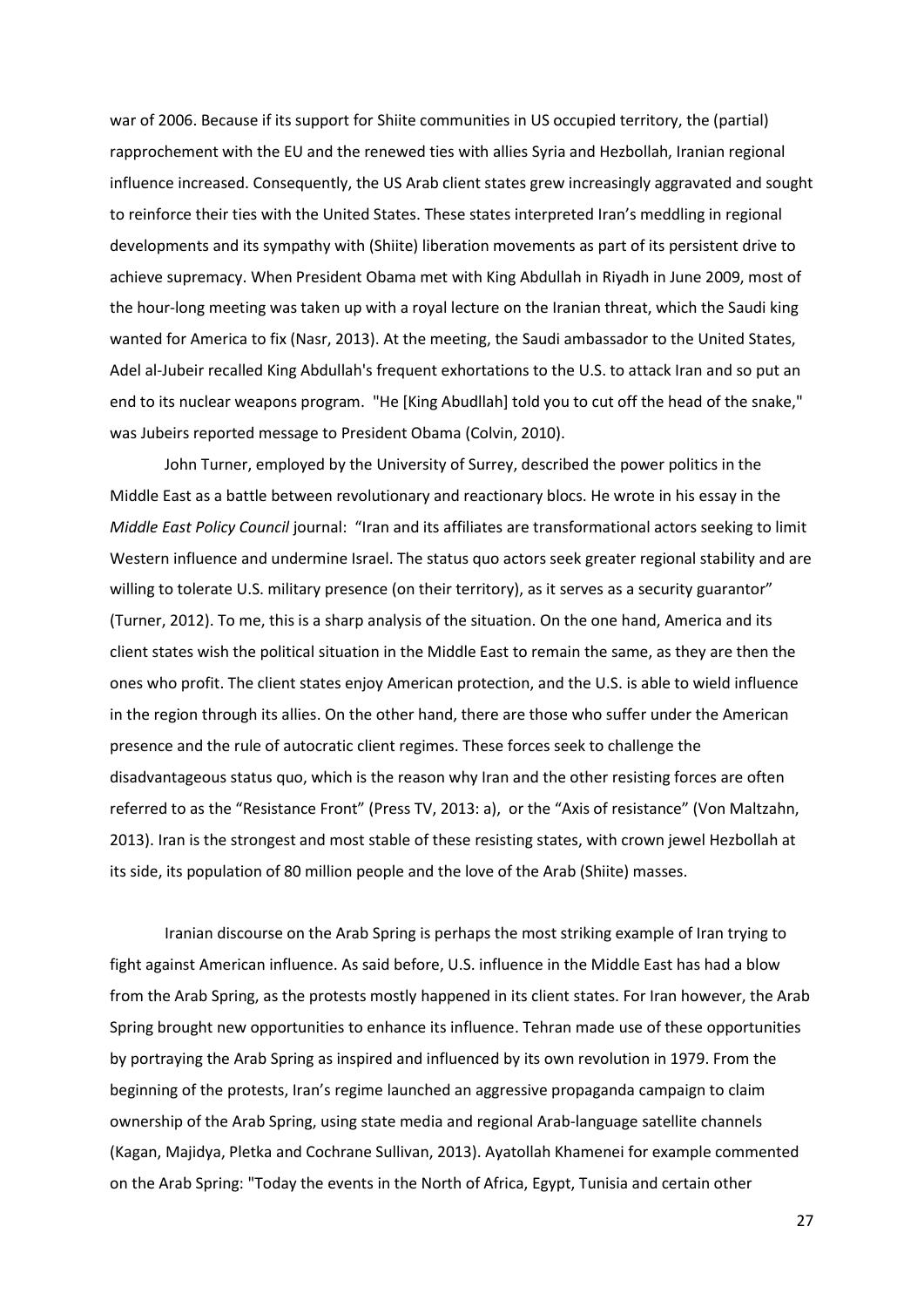countries have another sense for the Iranian nation.… This is the same as 'Islamic Awakening,' which is the result of the victory of the big revolution of the Iranian nation" (Spindle and Coker, 2011). Apart from enhancing regional influence by claiming that the Iranian Revolution had inspired the Arab Spring, Tehran also used the Arab Spring for incriminating America. This was done by portraying the Arab Spring as the result of anti-West and anti-American sentiment. When Islamist groups made hostile and threatening comments toward America, Iranian covered these actions and statements widely. Comments made by liberal or secular forces, aimed at government reforms, failed to get any attention in Iran, regardless of the significance of the commentator. The Arabs, according to the Iranian leadership and media, were against Egypt's Mubarak, Tunisia's Ben Ali and the rest of the Arab leaders not because they were ruthless dictators, but rather because they were pro-American and enjoyed good relations with Israel (Zikbalam, 2011).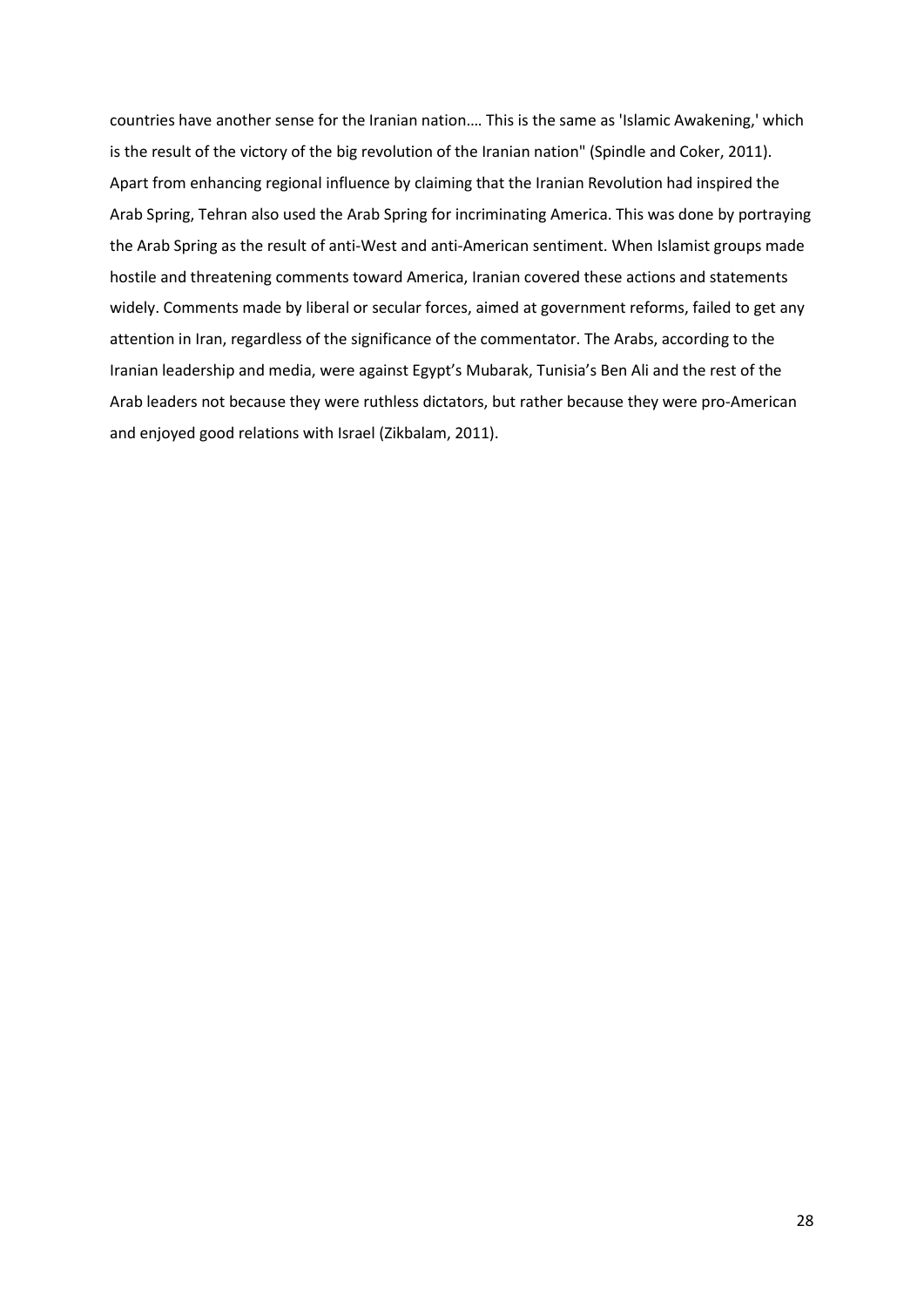# **IV. How might the Iranian support for al-Assad's regime be understood as an extension of the geopolitical relationship between Iran and the U.S.?**

As we have established in chapter one, it is clear that the Syrian Crisis is much more than just a civil war. From chapter three, we can deduce that the relationship between Iran and the U.S. is one of dominance and resistance, which fits well within the framework of informal imperialism described in chapter two. In this last chapter it is assessed how the Syrian Crisis is an extension of this geopolitical relationship between Iran and the America, which developed in the aftermath of the Iranian Revolution and was enhanced by U.S. policies after 9/11.

Iran and the U.S. have fought each other in a proxy-setting before, in the early years of the  $21<sup>st</sup>$  century. As stated earlier, Iran supported rebellious groups in Iraq after the invasion of the U.S. in 2003. According to a report published by the ISW, Iran and ally Hezbollah supplied weapons, money and advisors to multiple Iraqi resistance groups, consisting of Shiites as well as –surprisingly enough – Sunnis (Kagan, 2007). Apparently, Iran is even prepared to support Sunni groups, as long as they are opposing the U.S. With regard to Syria, the geopolitical relationship between Tehran and Washington becomes clear in two ways. First, Iran uses the Syrian Crisis to attack America by claiming that the Syrian opposition is led by Western conspirators. By portraying the al-Assad regime as a helpless target of Western imperialism, Iran tries to save its image as champion of the poor. Secondly, Iran is unable to abandon al-Assad -even if it wanted to-, because that would mean straying from the revolutionary principles upon which the current Iranian regime is legitimated.

### **A. Legitimacy in resistance**

The first indication that the Iranian involvement in the Syrian Crisis has something to do with curtailing American influence, is the fact that Tehran continues to support al-Assad despite damaging its own reputation. Iran's foreign policies have been quite popular among the masses of the Middle East (c.q. the periphery of the Periphery),especially in the Palestine, Lebanon and Egypt. This is because Iran openly opposes Zionism and client regimes, and the policies of the US in the region and supports the Palestinian cause (Kagan, Majidyar, Pletka and Cochrane Sullivan, 2013). But aiding President al-Assad in his brutal repression of the opposition has damaged Iran's reputation. And Iran could use some image building, as the repression of the domestic Green Movement by the Iranian regime in 2009 had already altered popular perception of Tehran's regional policies. In order to repair its damaged reputation, Iran has tried to play a diplomatic role in the Syrian conflict, but has of yet been excluded from diplomatic talks by the Western states (Nasr, 2013). But despite of the damage it does to its image, Tehran continues to support al-Assad.

There must therefore be a reason as to why Tehran does this. Ismael and Perry (2014)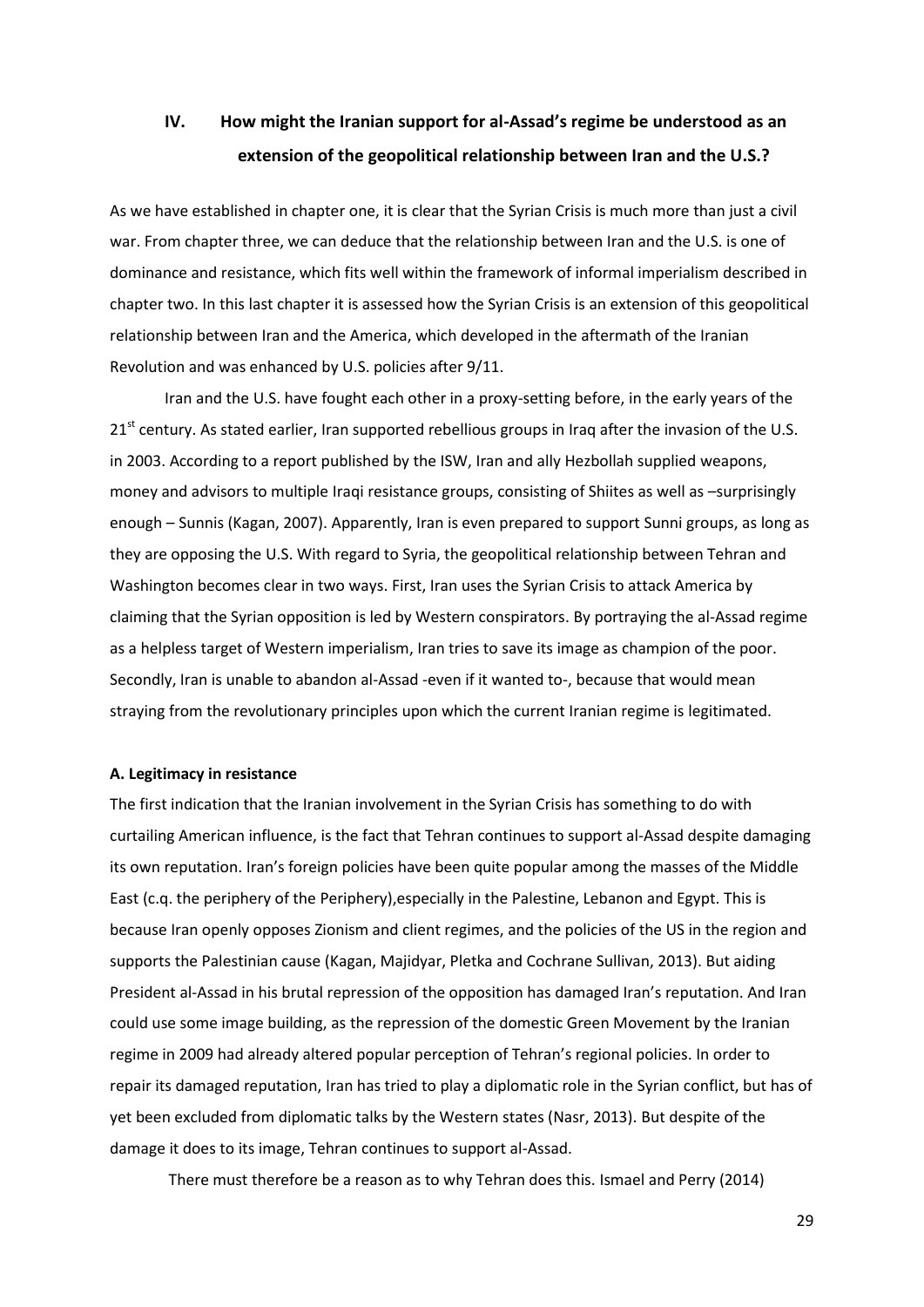describe this position of Iran with regard to the Syrian Crisis quite accurately as a delicate predicament. In their words, it is "impossible for Tehran to save Assad, but equally impossible to desert him" (ibid). They refer to the fact that Tehran has to keep up its support for al-Assad because the legitimacy and identity of the current Iranian regime is based upon revolutionary principles and resistance against the U.S. America and Iran have been at each other's throats ever since the Islamic revolution toppled the pro-American Pahlavi Shah in 1979. Many contentious issues, clashes and recriminations have alienated the onetime allies, and the truth is that anti-Americanism is embedded in the ideological fabric of the Islamic Republic founded by ayatollah Khomeini. Iran is the last bulwark of resistance: its regime sees power and glory in resistance, cloaking anti-West nationalism in a veneer of Islamic extremism. The current leaders of Iran, particularly President Ahmadinejad and Supreme Leader Ali Khamenei, are wedded to anti-Americanism and revolutionary vigor. Especially Ahmadinejad, as he has owed his election and re-election to his fierce anti-American stance (Nasr, 2013). And even after the relatively short cooperation between Iran and the U.S. in ousting the Taliban in Afghanistan in 2003, ayatollah Khamenei warned his diplomats and military commanders: "America is not ready to talk to Iran about regional security issues because that would mean recognizing Iran's role in the region. In short, America is not ready to accept and live with the Iranian revolution" (ibid).

So Tehran is forced to oppose the U.S. in whatever way possible, and its involvement Syrian Crisis proves that. The Iranian leaders might not like it, but it is better to continue backing al-Assad than to have to endanger their own legitimacy by deserting him.

# **A. Blame America**

Fortunately for Iran, the solution to the problem of losing the support of the Arab masses, also lies with America. As stated earlier, the Arab Spring brought new opportunities for Iran to fight against American influence and thereby enhancing its own. However the Syrian Crisis, part of the Arab Spring, does *not* fit within the grand theory of the "Islamic Awakening" from Western imperialism. With much difficulty, the Iranian regime managed to portray the Libyan regime under Muammar Gadhafi as a Western puppet government. There was however no way the Iranians could portray President Bashar al-Assad as a client ruler as well. Initially, the Iranian solution to this problem was to ignore the events in Syria. But after several independent Iranian writers wrote about the brutal suppression of the Syrian masses, Tehran was obliged to react. And it did so brilliantly, by maintaining that the nature of the uprising and protests in Syria was different from the rest of the Arab Spring. Whereas the uprising in the other Arab countries had been genuine, it was the Israeli and American agents that stirred unrest in Syria against the heroic and revolutionary regime (Zikbakalam, 2011). When we view the Iranian verbal attacks on the U.S mentioned in the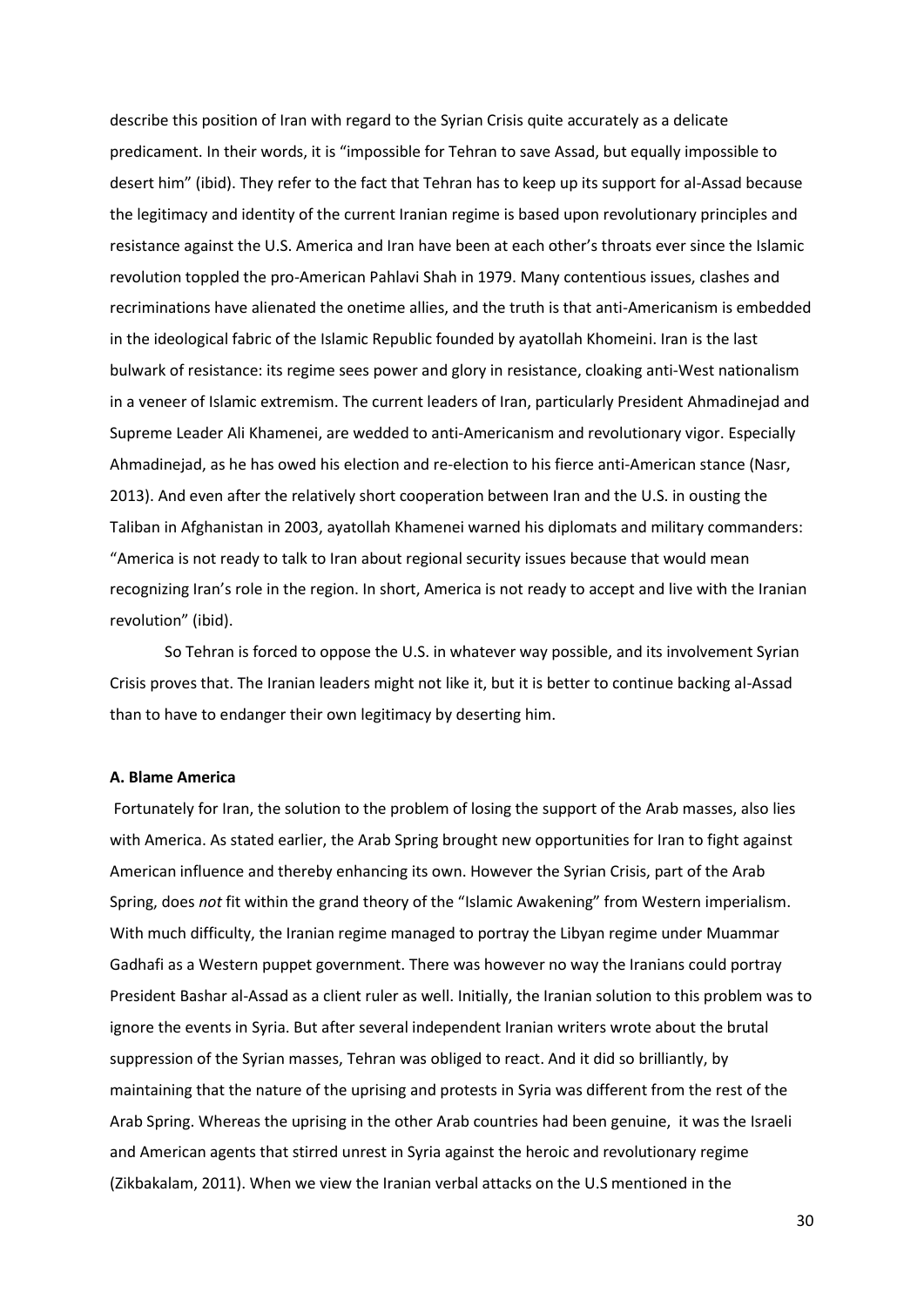introduction of this research as the attempt to save face, the seemingly unfounded discourse gains meaning. As long as Iran is able to portray the Syrian Crisis as the result of American imperialist aspirations, it is able to sustain its image as a resisting force and thereby maintain its support amongst the Arab masses.

It is however unlikely that Iran will be able to keep up this blaming of the United States. As early as 2011, the Lebanese journal *The Daily Star* already reported that this contradictory portraying of the Arab Spring and the role of the Syrian Crisis within it, would be increasingly hard to sustain (Zikbalam, 2011). But after thirty years of continued battles with the United States, there is no doubt that the Iranians will find another way to impose as the ultimate resisting force in the Middle East.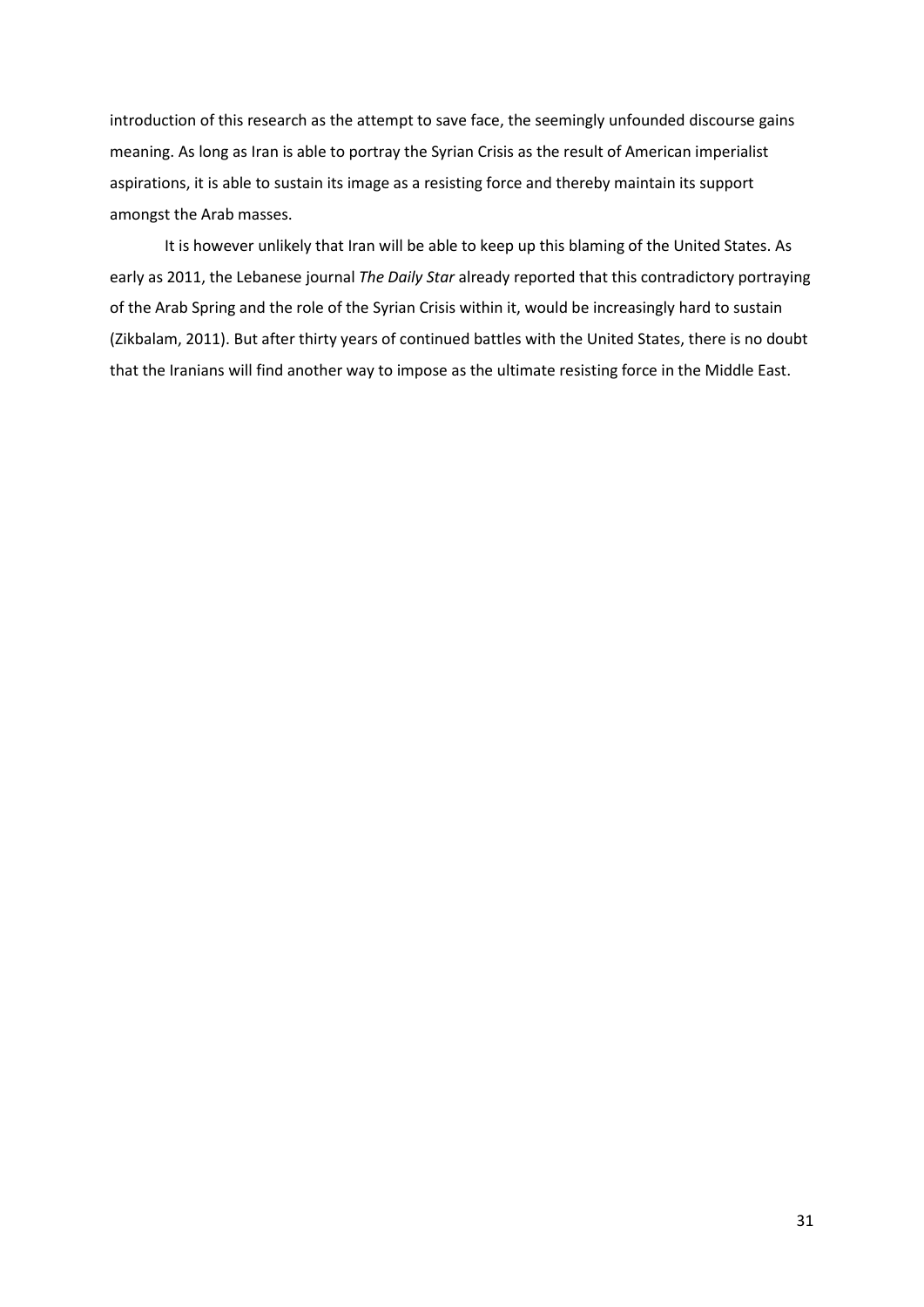# **Conclusion and discussion**

In this conclusion, the answer is given to the main research question , which was as follows:

*Using the framework of informal imperialism, how might Tehran's involvement in the Syrian 'Civil' War from March 2011 until June 2013 be understood as part of a proxy-war between the United States and Iran for influence in the Middle East?*

In the first chapter of this research, we have established that the Syrian Crisis is much more than just a civil conflict, because regional as well as international forces have tried to influence the conflict by supporting either the opposition or the current al-Assad regime. On the national scale, the two camps have been formed as the result of the policies of the forty-year old Assad dynasty. Those who enjoyed preference under this rule (such as Alawite Shiites and Christians), are fighting for the regime forces. The regime itself is unwilling to reform and therefore continues to fight, because it wishes to avoid persecution by a newly elected representative government. Those who have suffered under the al-Assad regime, especially non-elite Sunnis, comprise the opposition. With regard to all of the scales, there seems to be a recurrence of the fault-lines of the Cold War, whereby the opposition looks towards the Western powers, and the regime towards the East, towards Russia and China.

In chapter two we have established that Tehran is not supporting al-Assad out of Shiite solidarity. Tehran's policies in the recent past indicate that the Shiite Crescent is an inadequate political motivator for Iranian leaders. Apart from the Syrian regime being only recently added to Shi'ism and the fact that the Ba'athist ideology is secular, Iran has never opposed the unfair treatment of Muslims in allied states China and Russia. But when we apply the framework of informal imperialism to Tehran's foreign policies, the discourse on the Shiite Crescent may be explained as a soft power mechanism that serves the geopolitical interests of the regional powers in the Middle East. The autocratic Arab States use the Shiite Crescent to underline the Iranian threat to their interests (and therefore American interests) and a diversion to move away from discussion about the legitimate rights of domestic Shiite groups. Iran uses the discourse on the Crescent to gain recognition of its status as regional power and to enhance popularity amongst the Shiite Arab masses, or the "forgotten Muslims". When we apply informal imperialism to Tehran's policies, we further see that these policies can be explained as attempts to resist American influence in the Middle East. American influence in the Middle East is substantial, because America wields power through client states such as Bahrain and Saudi Arabia. As the Arab Spring occurred in many of the states aligned with the U.S., the latter is all the more determined to protect and maintain the relationships with remaining client regimes. Iran itself used to be a client state of the U.S., but started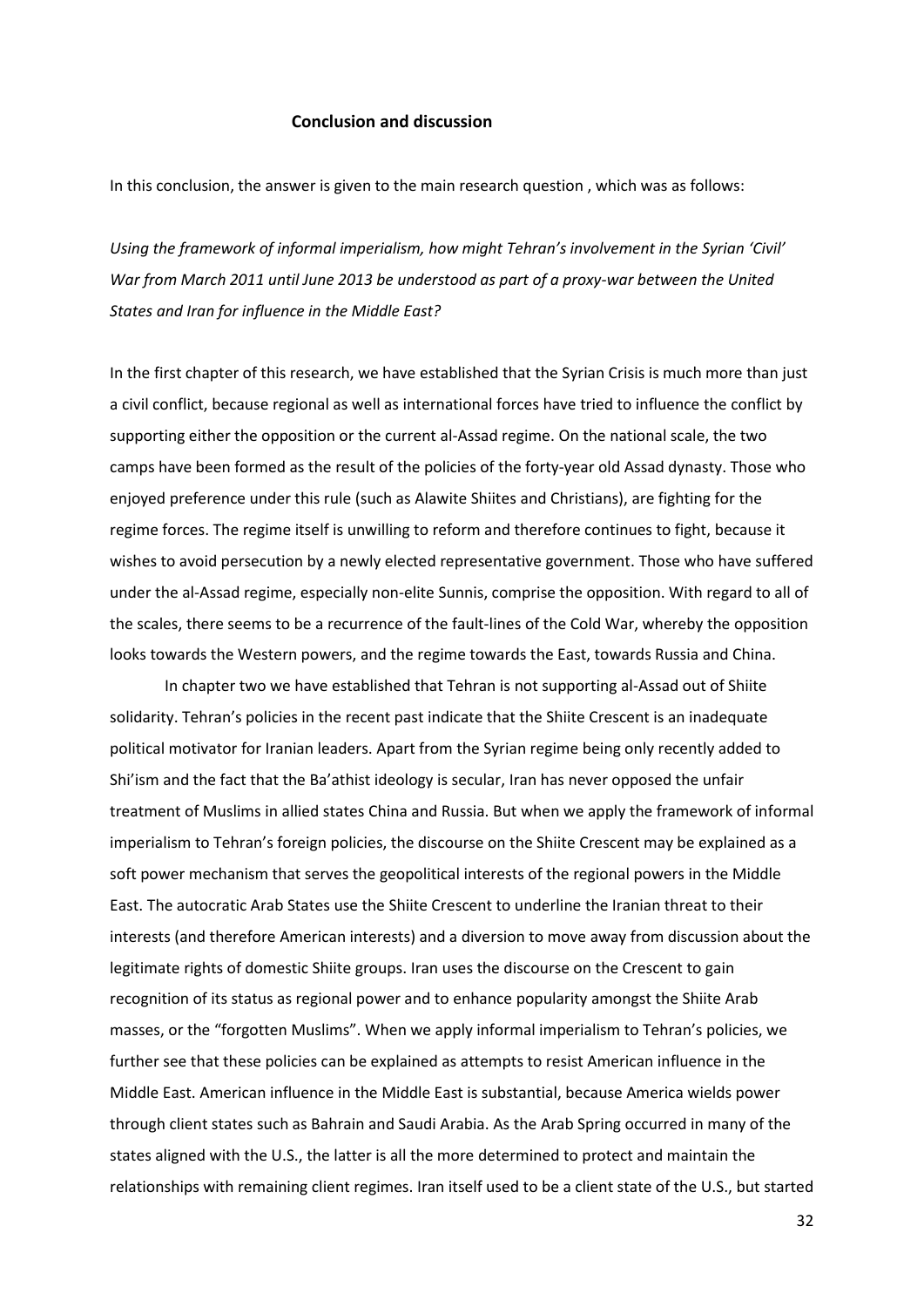to reject and resist this status after the Iranian Revolution. Ayatollah Khomeini founded the Islamic Republic in 1979, which was founded on Islamic and revolutionary principles. "Khomeini's way" was grounded in the idea that the West and America in particular was the source of all evil in the world, and therefore the revolutionary Islamic values had to be exported as a remedy for these evils. After fifteen years of détente between the U.S. and Iran, we see a recurrence of Khomeini's ideology in 2005, when Ahmadinejad was elected as President of Iran. Because of the hostile discourse used by the Bush administration and the invasion of Afghanistan and Iraq, fear sparked in the hearts of the Iranians that the U.S was planning to change their regime as well – yet again. In this time of insecurity, Ahmadinejad seized power because of his anti-American stance, which he carried out in speech as well in actions, which became clear when Iran started to support rebellious groups in American-occupied Iraq.

After the proxy-war between the U.S. and Iran in Iraq, we see that the Syrian Crisis is now also used as a site for Iran to resist American influence in the Middle East. Even though Iran's image as champion of the downtrodden (Shiite) masses has been damaged because of Tehran's support for al-Assad, Tehran continues to aid the regime. Tehran does this because Tehran's legitimacy is based upon the revolutionary principles of ayatollah Khomeini. Even if Iran should wish to abandon al-Assad, it is unable to because deserting al-Assad would mean negating Khomeini's ideology and therefore undermining its own legitimacy. Iran has found the solution to this predicament by blaming the U.S. and its allies for the uprising in Syria. By portraying al-Assad as a battered President harassed by America the imperialist oppressor, Tehran is able to safe face with the Arab masses.

# **Discussion**.

Last but not least, possible topics for further research with regard to geopolitics in the Middle East are proposed. As mentioned in the introduction of this research, not all the motivations for Tehran's policies with regard to the Syrian Crisis are included in this research. There are several forces that Iran is trying to oppose through supporting the al-Assad regime, but these forces are not aligned with the United States. Various (Sunni) Islamic groups such as the Muslim Brotherhood and al-Qaeda constitute a third party within the Syrian Crisis, fighting for the rebel opposition. But these groups are *not* aligned to America or the West. These various groups may be viewed as the periphery (pP) supporting another periphery against the centers of the Periphery (cP). With regard to the Syrian Crisis, Tehran is resisting the center of the Center, but is in turn resisted against by the periphery of the Periphery (Ismael and Perry, 2014). Further research may study the power relationships between Tehran and the unaligned peripheral groups that fight in Syria.

Furthermore, it may be researched as to what extent the Arab Spring has undermined the hegemonic position of the United States in the Middle East. As it is generally assumed that America is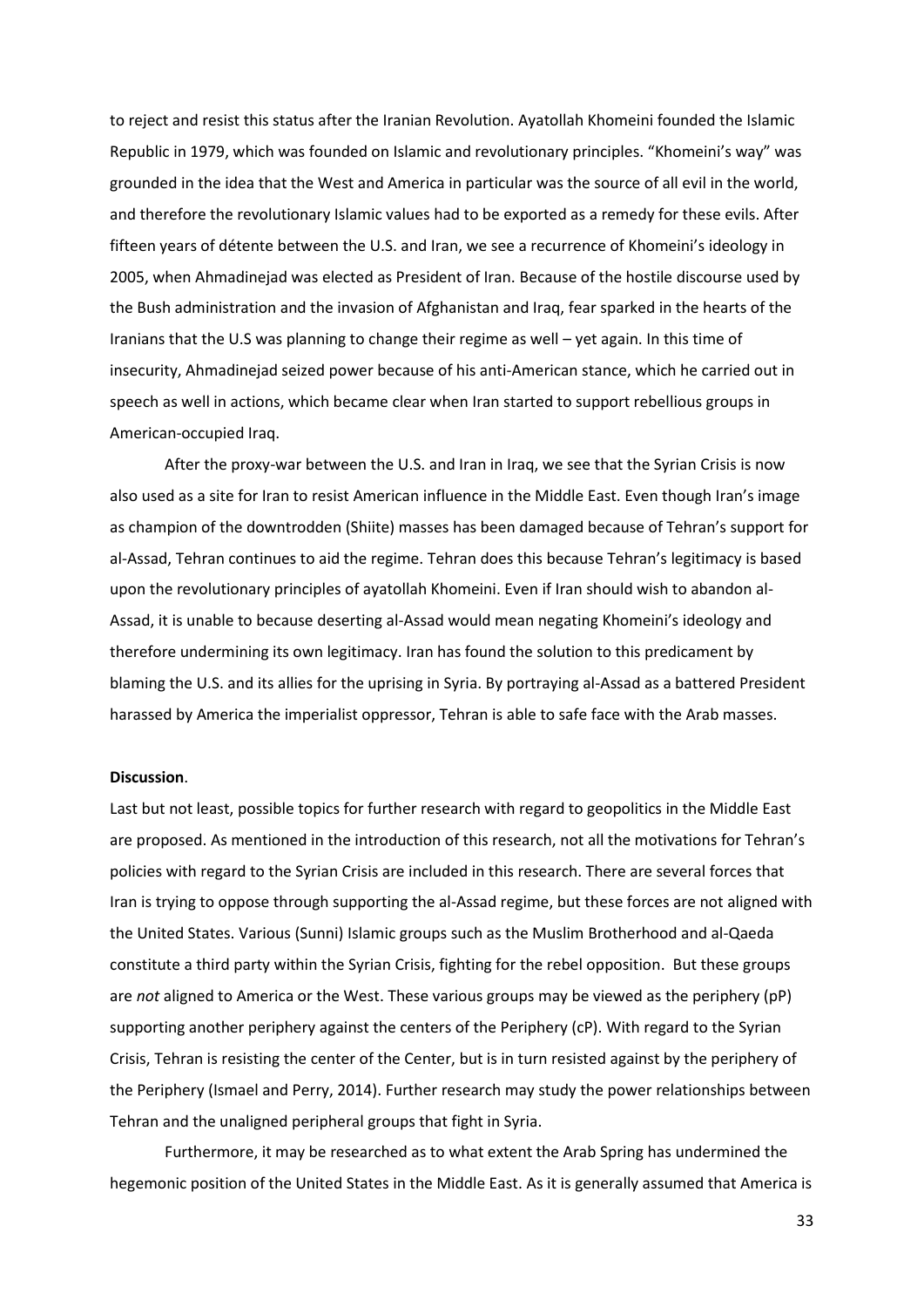a hegemon in decline, another study may assess to what extent the Arab Spring has accelerated this demise. This study might also be directed towards the impact America's hesitant reaction to the Arab Spring has had on the relationship between America and its client regimes. Especially the Saudi's saw the U.S. abandonment of Egypt's former President Mubarak as downright betrayal (Nasr, 2013).

Lastly, with regard to informal imperialism and the Syrian Crisis, the relationships between Tehran and the other centers of the Periphery may be further researched. Iran is not the only regional superpower (center) in the Middle East. Saudi Arabia also wields major influence, especially over Sunni forces, and Turkey is increasingly seen by the Arab masses as a moderate and modern alternative to Iran (Ismael and Perry, 2014). Further research may study to what extent Tehran is supporting al-Assad in order to oppose the other centers of the Periphery.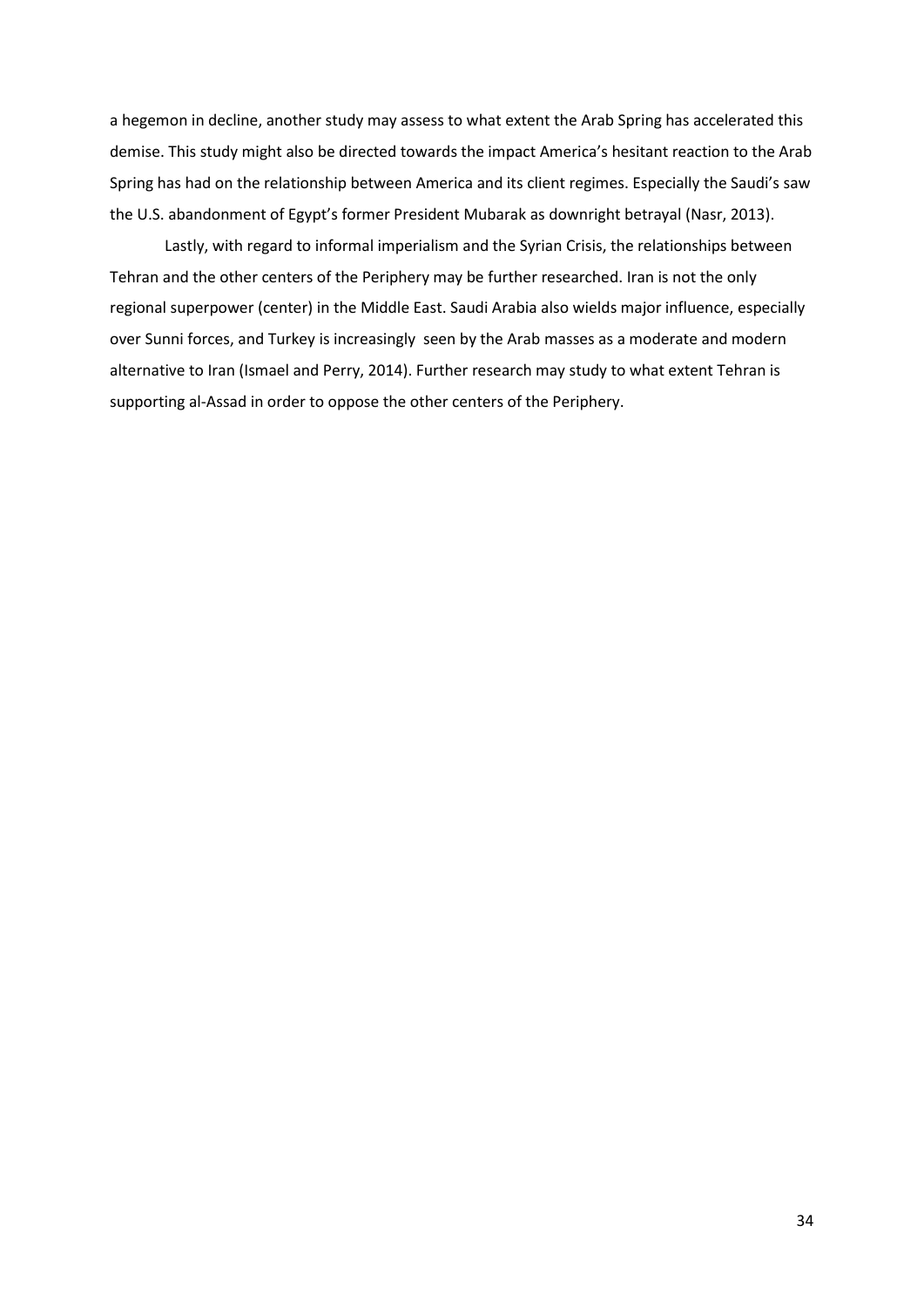# **Bibliography**

- Abdo, G. (2011) "How Iran Keeps Assad in Power in Syria. The Weapons, Technology, and Expertise Tehran Sends Damascus", *Foreign Affairs* [online]. 25<sup>th</sup> August. Available from: http://www.foreignaffairs.com/articles/68230/geneive-abdo/how-iran-keeps-assad-in-power-in-syria. [Accessed:  $29<sup>th</sup>$  January 2014].
- *Al Akhbar English* (2013), "Assad: Our Battle with Saudi is Open-Ended" [online]. 30<sup>th</sup> November. Available from: http://english.al-akhbar.com/content/assad-our-battle-saudi-open-ended. [Accessed: 29<sup>th</sup> January 2014]
- Akram, F. (2012) "Hamas Leader Abandons Longtime Base in Damascus," *New York Time*s [online] 27th January. Available from: www.nytimes. com/2012/01/28/world/middleeast/khaled-meshal-the- leader-of-hamas-vacatesdamascus.html. [accessed: 5<sup>th</sup> January 2014)
- AL ALAM (2014) "Saudi prince urges US-led resolution in Syria" [online].  $24<sup>th</sup>$  January. Available from: http://en.alalam.ir/news/1558857. [Accessed: 1<sup>st</sup> February 2014]
- AL-ARABIYA (2012) Iran's Khamenei criticizes U.S. 'interference' in Syria [online]. 31st January 2012. Available from[: http://www.alarabiya.net/articles/2012/01/31/191781.html.](http://www.alarabiya.net/articles/2012/01/31/191781.html) [Accessed: 28<sup>th</sup> January 28 2014]
- AL-ARABIYA (2013) "Hezbollah Fighters, Syrian Rebels Killed in Border Fighting" [online]. 17<sup>th</sup> February. Available from: http://english.alarabiya.net/articles/2013/02/17/266843.html. [Accessed: 29<sup>th</sup> January 2014]
- ALJAZEERA (2013) "Israel Launches more 'Air Strikes' in Syria" [online].  $5^{th}$  May. Available from: http://www.aliazeera.com/news/middleeast/2013/05/20135502043908700.html. [Accessed: 29<sup>th</sup> January 2014].
- Alloul, J. (2011) *The 'Shi'a Crescent' Theory. Sectarian Identi*ty *or Geopolitics of Religion?*, P.hD. Universiteit van Gent [online]. Available from: [http://lib.ugent.be/fulltxt/RUG01/001/786/448/RUG01-](http://lib.ugent.be/fulltxt/RUG01/001/786/448/RUG01-001786448_2012_0001_AC.pdf) [001786448\\_2012\\_0001\\_AC.pdf.](http://lib.ugent.be/fulltxt/RUG01/001/786/448/RUG01-001786448_2012_0001_AC.pdf) [Accessed: 30<sup>th</sup> January 2014].
- Al-Sahly (2012) "Iraq blocks Syria-bound North Korean plane, suspects weapons cargo", *Reuters* [online] 21st September. Available from[: http://www.reuters.com/article/2012/09/21/us-syrai-crisis-iraq](http://www.reuters.com/article/2012/09/21/us-syrai-crisis-iraq-idUSBRE88K0EL20120921)[idUSBRE88K0EL20120921.](http://www.reuters.com/article/2012/09/21/us-syrai-crisis-iraq-idUSBRE88K0EL20120921) [accessed: 26<sup>th</sup> January 2014]
- **American Forces Press Service** (2011) "Mullen Reaffirms American-Bahraini Alliance" [online] 25<sup>th</sup> February. Available from: http://www.defense.gov/News/NewsArticle.aspx?ID=62934. [accessed: 31<sup>st</sup> January 2014]
- Apps, P. (2012) "Analysis: Syria's Assad faces growing rebel, foreign threat", *Reuters* [online] 27th June. Available from: http://uk.reuters.com/article/2012/06/27/uk-syria-escalation-idUKBRE85Q11C20120627. [Accessed: 1st February 2014]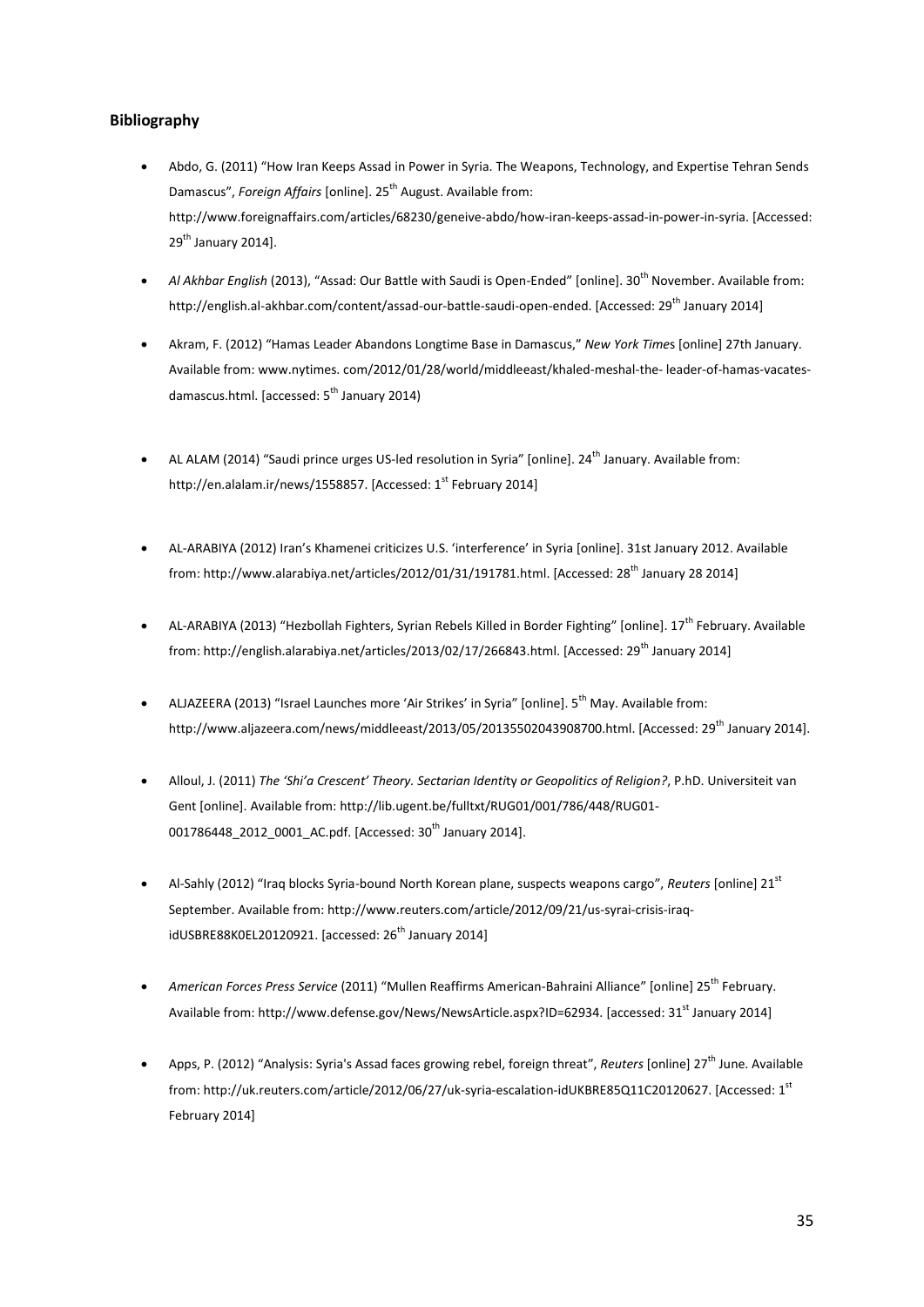- Ben Gedalyahu (2010) *Iran is Surrounded by US Troops in 10 Countries* [online]. 28<sup>th</sup> June. Available from: www.israelnationalnews.com/wap/Item.aspx?type=0&item=138284. [Accessed: 1<sup>st</sup> February 2014]
- Bell, S. (2013) "Hezbollah ready to do whatever Iran asks in support of 'shadow war with the West,' author says", *National Post* [online] 24th October. Available from: http://news.nationalpost.com/2013/10/24/hezbollah-readyto-do-whatever-iran-asks-in-support-of-shadow-war-with-the-west-author-says/. [Accessed: 1<sup>st</sup> February 2014].
- Blanchard, C., M*. (2011) "*Saudi Arabia: Background and U.S. Relations", *Congressional Research Service* [online] 27<sup>th</sup> November. Available from: http://www.fas.org/sgp/crs/mideast/RL33533.pdf. [Accessed: 1<sup>st</sup> February 2014]
- Blomfield, A. (2011) "Syria: fall of Bashar al-Assad will bring war to Middle east, warns Iraq," *The Sunday Telegraph* [online] 4<sup>th</sup> December. Available from: [http://www.telegraph.co.uk/news/worldnews/middleeast/syria/8934317/Syria-fall-of-Bashar-al-Assad-will](http://www.telegraph.co.uk/news/worldnews/middleeast/syria/8934317/Syria-fall-of-Bashar-al-Assad-will-bring-war-to-Middle-East-warns-Iraq.html)[bring-war-to-Middle-East-warns-Iraq.html.](http://www.telegraph.co.uk/news/worldnews/middleeast/syria/8934317/Syria-fall-of-Bashar-al-Assad-will-bring-war-to-Middle-East-warns-Iraq.html) [accessed: 5<sup>th</sup> January 2014]
- Bourtman, I. (2006) "Putin and Russia's Middle Eastern Policy," *Middle East Review of International Affairs,*  Vol. 10: no. 2
- Bronson, R. (2006) "5 Myths about U.S.-Saudi Relations," *Washington Post* [online] 21<sup>st</sup> May. Available from: http://www.washingtonpost.com/wp-dyn/content/article/2006/05/19/AR2006051901758.html. [Accessed: 1st February 2014].
- Carlo, Sandian (2012), "The Arab Spring One Year Later", *The CenSEI Report*, Vol. 2, No. 6, pp. 24-33 [online] Available from[: http://www.scribd.com/doc/90470593/The-CenSEI-Report-Vol-2-No-6-February-13-19-](http://www.scribd.com/doc/90470593/The-CenSEI-Report-Vol-2-No-6-February-13-19-2012#outer_page_23) [2012#outer\\_page\\_23](http://www.scribd.com/doc/90470593/The-CenSEI-Report-Vol-2-No-6-February-13-19-2012#outer_page_23) [accessed:  $5<sup>th</sup>$  January 2014]
- Carnegie Middle East Center, The Muslim Brotherhood in Syria, Global Think tank [online]. Available from: http://carnegie-mec.org/publications/?fa=48370. [Accessed: 29<sup>th</sup> January 2014]
- Champion, M. (2011)"Turkey imposes sanctions on Syria," *Wall Street Journal* [online] 1<sup>st</sup> December. Available from[: http://online.wsj.com/news/articles/SB10001424052970204012004577069712924022578.](http://online.wsj.com/news/articles/SB10001424052970204012004577069712924022578) [accessed: 5th January 2014]
- *Chosun Ilbo* (2013), "N. Korean Officers Helping Syrian Government Forces" [online] 5<sup>th</sup> June. Available from: [http://english.chosun.com/site/data/html\\_dir/2013/06/05/2013060501134.html.](http://english.chosun.com/site/data/html_dir/2013/06/05/2013060501134.html) [Accessed: 26th January 2014]
- Chubin, S. (2010) "Iran and China: Political Partners or Strategic Allies?", *China's Growing Role In the Middle East: Implications for the Region and Beyond,* Washington DC: Nixon Center, pp. 63-76
- Colvin, R. (2010) "Cut off head of snake" Saudis told U.S. on Iran", *Reuters* [online]. 29<sup>th</sup> November. Available from: http://www.reuters.com/article/2010/11/29/us-wikileaks-iran-saudis-idUSTRE6AS02B20101129. [Accessed:  $1<sup>st</sup>$  February 2014].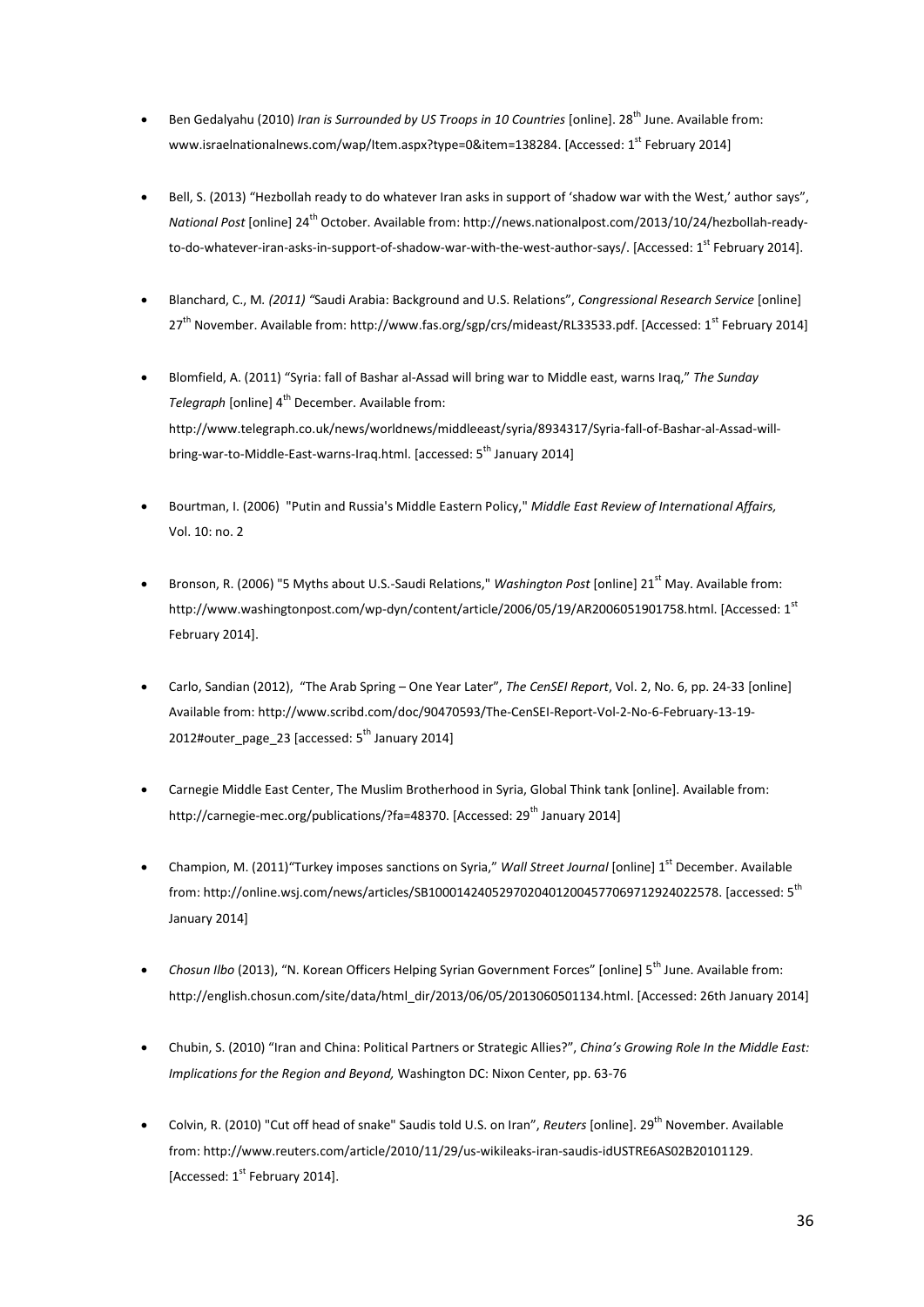- Chulov, M., Mahmood, M., and Borger J. (2013) "Syria crisis: warplanes spotted in Cyprus as tensions rise in Damascus", *The Guardian* [online] 26<sup>th</sup> August. Available from: http://www.theguardian.com/world/2013/aug/26/syria-warplanes-cyprus-tensions-damascus. [Accessed: 1st February 2014]
- CNN (1998) Transcript of interview with Iranian President Mohammad Khatami [online] 7<sup>th</sup> January. Available from: http://edition.cnn.com/WORLD/9801/07/iran/interview.html. [Accessed: 31<sup>st</sup> January 2014]
- DEFENSE SECURITY COOPERATION AGENCY (2011) News Release. Bahrain M1152A1B2 HMMWVs and TOW-2A and TOW-2B Missiles [online] 14<sup>th</sup> September. Available from: http://www.dsca.mil/sites/default/files/mas/bahrain\_10-71\_0.pdf. [Accessed: 31<sup>st</sup> January 2014]
- **•** Dehghan, S., K. (2012) "Syrian Army being aided by Iranian Forces" [online]  $28<sup>th</sup>$  May. Available from: http://www.theguardian.com/world/2012/may/28/syria-army-iran-forces. [Accessed: 29<sup>th</sup> January 2014]
- DeYoung (2013) "U.S. pledges to double nonlethal aid to Syrian rebels as opposition backers reach consensus", *The Washington Post* [online] 20<sup>th</sup> April. Available from: http://www.washingtonpost.com/world/middle\_east/kerry-in-istanbul-joins-quest-for-common-ground-on-aidto-syrian-rebels/2013/04/20/896b39e6-a9d0-11e2-b029-8fb7e977ef71\_story.html. [Accessed: 1<sup>st</sup> February 2014]
- *Economist* (2012) "Syria's Crisis: the Long Road to Damascus" [online] 11<sup>th</sup> February. Available from: http://www.economist.com/node/21547305. [Accessed: 29<sup>th</sup> January 2014].
- Filkins, D (2013) "The Shadow Commander", *The New Yorker* [online]. 30<sup>th</sup> September. Available from: http://www.newyorker.com/reporting/2013/09/30/130930fa\_fact\_filkins?currentPage=1. [Accessed: 29<sup>th</sup> January 2014]
- Fordham, A. (2011) "Arab league approves sanctions against Syria," Washington Post [online] 27<sup>th</sup> November. Available from[: http://www.washingtonpost.com/world/arab-league-approves-sanctions-against](http://www.washingtonpost.com/world/arab-league-approves-sanctions-against-syria/2011/11/27/gIQAigPm1N_story.html)[syria/2011/11/27/gIQAigPm1N\\_story.html.](http://www.washingtonpost.com/world/arab-league-approves-sanctions-against-syria/2011/11/27/gIQAigPm1N_story.html) [accessed: 5<sup>th</sup> January 2014]
- FOX NEWS (2012) Iraq official says authorities searched Syria-bound Iranian cargo plane, attacks kill 8 [online] 8<sup>th</sup> October. Available from: http://www.foxnews.com/world/2012/10/28/iraqi-officials-twin-explosions-nearmarket-southeast-baghdad-kill-3-people/. [Accessed: 30<sup>th</sup> January 2014]
- Fuller, G., Francke, R. (2000) *The Arab Shia: The Forgotten Muslims*, New York: Palgrave Macmillan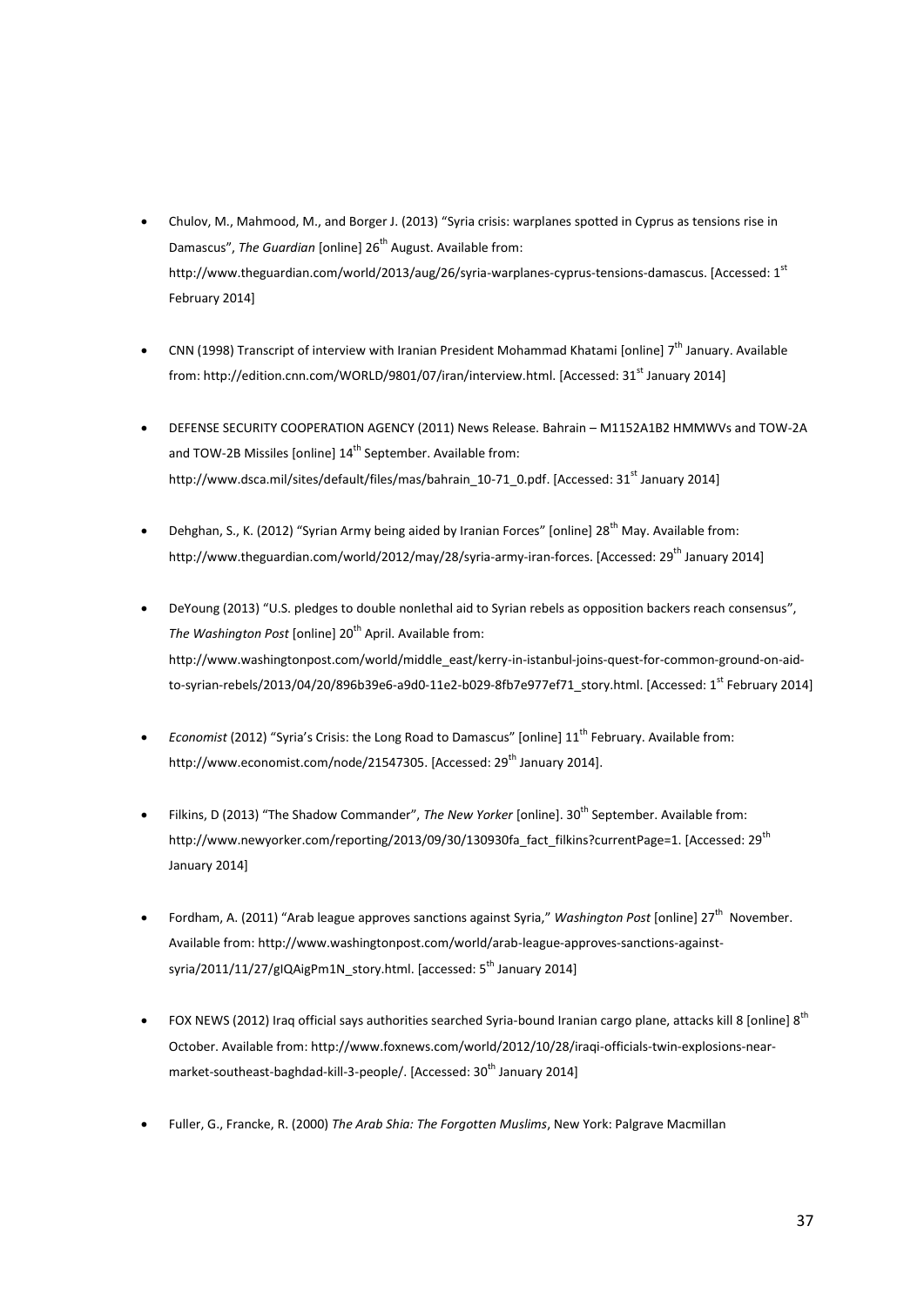- FRANCE 24 (2013) "France's Hollande hints at arming Syrian rebels" [online] 9<sup>th</sup> September. Available from: http://www.france24.com/en/20130920-france-says-ready-arm-syrian-rebels-hollande-assad-fsa-islamists/. [Accessed: 1<sup>st</sup> February 2014]
- Galtung, J (1971) "A structural approach of imperialism", *Journal of Peace Research*, 8: 81-117
- Gilligan, A., Sherlock, R. (2011) "Bashar al-assad: I won't waste my time with Syrian opposition," *the sunday telegraph* [online] 30<sup>th</sup> October. Available from: [http://www.telegraph.co.uk/news/worldnews/middleeast/syria/8858667/Bashar-al-Assad-I-wont-waste-my](http://www.telegraph.co.uk/news/worldnews/middleeast/syria/8858667/Bashar-al-Assad-I-wont-waste-my-time-with-Syrian-opposition.html)[time-with-Syrian-opposition.html](http://www.telegraph.co.uk/news/worldnews/middleeast/syria/8858667/Bashar-al-Assad-I-wont-waste-my-time-with-Syrian-opposition.html) [accessed:  $5<sup>th</sup>$  January 2014]
- Gordon, M. (2012) "Iran Supplying Syrian Military via Iraqi Airspace"`, *The Washington Post* [online]. 4th September. Available from[: http://www.nytimes.com/2012/09/05/world/middleeast/iran-supplying-syrian](http://www.nytimes.com/2012/09/05/world/middleeast/iran-supplying-syrian-military-via-iraq-airspace.html?pagewanted=all&_r=0)[military-via-iraq-airspace.html?pagewanted=all&\\_r=0.](http://www.nytimes.com/2012/09/05/world/middleeast/iran-supplying-syrian-military-via-iraq-airspace.html?pagewanted=all&_r=0) [Accessed: January 26<sup>th</sup> 2014].
- Hinnant, L (2012) "French Aid a Dubious Break for Syrian Rebels", *The Guardian* [online]. 7th September. Available from: http://www.theguardian.com/world/feedarticle/10427926. [Accessed: 29<sup>th</sup> January 2014]
- HUMAN RIGHTS WATCH (2009) Denied Dignity. Systematic Discrimination and Hostility toward Saudi Shia Citizens [online] September. Available from: http://www.hrw.org/sites/default/files/reports/saudi0909webwcover.pdf. [Accessed: 30<sup>th</sup> January 2014]
- HUMAN RIGHTS WATCH (2012) [Torture Redux.](http://www.hrw.org/reports/2010/02/08/torture-redux-0) The Revival of Physical Coercion during Interrogations in Bahrain [online] 8<sup>th</sup> February. Available from: http://www.hrw.org/reports/2010/02/08/torture-redux-0. [Accessed: 30<sup>th</sup> January 2014]
- Ismael, T., Y., Perry, G., E. (2014) *The International Relations of the Contemporary Middle East. Subordination and Beyond,* New York: Routledge.
- JEWISH NEWS ONE (2013) Hamas switches sides in Syria Civil War [online] 6<sup>th</sup> April. Available from: [http://jn1.tv/breaking-news/hamas-switches-sides-in-syria-civil-war.html.](http://jn1.tv/breaking-news/hamas-switches-sides-in-syria-civil-war.html) [accessed: 5th January 2014]
- Juneau, T., Razavi, S (2013) *Iranian Foreign Policy since 2001. Alone in the World,* London: Routledge
- Laub, Z. (2013) "Syria's Crisis and the Global Response", *Council on Foreign Relations* [online]. 11th September. Available from: http://www.cfr.org/syria/syrias-crisis-global-response/p28402#p8. [Accessed: 29<sup>th</sup> January 2014]
- Khalaf, R., Fielding Smith, A. (2013) "Qatar Bankrolls Syrian Revolt with Cash and Arms", *The Financial Times* [online]. 16<sup>th</sup> May. Available from: ft.com. [ Accessed: 29<sup>th</sup> January 2014
- MacFarquhar, N. (2011) 'In Shift, Iran's President Calls for End to Syrian Crackdown', *New York Times*, [online] 8th September. Available from: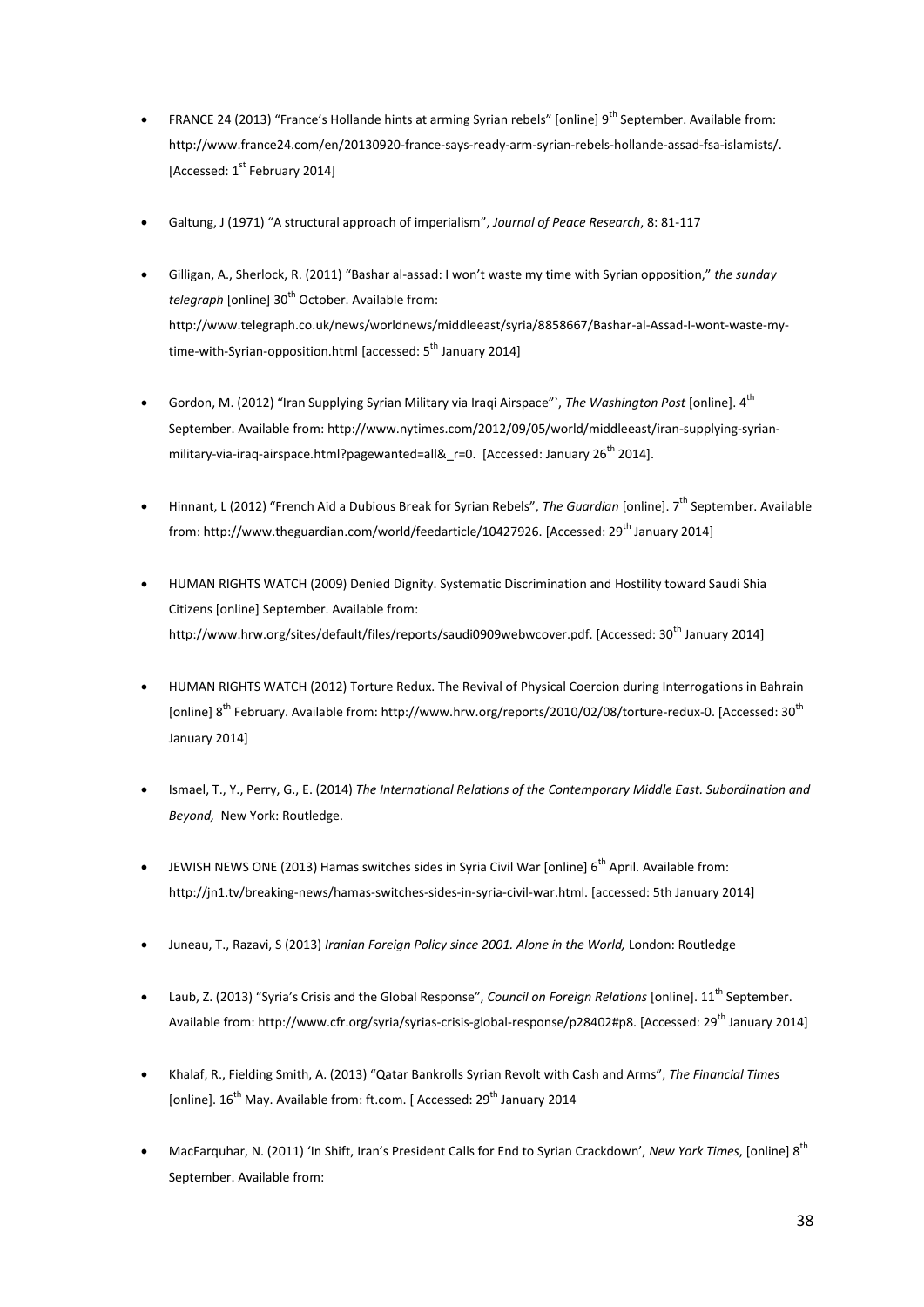[http://www.nytimes.com/2011/09/09/world/middleeast/09iran.html?pagewanted=all&\\_r=0.](http://www.nytimes.com/2011/09/09/world/middleeast/09iran.html?pagewanted=all&_r=0) [accessed: 14th of November 2013].

- Macleod, H., Flamand, A. (2011) "Syrian army 'cracking' amid crackdown," Aljazeera [online]  $11<sup>th</sup>$  June. Available from[: http://www.aljazeera.com/indepth/features/2011/06/201161118126791811.html.](http://www.aljazeera.com/indepth/features/2011/06/201161118126791811.html) [Accessed: 5<sup>th</sup> January 2014]
- Madhami, A., Michaels, J., and Vanden Brook, T. (2013) "Obama approves arming Syrian Rebels", *USA Today* [online] 14<sup>th</sup> June. Available from: http://www.usatoday.com/story/news/politics/2013/06/13/us-confirmschemical-weapons-syria/2420763/. [Accessed:  $1<sup>st</sup>$  February 2014]
- *Naharnet Newsdesk* (2013) "Nasrallah Says Resistance to Emerge 'Stronger' if Iran Deal Sealed, Warns of Targeting Ashura Processions" [online] 13<sup>th</sup> November. Available from: http://www.naharnet.com/stories/en/105640. [Accessed: 1<sup>st</sup> February 2014].
- Nasr, V. (2013) *The Dispensable Nation. American Foreign Policy in Retreat*, London and Melbourne: Scribe.
- Posch, W. (2010) "Iran and the European Union", *The Iran Primer: Power, Politics and US Policy*, Washington: United States Institute of Peace Press, p. 190
- PRESS TV: a (2013) Failure of Syria war plot, latest defeat of enemies: IRGC Cmdr [online]. 16<sup>th</sup> September. Available from: http://www.presstv.ir/detail/2013/09/16/324253/failure-of-syria-plot-win-for-resistance/. [Accessed:  $31<sup>st</sup>$  January 2014].
- **•** PRESS TV: b (2013) Islamic Awakening continues: Leader [online]  $9<sup>th</sup>$  October. Available from: http://www.presstv.ir/detail/2013/10/09/328473/islamic-awakening-continues-leader/. [Accessed: 30<sup>th</sup> January 2014]
- Repko, A., F. (2011) *Interdisciplinary Research. Process and Theory*, 2<sup>nd</sup> edition, London: Sage Publications
- Richter, P., and Parsons, C. (2013) "U.S. says Syria used chemical weapons, will send arms to rebels", *Los Angeles Times* [online] 13th June. Available from: http://articles.latimes.com/2013/jun/13/world/la-fg-us-syria-20130614. [Accessed: 1<sup>st</sup> February 2014]
- Sherwood, H (2012) "Arab Spring Uprisings reveal rift in Hamas over conflict tactics", *The Guardian* [online]. 6th January. Available from: http://www.theguardian.com/world/2012/jan/06/arab-spring-hamas-riftgaza?guni=Article:in%20body%20link. [Accessed: 30<sup>th</sup> January 2014].
- Spyer, J. (2013) "Behind The Lines: Assad's North Korean connection", *The Jerusalem Post* [online]. 11th February 2013. Available from: [http://www.jpost.com/Features/Front-Lines/Behind-The-Lines-Assads-North-Korean](http://www.jpost.com/Features/Front-Lines/Behind-The-Lines-Assads-North-Korean-connection-330303)[connection-330303.](http://www.jpost.com/Features/Front-Lines/Behind-The-Lines-Assads-North-Korean-connection-330303) [Accessed:  $26<sup>th</sup>$  January 2014]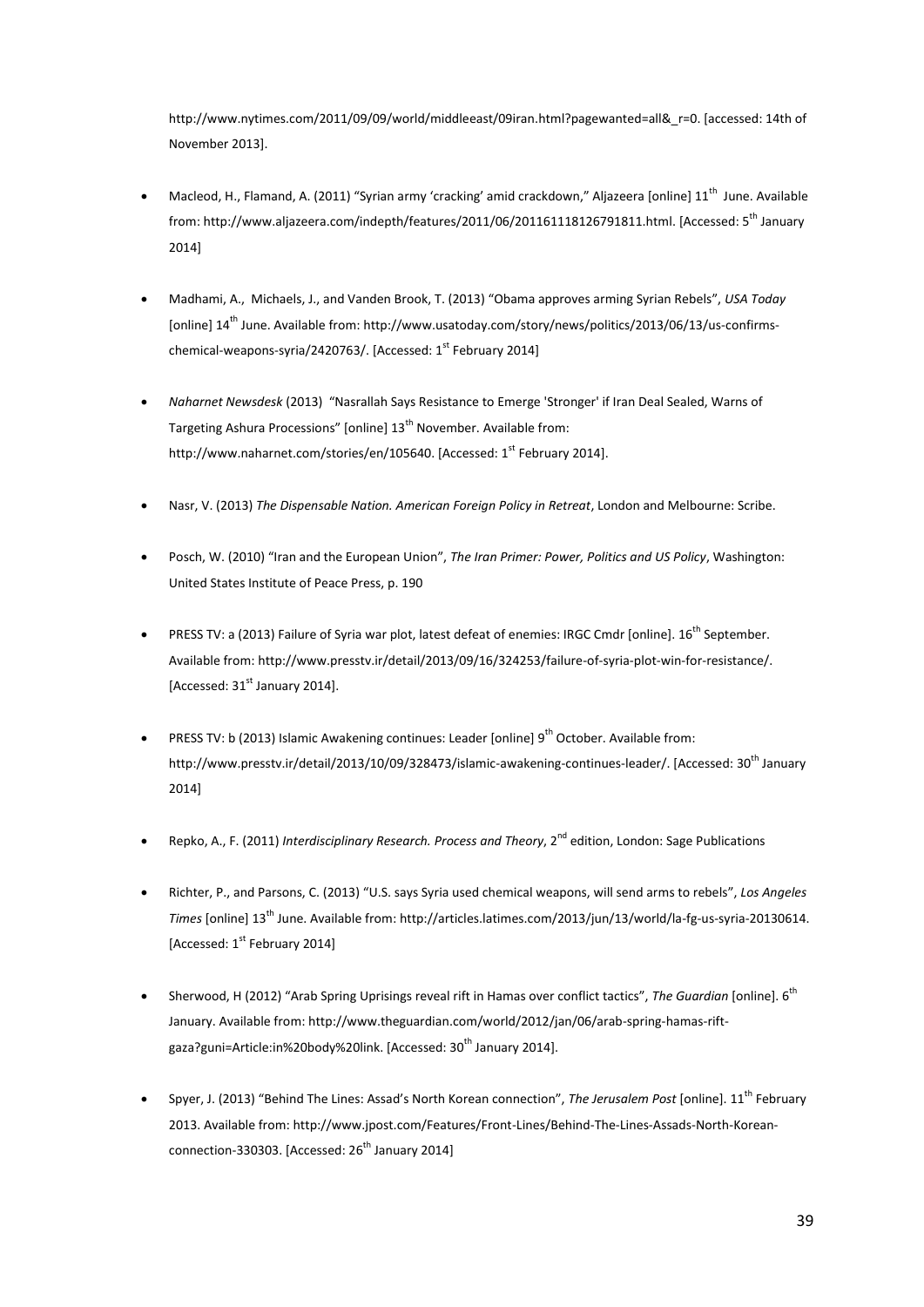- Spindle, B., and Coker, M. (2011) "The New Cold War", *The Wall Street Journal* [online]. 16th April 2011. Available from: http://online.wsj.com/news/articles/SB10001424052748704116404576262744106483816. [Accessed: 28th January 2014)
- Solomon, J., and Malas, N. (2012) "U.S. Bolsters Ties to Fighters in Syria", *The Wall Street Journal* [online] 13th June. Available from: http://online.wsj.com/news/articles/SB10001424052702303410404577464763551149048?mg=reno64 wsj&url=http%3A%2F%2Fonline.wsj.com%2Farticle%2FSB10001424052702303410404577464763551149048.ht ml. [Accessed: 1<sup>st</sup> February 2014]
- Takeyh, R. (2009) *Guardians of the Revolution. Iran and the world in the age of the Ayatollahs, New York: Oxford* University Press
- The Telegraph (2011). "Iran 'supporting Shi'ite groups in Irag that are killing US troops" [online]. 7<sup>th</sup> July. Available from: www.telegraphh.co.uk/news/worldnews/middleeast/iran/8624489/Iran/supporting-Shiite-groups-in-Iraqthat-are-killing-US-troops/html. [Accessed: 31<sup>st</sup> January 2014]
- The Telegraph, "North Korea violating sanctions, according to UN report" [online] 3<sup>rd</sup> July 2012. Available from: [http://www.telegraph.co.uk/news/worldnews/asia/northkorea/9371607/North-Korea-violating-sanctions](http://www.telegraph.co.uk/news/worldnews/asia/northkorea/9371607/North-Korea-violating-sanctions-according-to-UN-report.html)[according-to-UN-report.html.](http://www.telegraph.co.uk/news/worldnews/asia/northkorea/9371607/North-Korea-violating-sanctions-according-to-UN-report.html) [Accessed: 26<sup>th</sup> January 2014].
- Turner, J. (2012) "Great Powers as Client States in a Middle East Cold War", *Middle East Policy Council*, Fall, Vol. 19 No. 3 [online]. Fall 2012. Available from: [http://www.mepc.org/journal/middle-east-policy-archives/great](http://www.mepc.org/journal/middle-east-policy-archives/great-powers-client-states-middle-east-cold-war)[powers-client-states-middle-east-cold-war.](http://www.mepc.org/journal/middle-east-policy-archives/great-powers-client-states-middle-east-cold-war) [Accessed: 28<sup>th</sup> January 2014]
- Trita, P (2007) *Treacherous Alliance. The Secret Dealings of Israel, Iran and the US.*, New Haven: Yale University Press
- UNITED STATES OF AMERICA. INSTITUTE FOR THE STUDY OF WAR. Kagan, K (2007) *Iraq Report*. *Iran's Proxy War against the United States and the Iraqi Government*. Washington: Institute for the Study of War.
- UNITED STATES OF AMERICA. INSTITUTE FOR THE STUDY OF WAR. Holliday, J. (2011) *Middle East Security Report 2. The Struggle for Syria in 2011. An operational and regional analysis*. Washington: Institute for the Study of War.
- UNITED STATES OF AMERICA. INSTITUTE FOR THE STUDY OF WAR and AMERICAN ENTERPRISE INSTITUTE. Kagan, F., W., Majidyar, A., K., Pletka, D. and Cochrane Sullivan, M. (2013) *Iranian Influence in the Levant, Egypt, Iraq, and Afghanistan. A Report by the American Enterprise Institute and the Institute for the Study of War*, Washington: Institute for the Study of War.